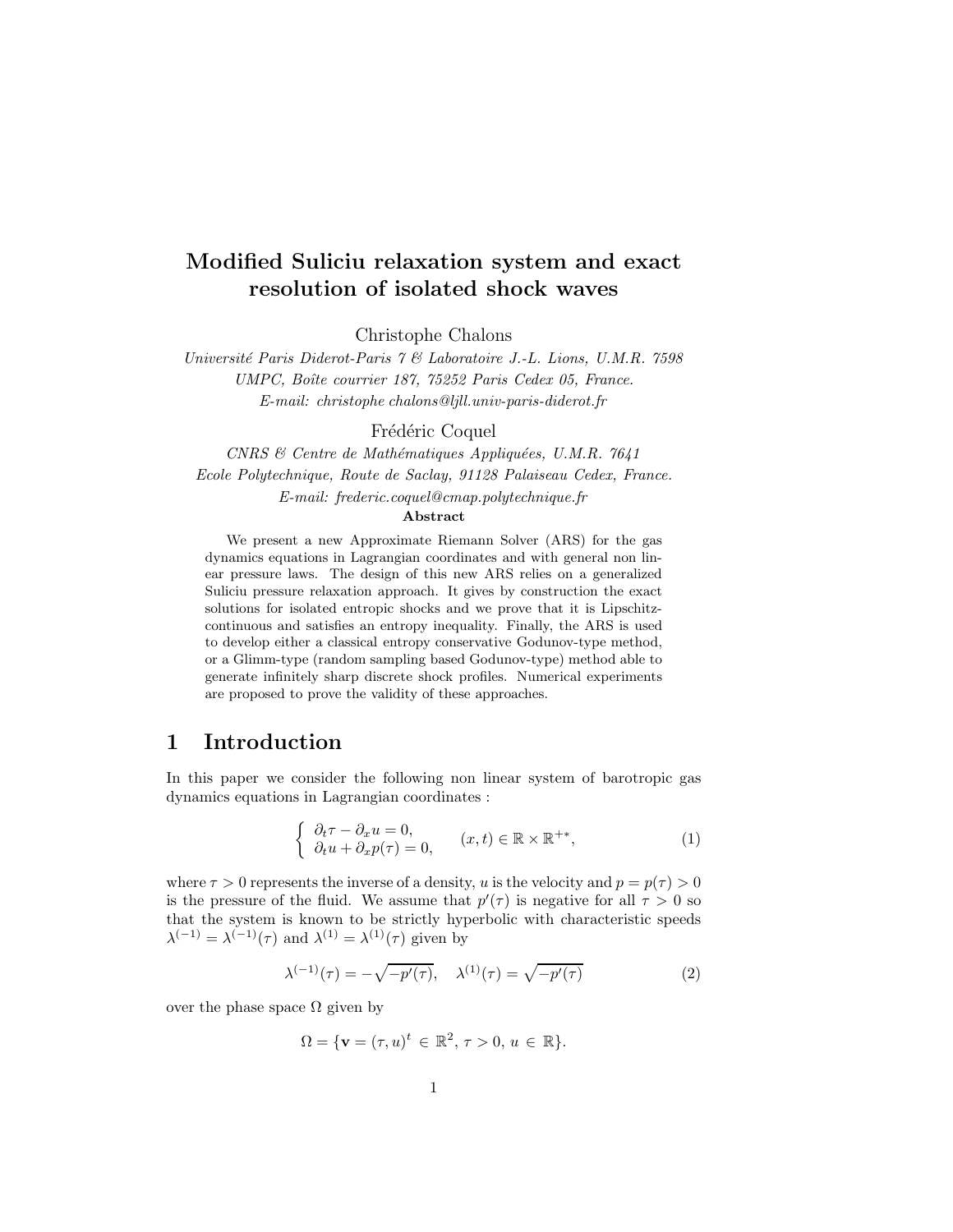We introduce the following short form for [\(1\)](#page-0-0) supplemented with a given initial condition  $\mathbf{v}_0$  at time  $t = 0$ :

$$
\begin{cases} \n\partial_t \mathbf{v} + \partial_x \mathbf{g}(\mathbf{v}) = 0, \\
\mathbf{v}(x,0) = \mathbf{v}_0(x),\n\end{cases} \quad (x,t) \in \mathbb{R} \times \mathbb{R}^{+*}, \ \mathbf{v}(x,t) \in \Omega. \tag{3}
$$

<span id="page-1-0"></span>It is now very well-known that [\(3\)](#page-1-0) generally does not admit smooth solutions for large times so that weak solutions in the sense of distributions have to be considered. Due to the presence of discontinuities, these are generally not uniquely determined by  $\mathbf{v}_0$  and the validity of an entropy criterion is added for the admissibility of discontinuities. More precisely, [\(3\)](#page-1-0) is supplemented with the following entropy inequality to be satisfied in the sense of distributions :

$$
\partial_t \mathcal{U}(\mathbf{v}) + \partial_x \mathcal{F}(\mathbf{v}) \le 0,\tag{4}
$$

<span id="page-1-1"></span>where  $(\mathcal{U}, \mathcal{F})$  is the entropy-entropy flux pair given by

$$
\mathcal{U}(\mathbf{v}) = \frac{u^2}{2} + e(\tau), \quad \mathcal{F}(\mathbf{v}) = pu,
$$
\n(5)

<span id="page-1-3"></span>with

$$
e(\tau) = -\int^{\tau} p(y) dy.
$$

Note that  $U(\mathbf{v})$  is strictly convex by assumption on the derivative of  $p(\tau)$ . Throughout this paper, we also assume that the pressure  $p$  is a twice continuously differentiable and strictly convex function, that is  $p''(\tau) > 0$  for all  $\tau > 0$ , so that the characteristic fields associated with  $\lambda^{(-1)}$  and  $\lambda^{(1)}$  are genuinely nonlinear (GNL) (see for instance [\[14\]](#page-33-0)). From a theoretical point of view, existence and uniqueness of an entropy solution is then proved for the Cauchy problem [\(3\)](#page-1-0)-[\(4\)](#page-1-1). We refer for instance the reader to [\[3\]](#page-32-0) for a review. In particular, if we consider a Riemann problem connecting two states  $v_L$  and  $v_R$  in  $\Omega$ and associated with the following initial data

$$
\mathbf{v}_0(x) = \begin{cases} \mathbf{v}_L & \text{for } x < 0, \\ \mathbf{v}_R & \text{for } x > 0, \end{cases} \tag{6}
$$

<span id="page-1-2"></span>the solutions  $(x, t) \rightarrow \mathbf{v}(x/t; \mathbf{v}_L, \mathbf{v}_R)$  have the self-similar structure shown in Figure [1](#page-2-0) where the dotted lines stand for the so-called simple waves associated with  $\lambda^{(-1)}$  and  $\lambda^{(1)}$ . In other words, the initial state  $v_L$  (respectively  $v_R$ ) is connected to the right (resp. left) to an intermediate state  $v_*$  by either an entropy shock wave or a smooth rarefaction wave.

From a numerical point of view, the celebrated Godunov method is an example of conservative and entropy satisfying numerical strategy that provides good approximations of the entropy solution to [\(3\)](#page-1-0)-[\(4\)](#page-1-1). Recall indeed that the Lax-Wendroff theorem (see [\[14\]](#page-33-0) for details) ensures a convergence to the unique entropy solution provided that the method does converge. For the sake of completeness and to fix the notations, we will review the procedure in details in Section [2](#page-3-0) below, but let us briefly recall that the method is made of two steps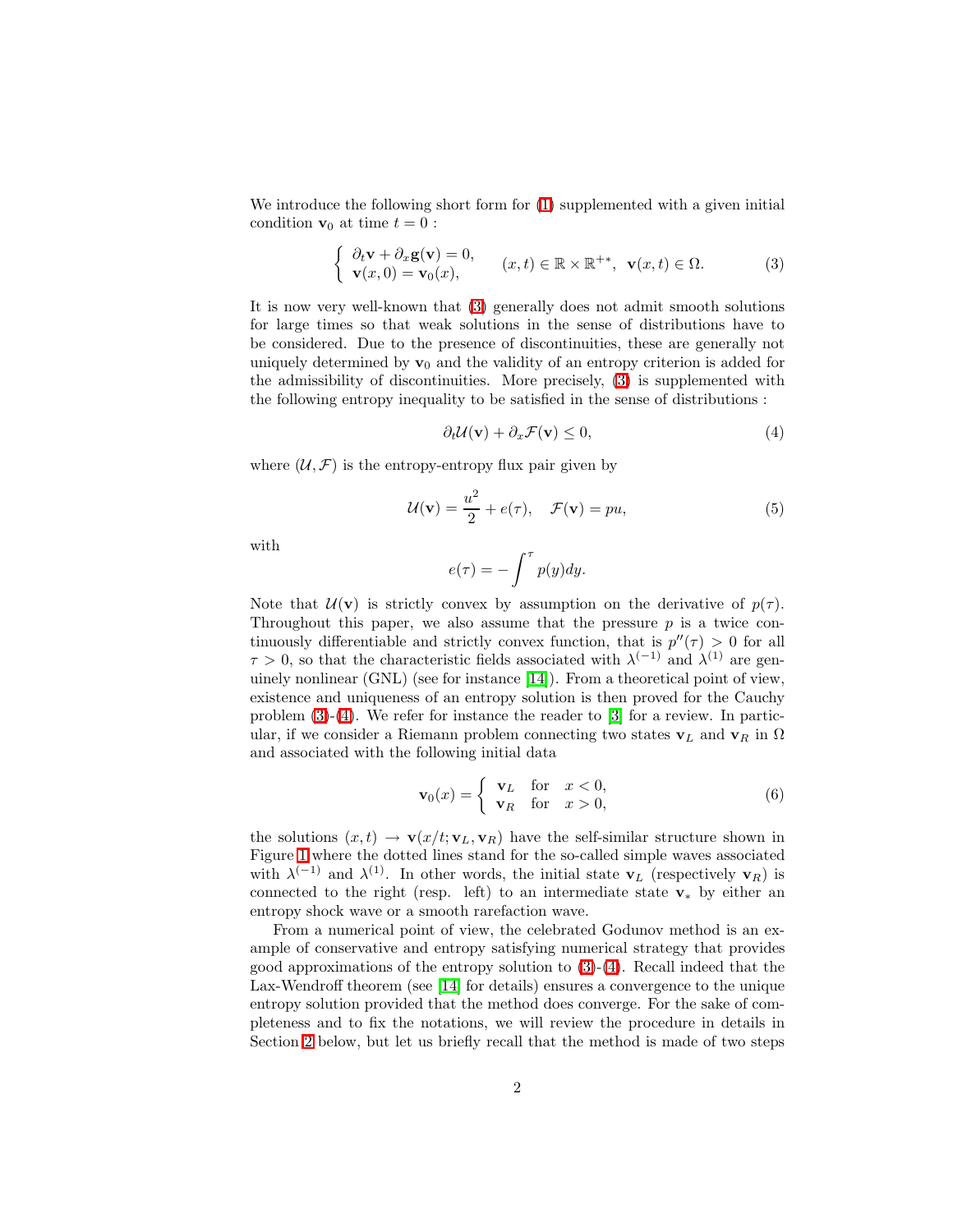

Figure 1: Typical wave structure of a Riemann solution of [\(3\)](#page-1-0)-[\(4\)](#page-1-1).

<span id="page-2-0"></span>to make evolve piecewise constant approximate solutions from a time  $t_1$  to a next time  $t_2$ : a first step in which the solution at time  $t_1$  evolves from time  $t_1$  to time  $t_2$  according to the PDE model under consideration, namely [\(3\)](#page-1-0)-[\(4\)](#page-1-1), and a second step of projection onto piecewise constant functions. In the first step and provided that  $t_1$  and  $t_2$  are sufficiently close, the solution to [\(3\)](#page-1-0)-[\(4\)](#page-1-1) is made of the juxtaposition of Riemann problem solutions set at each point of discontinuity of the solution at time  $t_1$ . In the classical Godunov method the solutions of these Riemann problems (the self-similar structure of which being given on Figure [1\)](#page-2-0) are exactly calculated, which may be expensive for general non linear pressure laws  $p = p(\tau)$ .

In order to design cheaper Godunov-type methods, Approximate Riemann Solvers are often introduced and used in the first step of the method. The exact simple waves are then approximated in such a way that the underlying approximate Riemann solutions are easily calculable and consistent with the exact solution in the integral sense of Harten-Lax-Van Leer [\[13\]](#page-33-1). Among the well-known ARS, and without any attempt to be exhaustive, are the Harten-Lax-Van Leer's ARS [\[13\]](#page-33-1), the Roe's ARS [\[18\]](#page-33-2) and the ARS based on a Suliculike pressure relaxation procedure as the ones proposed in [\[19\]](#page-33-3) (see also [\[15\]](#page-33-4), [\[10\]](#page-32-1), [\[12\]](#page-32-2), [\[4\]](#page-32-3), [\[1\]](#page-32-4), [\[2\]](#page-32-5), [\[7\]](#page-32-6)...). Two will be briefly reviewed in the next sections. Note right now that they generally give rise to accurate and entropy numerical solutions *but* they are not able to provide exact Riemann solutions, even in the simple case of an isolated shock wave (the Roe's ARS does it but is not naturally entropic without correction). More precisely, if the Riemann solution  $\mathbf{v}(x, t)$  to [\(3\)](#page-1-0)-[\(4\)](#page-1-1) and initial data [\(6\)](#page-1-2) simply consists of an isolated shock wave between  $v<sub>L</sub>$  and  $v<sub>R</sub>$  propagating with velocity s, that is

$$
\mathbf{v}(x,t) = \begin{cases} \mathbf{v}_L & \text{for } x < st, \\ \mathbf{v}_R & \text{for } x > st, \end{cases}
$$

then the Riemann solution  $(x, t) \rightarrow \tilde{\mathbf{v}}(x/t; \mathbf{v}_L, \mathbf{v}_R)$  given by the ARS under consideration is actually an approximation in the sense that  $\mathbf{v}(:,\mathbf{v}_L, \mathbf{v}_R)$  and  $\tilde{\mathbf{v}}(:, \mathbf{v}_L, \mathbf{v}_R)$  do not coincide. In this paper, our objective is to propose a new class of ARS that is able to exactly calculate such simple solutions. Our strat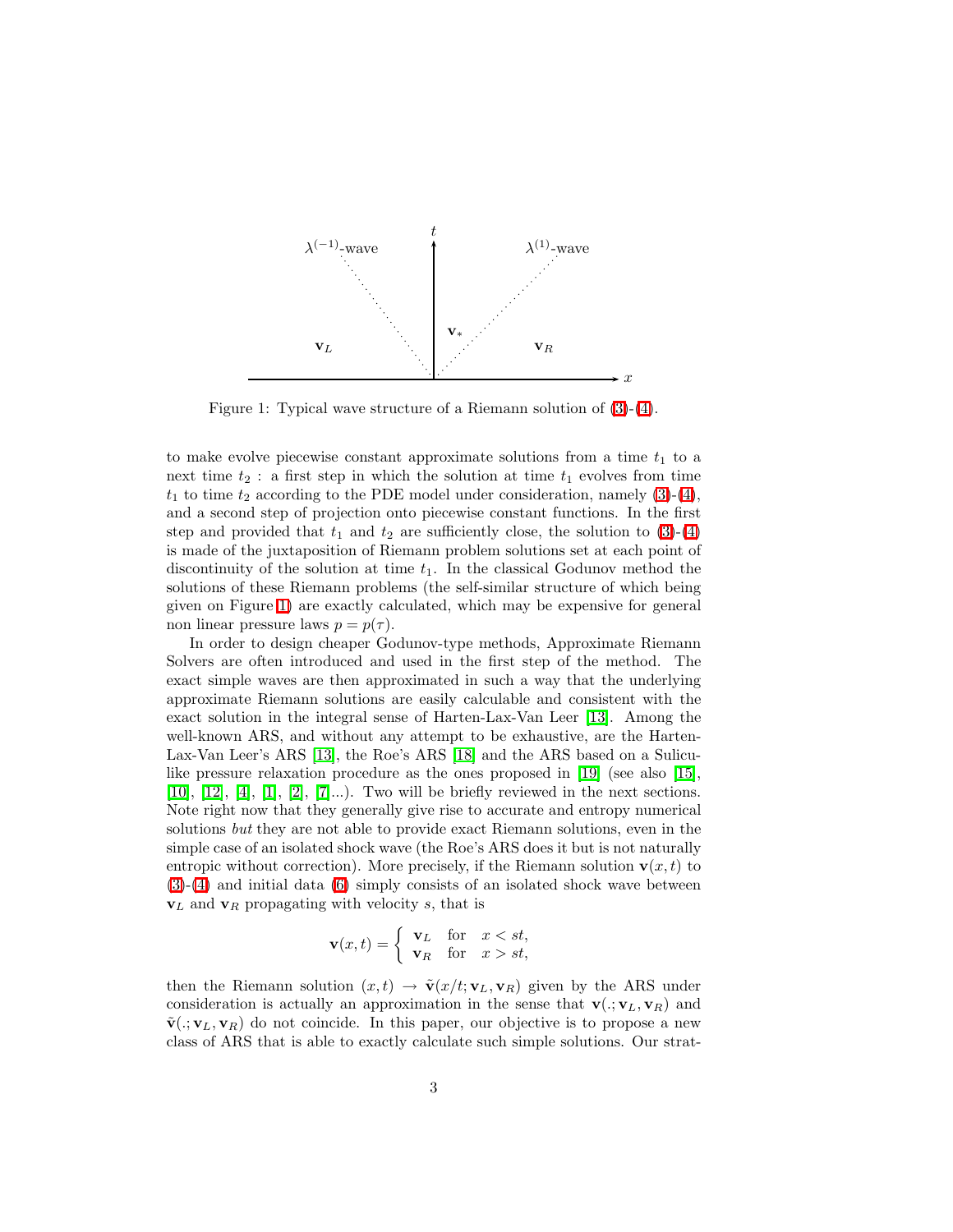egy is based on a suitable generalization of the Sulicu-like pressure relaxation approache and is shown to be entropy satisfying. We refer the reader to [\[2\]](#page-32-5) for similar results at the semi-discrete level and using different strategies.

The outline of the paper is as follows. We first briefly review the celebrated Godunov method and two approximate Godunov-type methods. Section [3](#page-10-0) presents a new Approximate Riemann Solver based on a generalized Suliciu pressure relaxation approach. At last, Section [4](#page-19-0) gives the main properties satisfied by this new ARS and Section [5](#page-29-0) is devoted to numerical experiments.

# <span id="page-3-0"></span>2 Exact and approximate Godunov-type methods

For the sake of completeness and in order to fix the notations, we briefly review in this section the exact or approximate Godunov-type methods in details. We consider here a given set of  $l \times l$  hyperbolic equations,  $l > 1$ , that we write in the following condensed form

$$
\partial_t \mathbf{u} + \partial_x \mathbf{f}(\mathbf{u}) = 0,\tag{7}
$$

<span id="page-3-2"></span><span id="page-3-1"></span>supplemented with the validity of an entropy inequality

$$
\partial_t \eta(\mathbf{u}) + \partial_x q(\mathbf{u}) \le 0,\tag{8}
$$

where  $(\eta, q)$  is a strictly convex entropy-entropy flux pair. The eigenvalues are noted  $(\lambda^{(k)}(\mathbf{u}))_k$ . Let us supplement [\(7\)](#page-3-1)–[\(8\)](#page-3-2) with an initial data  $\mathbf{u}_0$ .

Let us introduce a space step  $\Delta x$  and a time step  $\Delta t$ , bothassumed to be constant for simplicity. We set  $\nu = \Delta t / \Delta x$ . Then, we define the mesh interfaces  $x_{j+1/2} = j\Delta x$  for  $j \in \mathbb{Z}$  and the intermediate times  $t^n = n\Delta t$  for  $n \in \mathbb{N}$ , and we seek at each time  $t^n$  an approximation  $\mathbf{u}_j^n$  of the solution of [\(7\)](#page-3-1)-[\(8\)](#page-3-2) on the interval  $[x_{j-1/2}, x_{j+1/2}], j \in \mathbb{Z}$ . Therefore, a piecewise constant approximate solution  $x \to \mathbf{u}_{\nu}(x, t^n)$  of the solution **u** is given by

$$
\mathbf{u}_{\nu}(x,t^n) = \mathbf{u}_{j}^n \text{ for all } x \in C_j = [x_{j-1/2}, x_{j+1/2}), \ j \in \mathbb{Z}, \ n \in \mathbb{N}.
$$

When  $n = 0$ , we set  $x_j = (x_{j-1/2} + x_{j+1/2})/2$  and

$$
\mathbf{u}_j^0 = \frac{1}{\Delta x} \int_{x_{j-1/2}}^{x_{j+1/2}} \mathbf{u}_0(x) dx, \text{ for all } j \in \mathbb{Z}.
$$

Assuming as given a sequence  $(\mathbf{u}_j^n)_{j\in\mathbb{Z}}$  at time  $t^n$ , it is now a question of proposing a way of advancing it to the next time level  $t^{n+1}$ .

### 2.1 Exact Godunov method

We first use the celebrated Godunov scheme in its classical form. As briefly recalled in the introduction, the Godunov scheme is composed of two steps :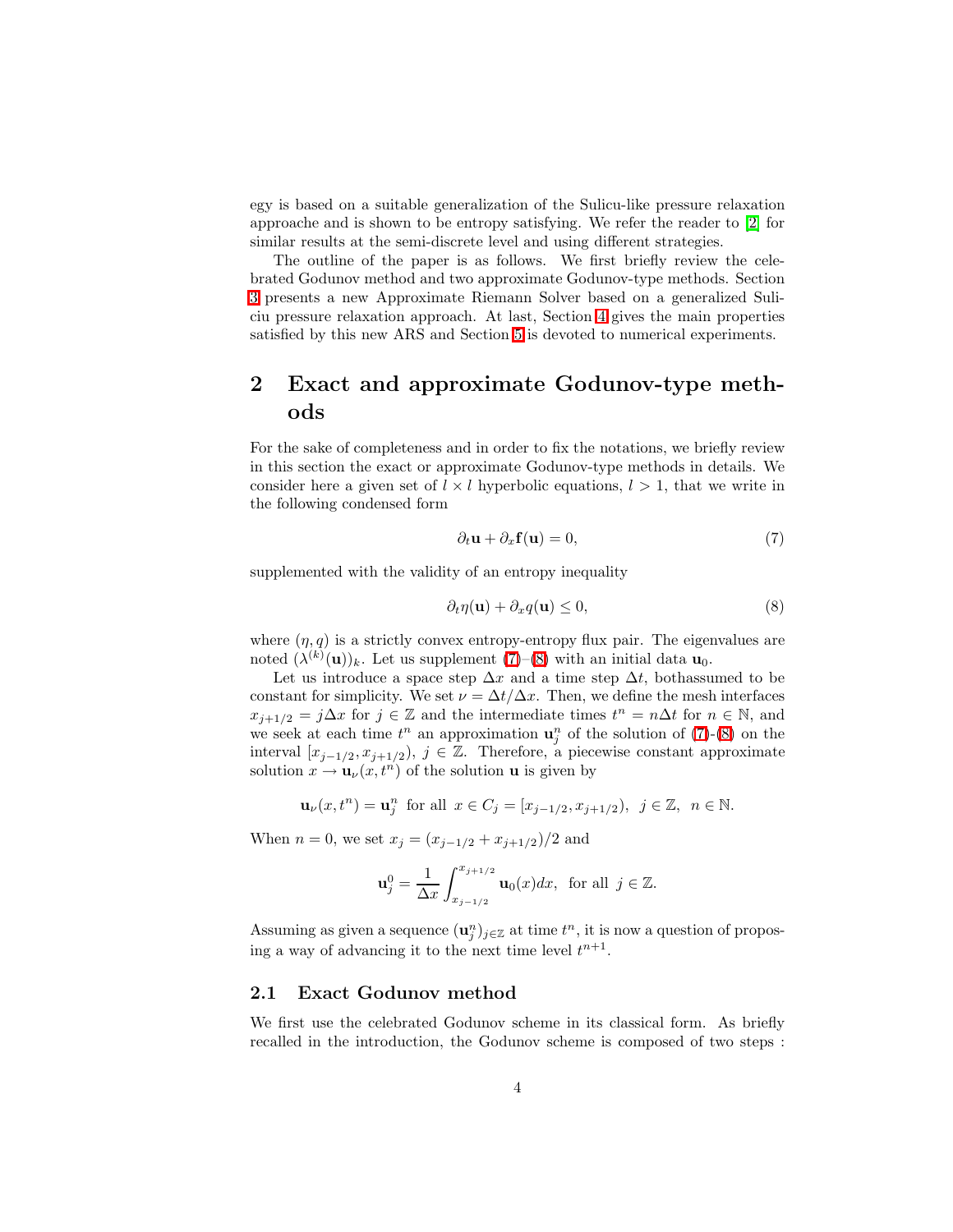a first step in which initial data evolves in time according to the PDE model under consideration, and a second step of projection onto piecewise constant functions.

<span id="page-4-0"></span>*Step 1 : Evolution in time*

In this first step, one solves the following Cauchy problem

$$
\begin{cases} \partial_t \mathbf{u} + \partial_x \mathbf{f}(\mathbf{u}) = 0, \ x \in \mathbb{R}, \\ \mathbf{u}(x, 0) = \mathbf{u}_\nu(x, t^n), \end{cases}
$$
 (9)

for times  $t \in [0, \Delta t]$ . Recall that  $x \to \mathbf{u}_{\nu}(x, t^n)$  is piecewise constant. Then, under the usual CFL restriction

$$
\frac{\Delta t}{\Delta x} \max_{k, \mathbf{u}} \{ |\lambda^{(k)}(\mathbf{u})| \} \le \frac{1}{2},\tag{10}
$$

for all the **u** under consideration, the solution of  $(9)$  is known by gluing together the solutions of the Riemann problems set at each interface. More precisely

$$
\mathbf{u}(x,t) = \mathbf{u}(\frac{x - x_{j+1/2}}{t}; \mathbf{u}_j^n, \mathbf{u}_{j+1}^n) \text{ for all } (x,t) \in [x_j, x_{j+1}] \times [0, \Delta t], \quad (11)
$$

<span id="page-4-1"></span>where  $(x, t) \to \mathbf{u}(x/t; \mathbf{u}_L, \mathbf{u}_R)$  denotes the self-similar solution to the Riemann problem

$$
\begin{cases}\n\partial_t \mathbf{u} + \partial_x \mathbf{f}(\mathbf{u}) = 0, \quad x \in \mathbb{R}, \quad t \in \mathbb{R}^{+,*} \\
\mathbf{u}(x,0) = \begin{cases}\n\mathbf{u}_L & \text{if } x < 0, \\
\mathbf{u}_R & \text{if } x > 0,\n\end{cases}\n\end{cases}
$$
\n(12)

<span id="page-4-4"></span>whatever  $\mathbf{u}_L$  and  $\mathbf{u}_R$  are in the phase space.

 $Step 2: Projection (t<sup>n</sup> \rightarrow t<sup>n+1</sup>)$ 

Aim of this second step is to get a piecewise constant approximate solution on each cell  $C_j$  at time  $t^{n+1}$ . This may be simply done by averaging the solution  $x \to \mathbf{u}(x, \Delta t)$  given by [\(11\)](#page-4-1), as expressed by the following update formula :

$$
\mathbf{u}_{j}^{n+1} = \frac{1}{\Delta x} \int_{x_{j-1/2}}^{x_{j+1/2}} \mathbf{u}(x, \Delta t) dt, \ \ j \in \mathbb{Z}.
$$
 (13)

<span id="page-4-2"></span>Actually, it is well-known that one can provide an even simpler formula for  $\mathbf{u}_j^{n+1}$ from Green's theorem and using [\(9\)](#page-4-0) and [\(13\)](#page-4-2). More precisely we also have

$$
\mathbf{u}_{j}^{n+1} = \mathbf{u}_{j}^{n} - \frac{\Delta t}{\Delta x} (\mathbf{f}_{j+1/2}^{n} - \mathbf{f}_{j-1/2}^{n}) \text{ for all } j \in \mathbb{Z},
$$
 (14)

where the numerical fluxes are given by

$$
\mathbf{f}_{j+1/2}^n = \mathbf{f}(\mathbf{u}(0^{\pm}; \mathbf{u}_j^n, \mathbf{u}_{j+1}^n)) \text{ for all } j \in \mathbb{Z},
$$

and classical notations have been used for the traces at  $0^-$  and  $0^+$  of the Riemann solutions under consideration. Note in passing that we necessarily have for all  $j \in \mathbb{Z}$ :

$$
\mathbf{f}(\mathbf{u}(0^-; \mathbf{u}_j^n, \mathbf{u}_{j+1}^n)) = \mathbf{f}(\mathbf{u}(0^+; \mathbf{u}_j^n, \mathbf{u}_{j+1}^n)).
$$
\n(15)

<span id="page-4-3"></span>That is indeed obvious if  $\mathbf{u}(0^-; \mathbf{u}_j^n, \mathbf{u}_{j+1}^n) = \mathbf{u}(0^+; \mathbf{u}_j^n, \mathbf{u}_{j+1}^n)$  while in the opposite case, the associated discontinuity is necessarily stationary and [\(15\)](#page-4-3) follows from Rankine-Hugoniot conditions. In other words, the method is conservative at the corresponding interface  $j + 1/2$ . We refer again to [\[14\]](#page-33-0) for more details.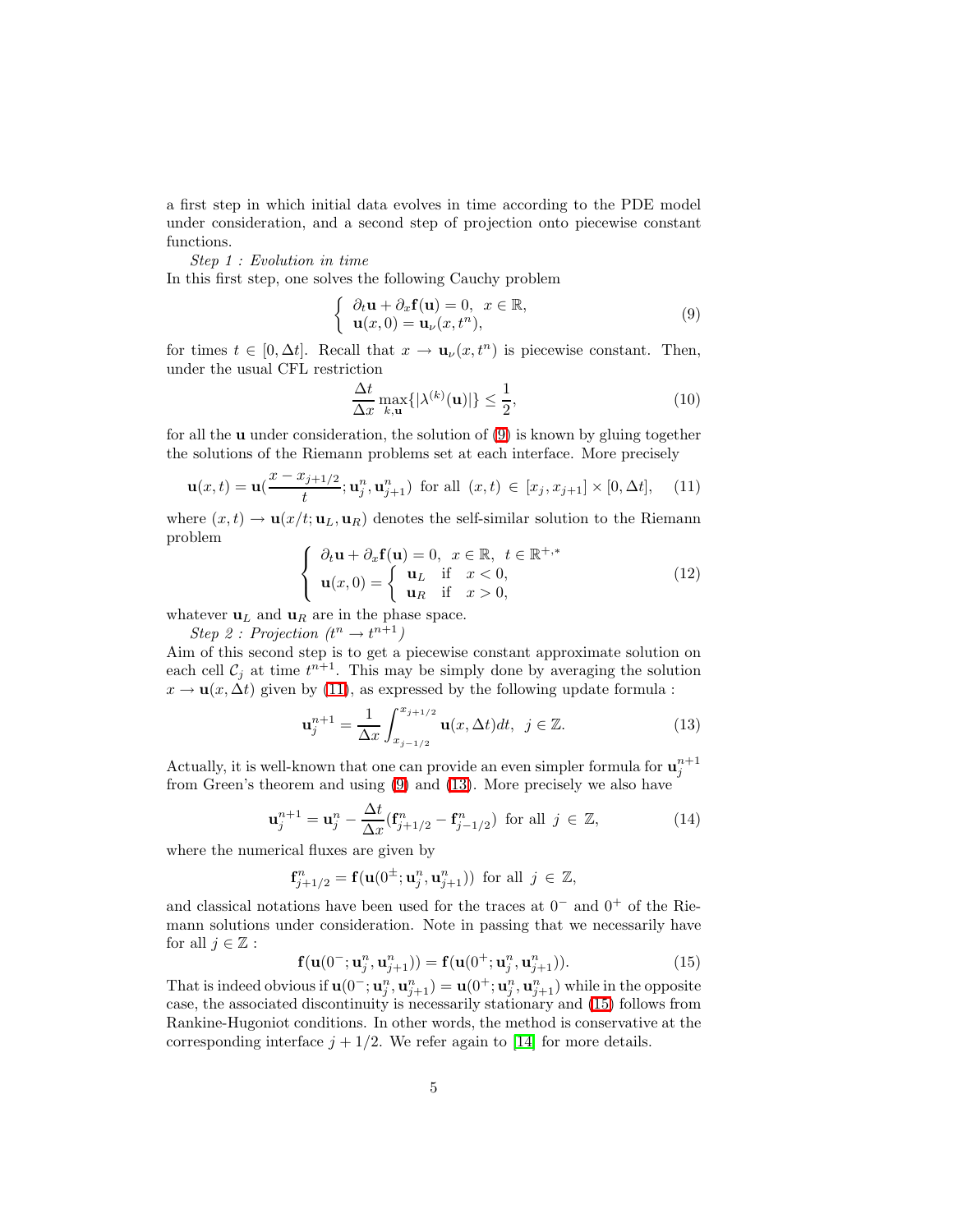### <span id="page-5-4"></span>2.2 Approximate Godunov-type methods

The design principle of Godunov-type method is to replace the exact solution to the Riemann problems set at each interface by an approximate solution. We briefly recall in this section the notion of consistency in the integral sense of such a self-similar approximate Riemann solution using the same notations as above. We also derive the corresponding approximate Godunov-type schemes for approximating the solutions to [\(7\)](#page-3-1) and refer for instance to [\[14\]](#page-33-0) for the details.

Solving the Riemann problem amounts to find the solution to [\(12\)](#page-4-4). Let us consider a simple approximate Riemann solver  $(x, t) \to \tilde{\mathbf{u}}(x/t; \mathbf{u}_L, \mathbf{u}_R)$  made of  $l+1$  constant states  $\mathbf{u}_k$  separated by discontinuities propagating with velocities  $\lambda_k = \lambda_k(\mathbf{u}_L, \mathbf{u}_R)$ , namely

$$
\tilde{\mathbf{u}}\left(\frac{x}{t};\mathbf{u}_L,\mathbf{u}_R\right) = \begin{cases} \mathbf{u}_0 = \mathbf{u}_L, & \frac{x}{t} < \lambda_1, \\ \vdots & \\ \mathbf{u}_k, & \lambda_k < \frac{x}{t} < \lambda_{k+1}, \\ \vdots & \\ \mathbf{u}_l = \mathbf{u}_R, & \frac{x}{t} > \lambda_l. \end{cases}
$$
(16)

<span id="page-5-0"></span>If  $\Delta x > 0$  and  $\Delta t > 0$  are respectively the constant space and time steps that verify the CFL condition

$$
\max_{1 \le k \le l} |\lambda_k(\mathbf{u}_L, \mathbf{u}_R)| \frac{\Delta t}{\Delta x} \le \frac{1}{2},\tag{17}
$$

<span id="page-5-1"></span>the approximate Riemann solver is said to be consistent with the integral form of [\(7\)](#page-3-1) over the interval  $\left[-\frac{\Delta x}{2}, \frac{\Delta x}{2}\right]$  if the integral of [\(16\)](#page-5-0) equals the integral of the exact solution which equivalently writes

$$
\mathbf{f}(\mathbf{u}_R) - \mathbf{f}(\mathbf{u}_L) = \sum_{k=1}^l \lambda_k(\mathbf{u}_L, \mathbf{u}_R)(\mathbf{u}_k - \mathbf{u}_{k-1}).
$$
\n(18)

<span id="page-5-3"></span><span id="page-5-2"></span>Then, the approximate Godunov scheme reads

$$
\begin{cases}\n\mathbf{u}_{j}^{n+1} = \mathbf{u}_{j}^{n} - \frac{\Delta t}{\Delta x} (\mathbf{f}_{j+\frac{1}{2}}^{n} - \mathbf{f}_{j-\frac{1}{2}}^{n}), \\
\mathbf{f}_{j+\frac{1}{2}}^{n} = \mathbf{f}(\mathbf{u}_{j}^{n}, \mathbf{u}_{j+1}^{n}),\n\end{cases}
$$
\n(19)

with

$$
\mathbf{f}(\mathbf{u}_L,\mathbf{u}_R)=\frac{1}{2}\left\{\mathbf{f}(\mathbf{u}_L)+\mathbf{f}(\mathbf{u}_R)-\sum_{k=1}^l|\lambda_k(\mathbf{u}_L,\mathbf{u}_R)|(\mathbf{u}_k-\mathbf{u}_{k-1})\right\}.
$$

As far as the consistency with the entropy inequality [\(8\)](#page-3-2) is concerned, the simple approximate Riemann solver is said to be consistent with the integral form of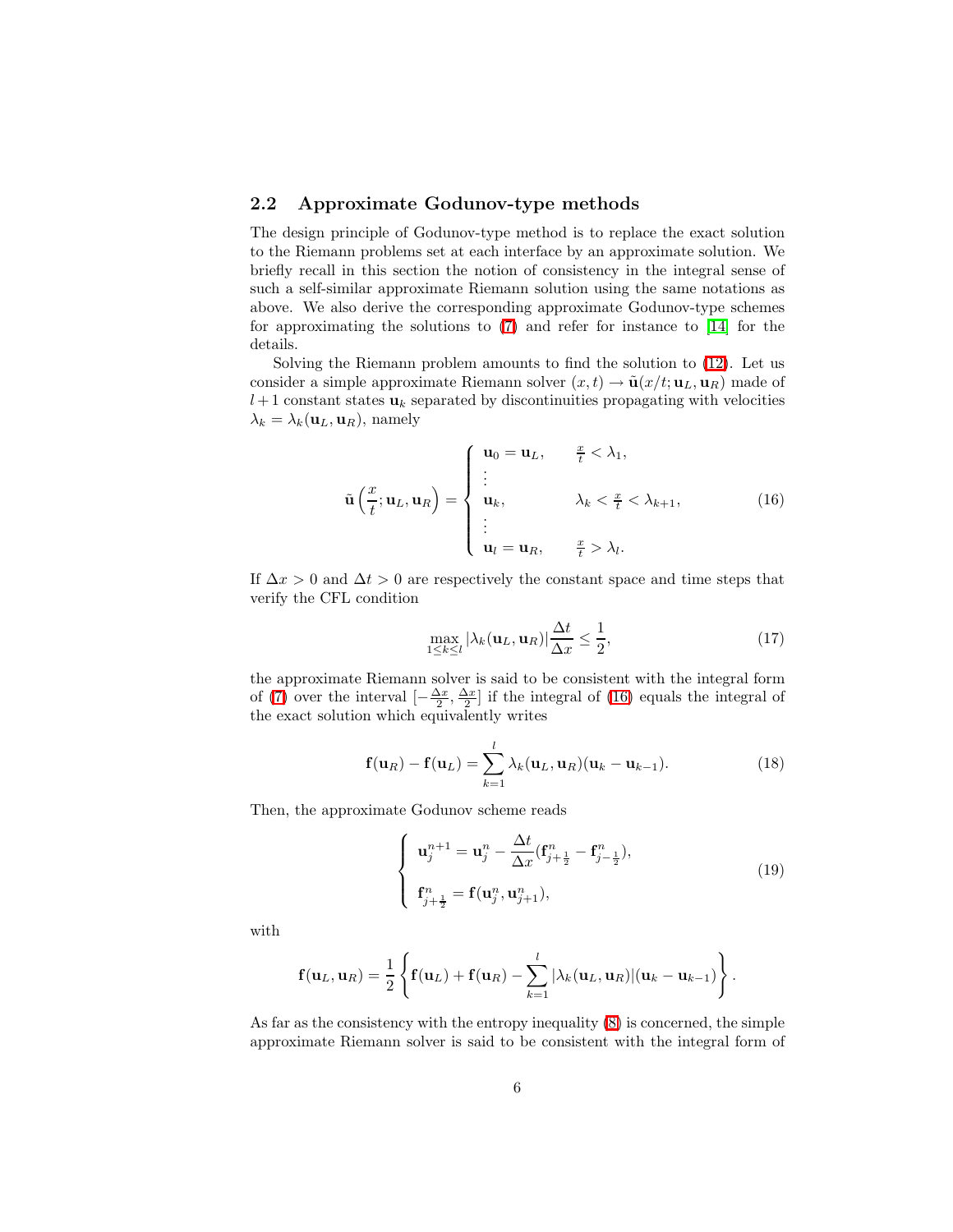<span id="page-6-0"></span>[\(8\)](#page-3-2) if and only if under the CFL condition [\(17\)](#page-5-1) we have

$$
q(\mathbf{u}_R) - q(\mathbf{u}_L) \le \sum_{k=1}^l \lambda_k(\mathbf{u}_L, \mathbf{u}_R) \big(\eta(\mathbf{u}_k) - \eta(\mathbf{u}_{k-1})\big).
$$
 (20)

Then, the numerical scheme defined by [\(19\)](#page-5-2) satisfies the following discrete entropy inequality

$$
\begin{cases}\n\eta(\mathbf{u}_{j}^{n+1}) \leq \eta(\mathbf{u}_{j}^{n}) - \frac{\Delta t}{\Delta x} (q_{j+\frac{1}{2}}^{n} - q_{j-\frac{1}{2}}^{n}), \\
q_{j+\frac{1}{2}}^{n} = q(\mathbf{u}_{j}^{n}, \mathbf{u}_{j+1}^{n}),\n\end{cases} (21)
$$

with

$$
q(\mathbf{u}_L, \mathbf{u}_R) = \frac{1}{2} \left\{ q(\mathbf{u}_L) + q(\mathbf{u}_R) - \sum_{k=1}^l |\lambda_k(\mathbf{u}_L, \mathbf{u}_R)| \big( \eta(\mathbf{u}_k) - \eta(\mathbf{u}_{k-1}) \big) \right\}.
$$
 (22)

The CFL condition associated with this explicit in time Godunov-type scheme naturally reads

$$
\max_{1 \leq k \leq l} | \lambda_k(\mathbf{u}_j^n, \mathbf{u}_{j+1}^n) | \frac{\Delta t}{\Delta x} \leq \frac{1}{2},
$$

for all  $j$ . Again, we refer to  $[14]$  for more details.

### 2.3 Examples of Approximate Riemann Solvers

We briefly review in this section two celebrated approximate Riemann solvers, namely the Harten, Lax van Leer (HLL) [\[13\]](#page-33-1) and the Suliciu relaxation [\[19\]](#page-33-3) Riemann solvers. They are both known to generally give rise to accurate and entropy numerical solutions but as already said in the introduction, they are not able to provide exact Riemann solutions in the simple situation of an isolated shock wave. An extension of the Suliciu relaxation Riemann solver will be proposed in the next sections to overcome this shortcoming.

#### 2.3.1 HLL Approximate Riemann Solver

The approximate Riemann solver proposed by Harten, Lax and van Leer in [\[13\]](#page-33-1) corresponds to the choice  $l = 1$ :

$$
\tilde{\mathbf{u}}\left(\frac{x}{t};\mathbf{u}_L,\mathbf{u}_R\right) = \begin{cases} \mathbf{u}_L, & \frac{x}{t} < \lambda_1, \\ \mathbf{u}_*, & \lambda_1 < \frac{x}{t} < \lambda_2, \\ \mathbf{u}_R, & \frac{x}{t} > \lambda_2, \end{cases}
$$
(23)

where the consistency relation [\(18\)](#page-5-3) easily yields

$$
\mathbf{u}_{*} = \frac{\lambda_2 \mathbf{u}_R - \lambda_1 \mathbf{u}_L}{\lambda_2 - \lambda_1} - \frac{\mathbf{f}(\mathbf{u}_R) - \mathbf{f}(\mathbf{u}_L)}{\lambda_2 - \lambda_1}.
$$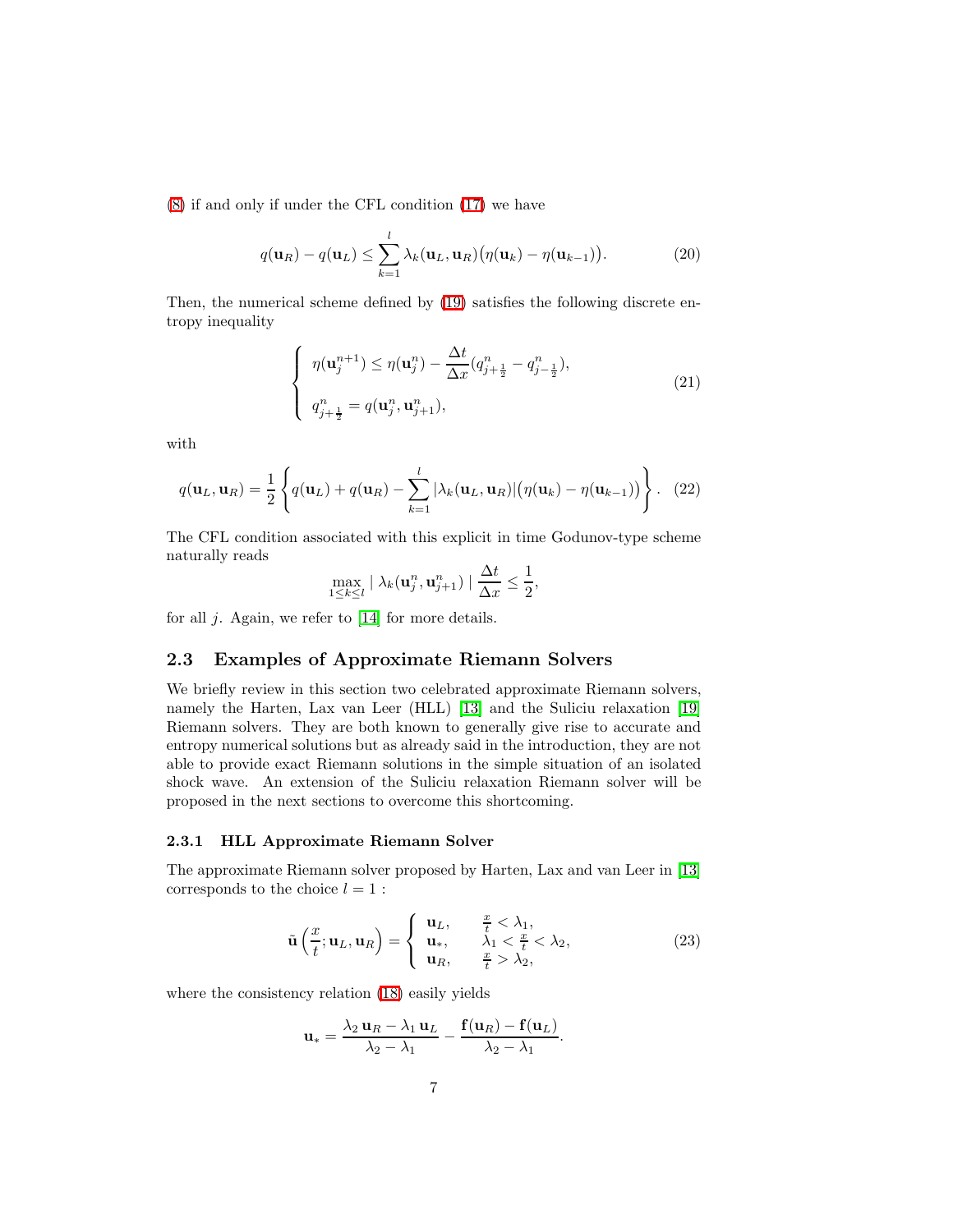The typical structure is then as represented on Figure [2](#page-7-0) below. This simple approximate Riemann solver is shown to be consistent with the integral form of [\(8\)](#page-3-2) under the CFL condition [\(17\)](#page-5-1) provided that  $\lambda_1$  and  $\lambda_2$  satisfy the so-called sub-characteristic condition

$$
\lambda_1 < \lambda^{(k)}(\tau) < \lambda_2, \quad \text{for all} \quad k = -1, 1, \quad \text{for all } \tau,
$$

where  $\lambda^{(k)}(\tau)$ ,  $k = -1, 1$  are given by [\(2\)](#page-0-1) and for all the values of  $\tau$  involved in the exact Riemann solution. In other words, the information has to propagate faster in the approximate solution than in the exact one.



<span id="page-7-0"></span>Figure 2: Typical wave structure of a HLL approximate Riemann solution to [\(12\)](#page-4-4).

#### <span id="page-7-2"></span>2.3.2 Suliciu Relaxation ARS

Approximate Riemann solvers based on the so-called relaxation approach are nothing but exact Riemann solvers *but* for a suitable extended system. By suitable, we mean in particular that the enlarged hyperbolic model will have the property of being non linear with only linearly degenerate fields, so that the Riemann solutions are uniquely made of discontinuities and can be explicitly calculated. Motivated by the work of Chen, Levermore and Liu [\[10\]](#page-32-1) and Jin and Xin [\[15\]](#page-33-4), we follow here a similar approach to the work of Suliciu [\[19\]](#page-33-3) (see also  $[12]$ ,  $[4]$ ,  $[7]$ ,  $[1]$ ,  $[2]$ ...). We focus here on the particular system  $(1)-(4)$  $(1)-(4)$  under consideration in this paper. It consists in replacing the non linear pressure law  $p(\tau)$  in the original model by a new independent variable evolving according to its own equation. More precisely, we propose to consider the following non linear first order system with singular perturbation :

$$
\begin{cases}\n\partial_t \tau - \partial_x u = 0, \\
\partial_t u + \partial_x \pi = 0, \\
\partial_t T = \frac{1}{\epsilon} (\tau - T),\n\end{cases}
$$
\n(24)

<span id="page-7-1"></span>with the following closure equation

$$
\pi = \pi(\mathcal{T}) = p(\mathcal{T}) + a^2(\mathcal{T} - \tau).
$$
 (25)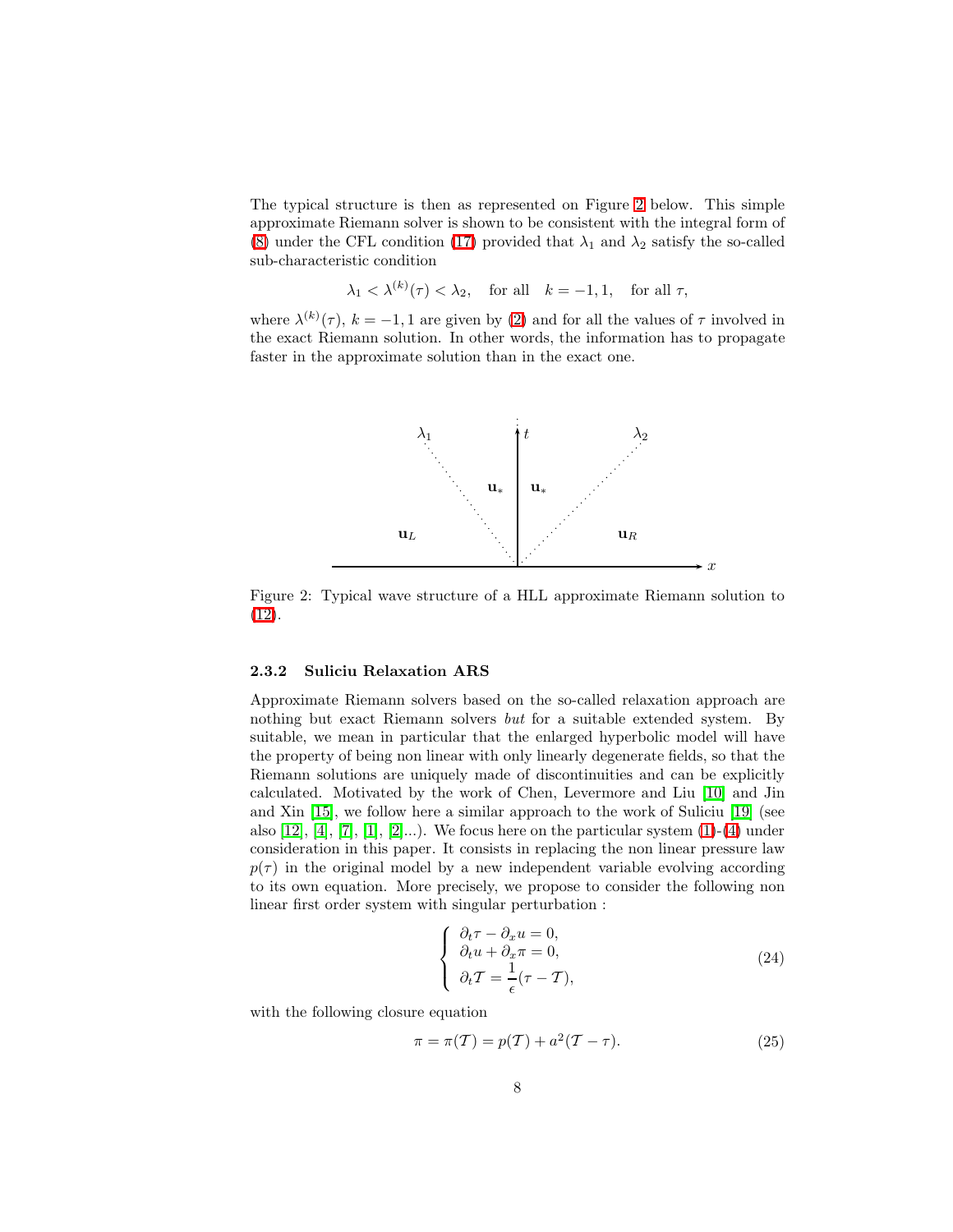From this definition, we clearly recover the original system [\(1\)](#page-0-0) in the asymptotic regime  $\epsilon \to 0$  since we get  $\mathcal{T} = \tau$ . At least formally and for small positive values of  $\epsilon$ , the solutions of the relaxation system [\(24\)](#page-7-1) are thus expected to be very close to the solutions of the equilibrium system [\(1\)](#page-0-0). We refer for instance the reader to [\[7\]](#page-32-6) for a rigorous statement of this convergence result under the wellknown assumption that information propagates faster in [\(24\)](#page-7-1) than in [\(1\)](#page-0-0) (see Chen, Levermore and Liu [\[10\]](#page-32-1)). As will be seen hereafter, this sub-characteristic condition writes here

$$
a^2 > \max_{\tau} -p'(\tau),\tag{26}
$$

for all the  $\tau$  under consideration. For the sake of simplicity, let us introduce the condensed notation  $\mathbf{v}^r = (\tau, u, \mathcal{T})^t$  together with the natural phase space:

<span id="page-8-0"></span>
$$
\Omega^r = \{ \mathbf{v}^r = (\tau, u, T)^t \in \mathbb{R}^3, \tau > 0, T > 0 \}.
$$

The next lemma, the proof of which is left to the reader, motivates the interest of the relaxation system.

Lemma 2.1. *Let be given* a > 0*. Then the first order system extracted from*  $(24)$  *is hyperbolic over*  $\Omega^r$  *with the following distinct eigenvalues :* 

$$
\lambda^{(-1,r)} = -a, \quad \lambda^{(0,r)} = 0, \quad \lambda^{(1,r)} = a,
$$

*and all the characteristic fields are linearly degenerate.*

As a consequence of the linear degeneracy of the characteristic fields (see [\[14\]](#page-33-0)), the exact Riemann solution  $(x,t) \rightarrow \mathbf{v}^r(x/t; \mathbf{v}_L^r, \mathbf{v}_R^r)$  to

$$
\begin{cases}\n\partial_t \tau - \partial_x u = 0, \\
\partial_t u + \partial_x \pi = 0, \\
\partial_t T = 0,\n\end{cases}
$$

with initial condition

$$
\mathbf{v}(x,t=0) = \begin{cases} \mathbf{v}_L^r & \text{if } x < 0, \\ \mathbf{v}_R^r & \text{if } x > 0, \end{cases}
$$

is explicitly known (see for instance [\[4\]](#page-32-3) or [\[1\]](#page-32-4)) for all  $\mathbf{v}_L^r$  and  $\mathbf{v}_R^r$  in  $\Omega^r$ . More precisely, we have the following lemma :

**Lemma 2.2.** Let be given  $\mathbf{v}_L^r$  and  $\mathbf{v}_R^r$  in  $\Omega^r$  at equilibrium, i.e such that  $\mathcal{T}_L = \tau_L$ and  $T_R = \tau_R$ , and  $a > 0$ . Then, the Riemann solution  $(x, t) \rightarrow \mathbf{v}^r(x/t; \mathbf{v}_L^r, \mathbf{v}_R^r)$ *is made of* four *constant states separated by three contact discontinuities propagating with velocities*  $\lambda^{(-1,r)} = -a$ ,  $\lambda^{(0,r)} = 0$  *and*  $\lambda^{(1,r)} = a$ , *namely* 

$$
\mathbf{v}^r(x/t; \mathbf{v}_L^r, \mathbf{v}_R^r) = \begin{cases} \n\mathbf{v}_L^r & \text{if } \frac{x}{t} < -a, \\
\mathbf{v}_L^r & \text{if } -a < \frac{x}{t} < 0, \\
\mathbf{v}_R^r & \text{if } 0 < \frac{x}{t} < a, \\
\mathbf{v}_R^r & \text{if } \frac{x}{t} > a.\n\end{cases} \tag{27}
$$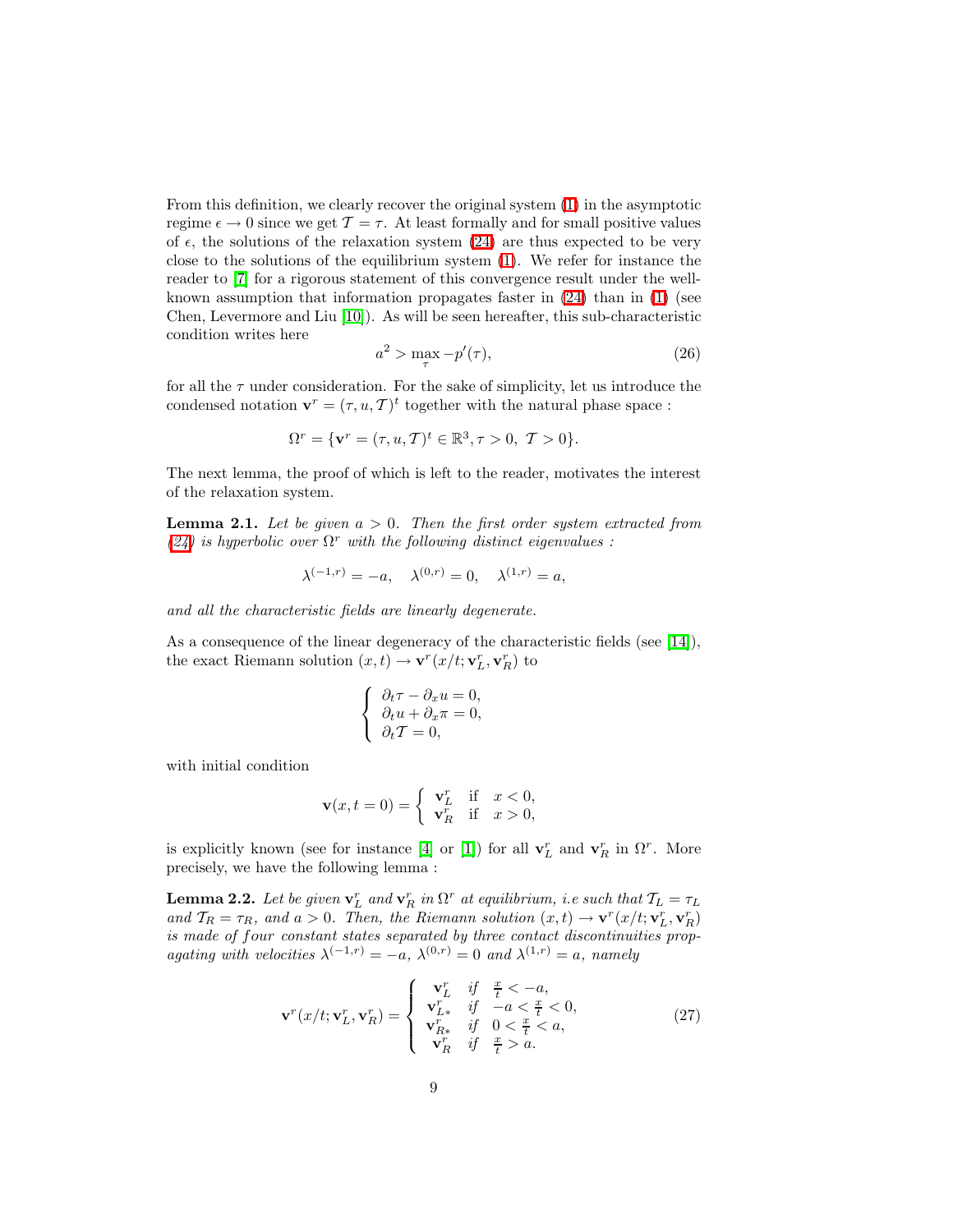*The intermediate states*  $\mathbf{v}_{L*}^r$  *and*  $\mathbf{v}_{R*}^r$  *are defined from* :

$$
\begin{cases}\nu_{L*} = u_{R*} = u_* := \frac{1}{2}(u_L + u_R) - \frac{1}{2a}(p_R - p_L), \\
\pi_{L*} = \pi_{R*} = \pi_* := \frac{1}{2}(p_L + p_R) - \frac{a}{2}(u_R - u_L),\n\end{cases}
$$
\n(28)

<span id="page-9-2"></span>*and*

$$
\tau_{L*} = \tau_L + \frac{u_* - u_L}{a}, \quad \tau_{R*} = \tau_R - \frac{u_* - u_R}{a},
$$
  

$$
\tau_{L*} = \tau_L, \quad \tau_{R*} = \tau_R.
$$
 (29)

To conclude this section, the proposed approximate Riemann solver for [\(12\)](#page-4-4) then naturally corresponds to the choice  $l = 3$  and

$$
\tilde{\mathbf{v}}\left(\frac{x}{t};\mathbf{v}_L,\mathbf{v}_R\right) = \begin{cases} \mathbf{v}_L, & \frac{x}{t} < \lambda^{(-1,r)} = -a, \\ \mathbf{v}_{L*} = \mathbf{v}(\mathbf{v}_{L*}^r), & -a < \frac{x}{t} < \lambda^{(0,r)} = 0, \\ \mathbf{v}_{R*} = \mathbf{v}(\mathbf{v}_{R*}^r), & 0 < \frac{x}{t} < \lambda^{(1,r)} = a, \\ \mathbf{v}_R, & \frac{x}{t} > a, \end{cases}
$$
(30)

<span id="page-9-1"></span>where we have set

$$
\mathbf{v}(\mathbf{v}^r) = \mathbf{v}((\tau, u, T)^t) = (\tau, u)^t.
$$
 (31)

The typical structure is then given on Figure [3](#page-9-0) below. It can be easily proved



<span id="page-9-0"></span>Figure 3: Typical wave structure of a classical relaxation approximate Riemann solution of [\(12\)](#page-4-4).

that the consistency relation [\(18\)](#page-5-3) is satisfied. The consistency with the integral form of the entropy inequality [\(8\)](#page-3-2) is also valid under the CFL condition [\(17\)](#page-5-1) and provided that the constant  $a$  is carefully chosen, more precisely if

$$
a^2 > \max_{\tau \in [\tau_L, \tau_{L\ast}, \tau_R, \tau_R]} -p'(\tau). \tag{32}
$$

<span id="page-9-3"></span>We refer again for instance the reader to [\[4\]](#page-32-3), [\[1\]](#page-32-4), [\[7\]](#page-32-6). However, let's keep in mind that this consistency property will be proved in a more general context in the next sections. Let us just mention for the moment that an important quantity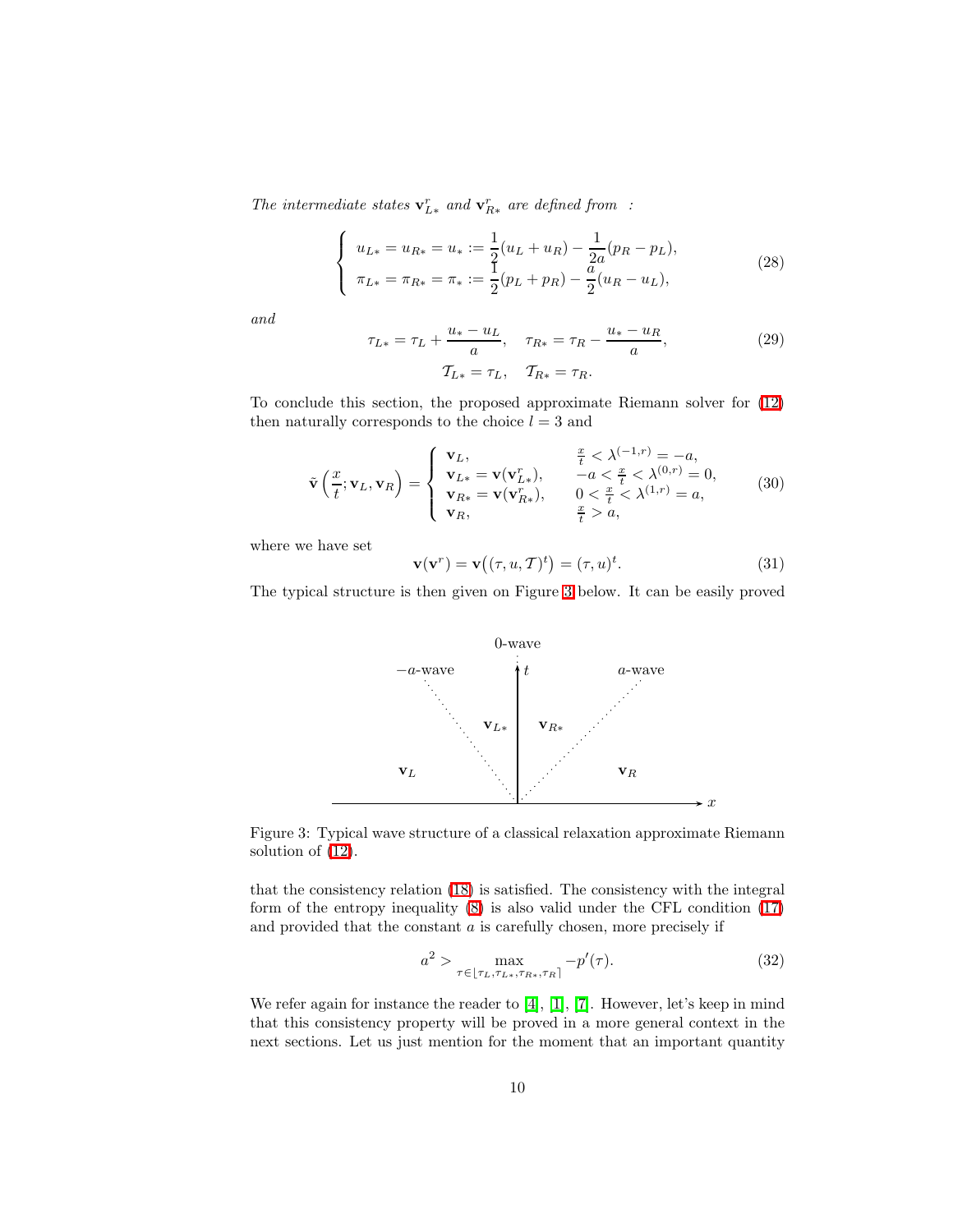for such a proof and for the relaxation system [\(24\)](#page-7-1) is the so-called relaxation specific total energy  $\Sigma(\mathbf{v}^r)$  defined by:

$$
\Sigma(\mathbf{v}^r) = \frac{u^2}{2} + e(\mathcal{T}) + \frac{\pi^2 - p^2(\mathcal{T})}{2 a^2}.
$$
 (33)

It plays the role of a relaxation entropy which coincides at equlibrium  $\mathcal{T} = \tau$ with the entropy  $U$  defined by [\(5\)](#page-1-3). By the chain rule and for smooth solutions of [\(24\)](#page-7-1), we easily get:

$$
\partial_t \Sigma(\mathbf{v}^r) + \partial_x \pi(\mathbf{v}^r) u = -\frac{1}{\epsilon} (a^2 + p'(T)) (T - \tau)^2, \tag{34}
$$

the right-hand side being negative under the sub-characteristic condition [\(26\)](#page-8-0) (the relaxation entropy is dissipated by the relaxation procedure). Then, the proposed relaxation process is entropy consistent in the sense of [\[10\]](#page-32-1).

## <span id="page-10-0"></span>3 Generalized Suliciu Relaxation ARS

In order to motivate the introduction of a generalized Suliciu relaxation ARS, let us observe that if the initial data is such that  $v_L$  and  $v_R$  can be joined by an isolated admissible shock wave propagating with velocity  $s \neq 0$   $(s = s(\mathbf{v}_L, \mathbf{v}_R)),$ there is no chance for the classical Suliciu relaxation ARS to be exact. Indeed, the sub-characteristic condition imposes in particular  $-a < s < a$ . Note also that this relaxation ARS satisfies  $\mathcal{T}_{L*} = \tau_L$  and  $\mathcal{T}_{R*} = \tau_R$  which is not expected for an isolated shock wave since the discontinuity between the left and right states should occur across a wave propagating with velocity s and not across an artificial stationary wave. In order to overcome this shortcoming, we propose to introduce an additional wave in this Approximate Riemann Solver, with a speed of propagation to be defined and denoted by  $\sigma$ . Naturally, one of our objectives will be to make  $\sigma$  coincide with s in the case  $v_L$  and  $v_R$  can be joined by an admissible shock wave propagating with velocity s. The typical wave structure of this new ARS is represented on Figures [4](#page-12-0) and [5](#page-15-0) below, for the specific choices  $\sigma > 0$  and  $\sigma < 0$  respectively. The original idea is in fact to introduce a new intermediate state in the solution and to impose a relevant jump condition for  $\mathcal T$  across this new wave. This jump condition will in fact dictate the definition of the intermediate states  $v_1$ ,  $v_2$  and  $v_3$  on Figures [4](#page-12-0) and [5.](#page-15-0) More precisely, being given  $\mathbf{v}_L^r$  and  $\mathbf{v}_R^r$  in  $\Omega^r$  at equilibrium, *i.e* such that  $\mathcal{T}_L = \tau_L$  and  $\mathcal{T}_R = \tau_R$ , and setting  $\mathbf{v}_L = \mathbf{v}(\mathbf{v}_L^r)$  and  $\mathbf{v}_R = \mathbf{v}(\mathbf{v}_R^r)$  as in [\(31\)](#page-9-1), the new ARS will be given by the exact Riemann solver of the following modified relaxation system

$$
\begin{cases}\n\partial_t \tau - \partial_x u = 0, \\
\partial_t u + \partial_x \pi = 0, \\
\partial_t T = \mathcal{M}(\mathbf{v}_L, \mathbf{v}_R, \theta) \delta_{x = \sigma t},\n\end{cases}
$$
\n(35)

<span id="page-10-1"></span>where for some real parameter  $\theta \in [0, 1]$ , the weight  $\mathcal{M}(\mathbf{v}_L, \mathbf{v}_R, \theta)$  of the Dirac measure concentrated on the new discontinuity  $x = \sigma t$  with  $\sigma = \sigma(\mathbf{v}_L, \mathbf{v}_R)$  will be such that

$$
\mathcal{T}_2(\theta) \in [\mathcal{T}_L, \mathcal{T}_R].
$$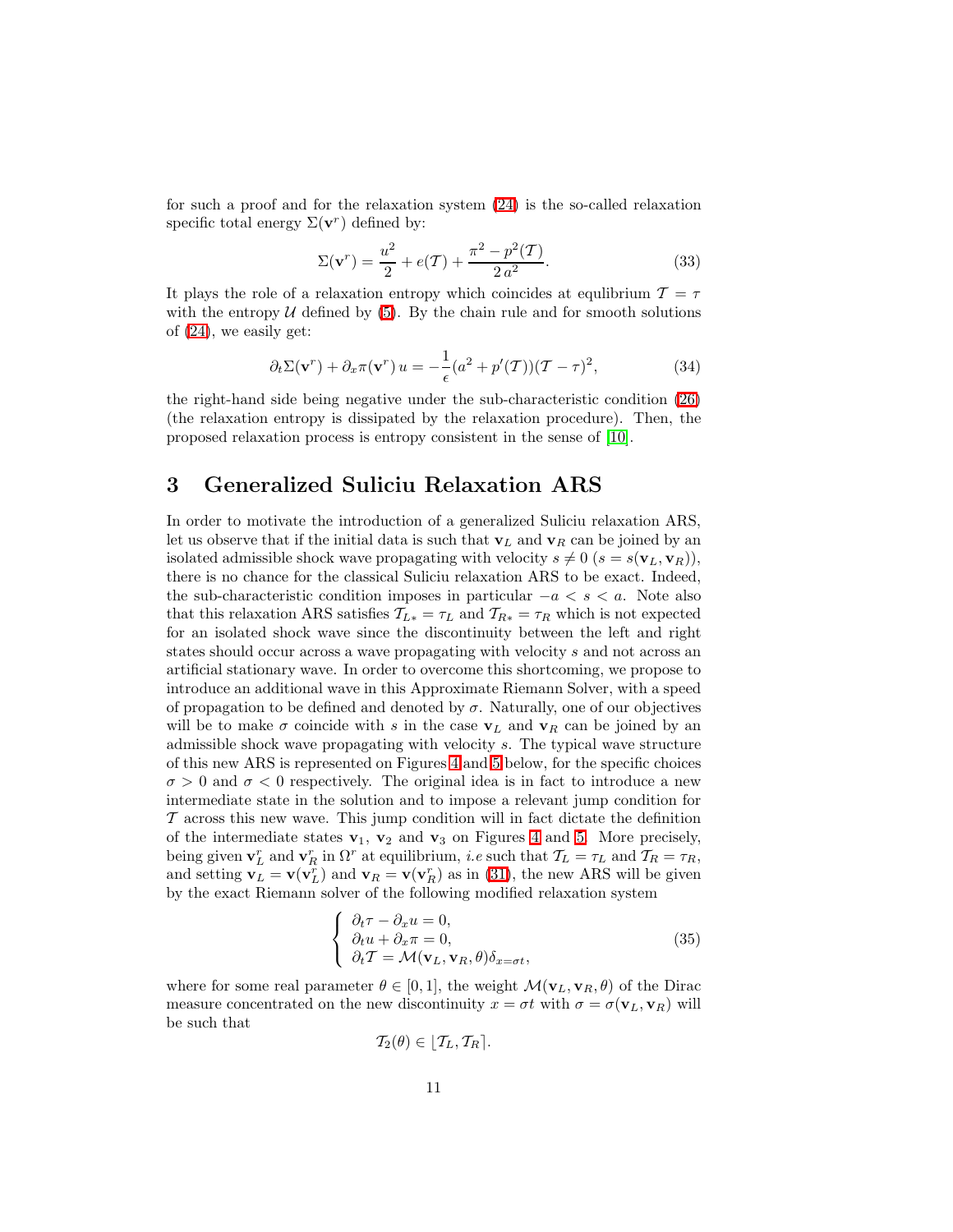Here  $\mathcal{T}_2(\theta)$  is defined as a nonlinear function of the real parameter  $\theta$ , solving under a relevant sub-characteristic condition given hereafter,

$$
p(\mathcal{T}_2(\theta)) + a^2 \mathcal{T}_2(\theta) = \mathcal{I}_2(\theta), \tag{36}
$$

<span id="page-11-2"></span><span id="page-11-0"></span>with

$$
\mathcal{I}_2(\theta) = \begin{cases} (1 - \theta)\mathcal{I}_L + \theta\mathcal{I}_R, & \sigma < 0, \\ \theta\mathcal{I}_L + (1 - \theta)\mathcal{I}_R, & \sigma > 0. \end{cases}
$$
\n(37)

Here and with clear notations,  $\mathcal{I}_k = p(\mathcal{T}_k) + a^2 \mathcal{T}_k$ ,  $k = L, R$ . We will still have by construction  $\mathcal{T}_1 = \tau_L$  and  $\mathcal{T}_3 = \tau_R$ . The free parameter  $\theta \in [0, 1]$  will be defined hereafter in order to satisfy the entropy inequality [\(20\)](#page-6-0) with  $(\eta, q) = (\mathcal{U}, \mathcal{F})$ . Let us observe from [\(37\)](#page-11-0) that we will recover the classical Suliciu relaxation ARS of the previous section for the choice  $\theta = 0$ , while the choice  $\theta = 1$  will restore the case of an admissible isolated shock wave between  $v_L$  and  $v_R$  and propagating with velocity s, and will naturally lead to  $\mathbf{v}_1 = \mathbf{v}_2 = \mathbf{v}_L$ ,  $\mathbf{v}_3 = \mathbf{v}_R$  and  $s = \sigma$  if  $s > 0$ , and  $\mathbf{v}_1 = \mathbf{v}_L$ ,  $\mathbf{v}_2 = \mathbf{v}_3 = \mathbf{v}_R$  and  $s = \sigma$  if  $s < 0$ . Let us underline at this stage that in practice, only the definition of  $I_2(\theta)$  will matter in the sense that the explicit knowledge of  $\mathcal{T}_2(\theta)$  can be completely bypassed in the finite volume formulation. Its interest relies on the non linear entropy analysis we intend to perform.

### <span id="page-11-3"></span>3.1 Definition of  $\sigma$

Before giving the proposed ARS, let us be more precise on the definition of  $\sigma$ . This speed of propagation of the additional wave plays in some sense the role of a prediction for the speed of propagation s of an isolated shock wave joining two states  $\mathbf{v}_-$  and  $\mathbf{v}_+$  in the exact Riemann solution associated with the initial states  $v_L$  and  $v_R$ . By the well-known Rankine-Hugoniot relations, we have

$$
\left\{ \begin{array}{l} s = -\frac{u_+ - u_-}{\tau_+ - \tau_-}, \\ s = \frac{p_+ - p_-}{u_+ - u_-}, \end{array} \right.
$$

with  $\tau_{+}$  <  $\tau_{-}$  and  $s$  < 0 for an admissible shock associated with the first eigenvalue  $\lambda^{(-1)}$  and  $\tau_+ > \tau_-$  and  $s > 0$  for an admissible shock associated with  $\lambda^{(1)}$ . Recall that the latter relations are equivalent to the validity of the entropy inequality [\(4\)](#page-1-1) across the discontinuity, that is to

<span id="page-11-1"></span>
$$
-s(\mathcal{U}_R - \mathcal{U}_L) + (\mathcal{F}_R - \mathcal{F}_L) \leq 0,
$$

see for instance [\[14\]](#page-33-0). Note also that the first two relations also give

$$
s^2 = -\frac{p_+ - p_-}{\tau_+ - \tau_-},\tag{38}
$$

this relation involving only the variable  $\tau$ . The right-hand side of [\(38\)](#page-11-1) is always positive since  $p'(\tau) < 0$  for all  $\tau$  by assumption. As a natural and generic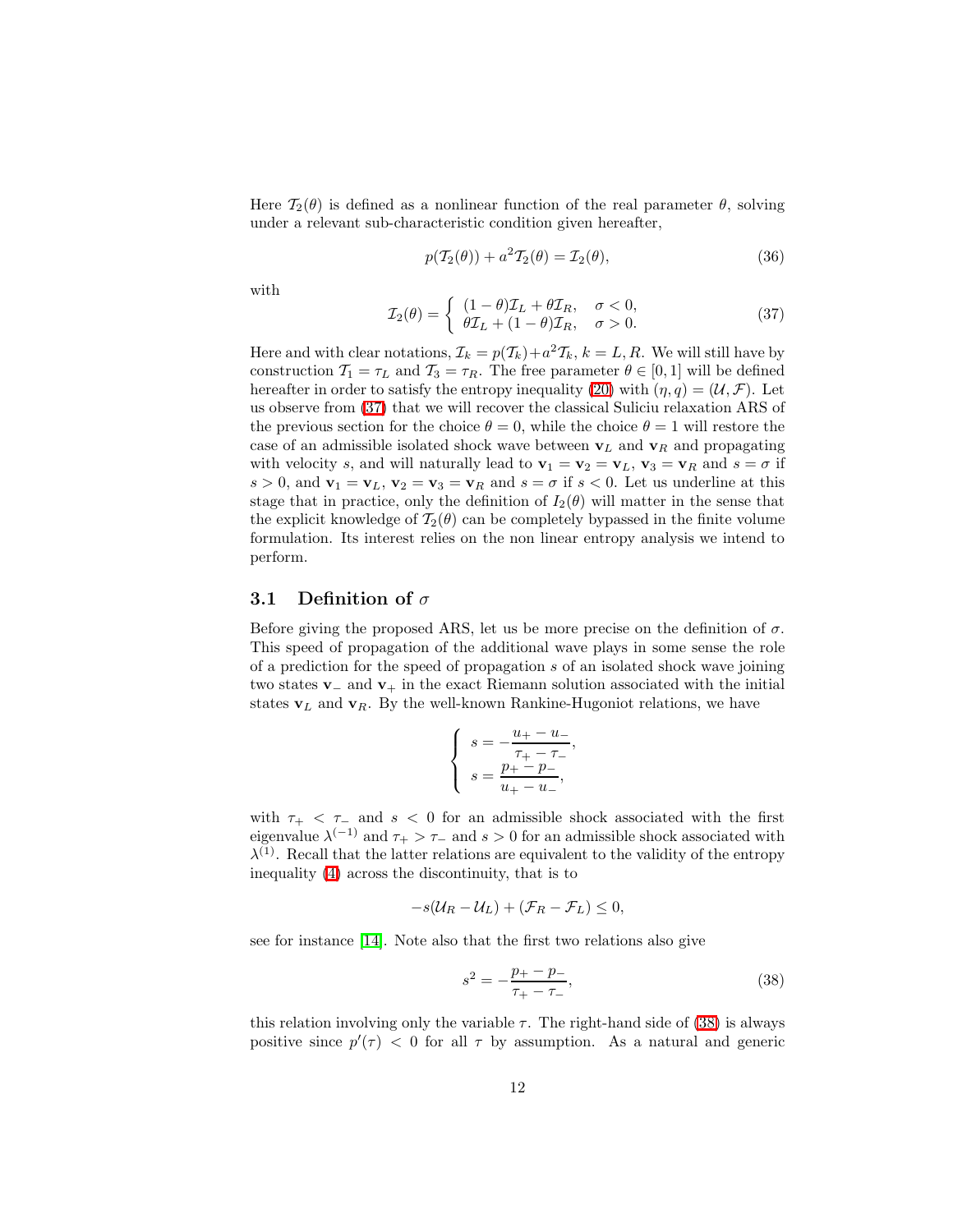<span id="page-12-1"></span>approximation of s, we propose (with a little abuse in the notations)

$$
\sigma = \sigma(\mathbf{v}_L, \mathbf{v}_R) = \sigma(\tau_L, \tau_R) = \begin{cases}\n-\sqrt{-\frac{p_R - p_L}{\tau_R - \tau_L}} & \text{if } \tau_R < \tau_L, \\
\sqrt{-\frac{p_R - p_L}{\tau_R - \tau_L}} & \text{if } \tau_R > \tau_L.\n\end{cases}
$$
\n(39)

As expected, this prediction is of course exact when  $v_L$  and  $v_R$  can actually be joined by an admissible discontinuity. Note also that it is actually well-defined even in the asymptotic regime  $\tau_L = \tau_R$  since

$$
\lim_{\tau_R \to \tau_L^-} \sigma = -\sqrt{-p'(\tau_L)}
$$

and

$$
\lim_{R \to \tau_L^+} \sigma = +\sqrt{-p'(\tau_L)}.
$$

 $\tau$ 

The apparent defect in continuity will be discussed in more details but notice from now on that it will not prevent the proposed ARS to be Lipschitzcontinuous.

The next two sections define the proposed ARS in both situations  $\sigma > 0$  and  $\sigma < 0$ .

### 3.2 The case  $\sigma > 0$

We turn in this section to the definition of the intermediate states  $v_1$ ,  $v_2$  and  $v_3$ in the case  $\sigma > 0$ , see Figure [4.](#page-12-0) Each state containing three components, nine



<span id="page-12-0"></span>Figure 4: Typical wave structure of the generalized Suliciu relaxation ARS in the case  $\sigma > 0$ .

relations are expected. As motivated in the previous section, we first impose the consistency relations [\(18\)](#page-5-3) associated with the first two equations of [\(35\)](#page-10-1),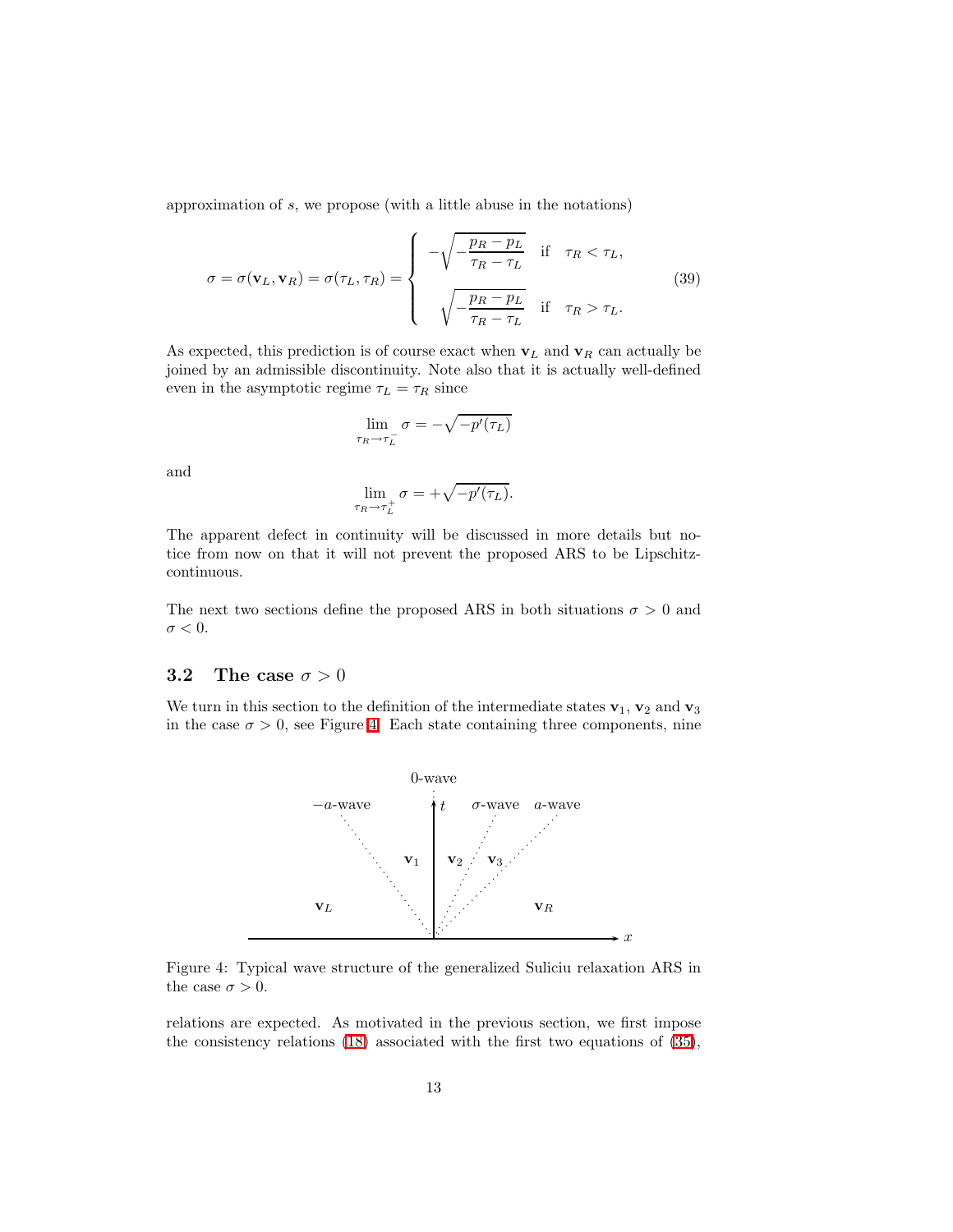<span id="page-13-1"></span>which gives here

$$
\begin{cases}\n(u_L - u_R) = -a(\tau_1 - \tau_L) + \sigma(\tau_3 - \tau_2) + a(\tau_R - \tau_3), \\
\pi_R - \pi_L = -a(u_1 - u_L) + \sigma(u_3 - u_2) + a(u_R - u_3),\n\end{cases} (40)
$$

where  $\pi_L = p_L$  and  $\pi_R = p_R$  since  $\mathbf{v}_L^r$  and  $\mathbf{v}_R^r$  are assumed to be at equilibrium  $(\mathcal{T}_L = \tau_L$  and  $\mathcal{T}_R = \tau_R$ ). Then, we make the natural choice of imposing the Rankine-Hugoniot relations associated with the mass conservation (*i.e.* the first equation in [\(35\)](#page-10-1)) across each wave of the ARS. We get

$$
\begin{cases}\n u_L - a\tau_L = u_1 - a\tau_1, \\
 u_1 = u_2, \\
 u_2 + \sigma\tau_2 = u_3 + \sigma\tau_3, \\
 u_R + a\tau_R = u_3 + a\tau_3.\n\end{cases} (41)
$$

<span id="page-13-0"></span>Note however that [\(41\)](#page-13-0) provides only three additional independent relations since the first equation of [\(40\)](#page-13-1) is a linear combination of the four equations in [\(41\)](#page-13-0). Then, four equations are still missing.

Considering now the Rankine-Hugoniot relations associated with the momentum conservation (*i.e.* the second equation in  $(35)$ ) across each wave of the ARS leads to

$$
\begin{cases}\nau_L + \pi_L = au_1 + \pi_1, \\
\pi_1 = \pi_2, \\
\sigma u_2 - \pi_2 = \sigma u_3 - \pi_3, \\
au_R - \pi_R = au_3 - \pi_3.\n\end{cases}
$$
\n(42)

<span id="page-13-2"></span>Here again, the sum of the four equations in [\(42\)](#page-13-2) gives the second equation in [\(40\)](#page-13-1), so that one equation is still missing. Note in passing that the first (respectively last) equations of [\(41\)](#page-13-0) and [\(42\)](#page-13-2) imply that  $\mathcal{I} = \pi + a^2 \tau$  is constant across the first (resp. last) wave, that is

<span id="page-13-4"></span>
$$
\begin{cases}\n\mathcal{I}_1 = \mathcal{I}_L, \\
\mathcal{I}_R = \mathcal{I}_3,\n\end{cases} (43)
$$

or equivalently (still under a relevant sub-characteristic condition given hereafter)

$$
\begin{cases}\nT_1 = T_L, \\
T_R = T_3,\n\end{cases} (44)
$$

thanks to [\(36\)](#page-11-2). At last, the system is closed by considering the Rankine-Hugoniot relation associated with the last equation in [\(35\)](#page-10-1) and the  $\sigma$ -wave, which writes here

<span id="page-13-5"></span>
$$
-\sigma(\mathcal{T}_3-\mathcal{T}_2)=\mathcal{M}(\mathbf{v}_L,\mathbf{v}_R,\theta)
$$

<span id="page-13-3"></span>where  $\mathcal{M}(\mathbf{v}_L, \mathbf{v}_R, \theta)$  is such that

$$
\mathcal{I}_2 = (1 - \theta)\mathcal{I}_R + \theta\mathcal{I}_L, \quad \theta \in [0, 1]. \tag{45}
$$

Note in particular that for  $\theta = 0$ , we have  $\mathcal{I}_2 = \mathcal{I}_R$  which is expected.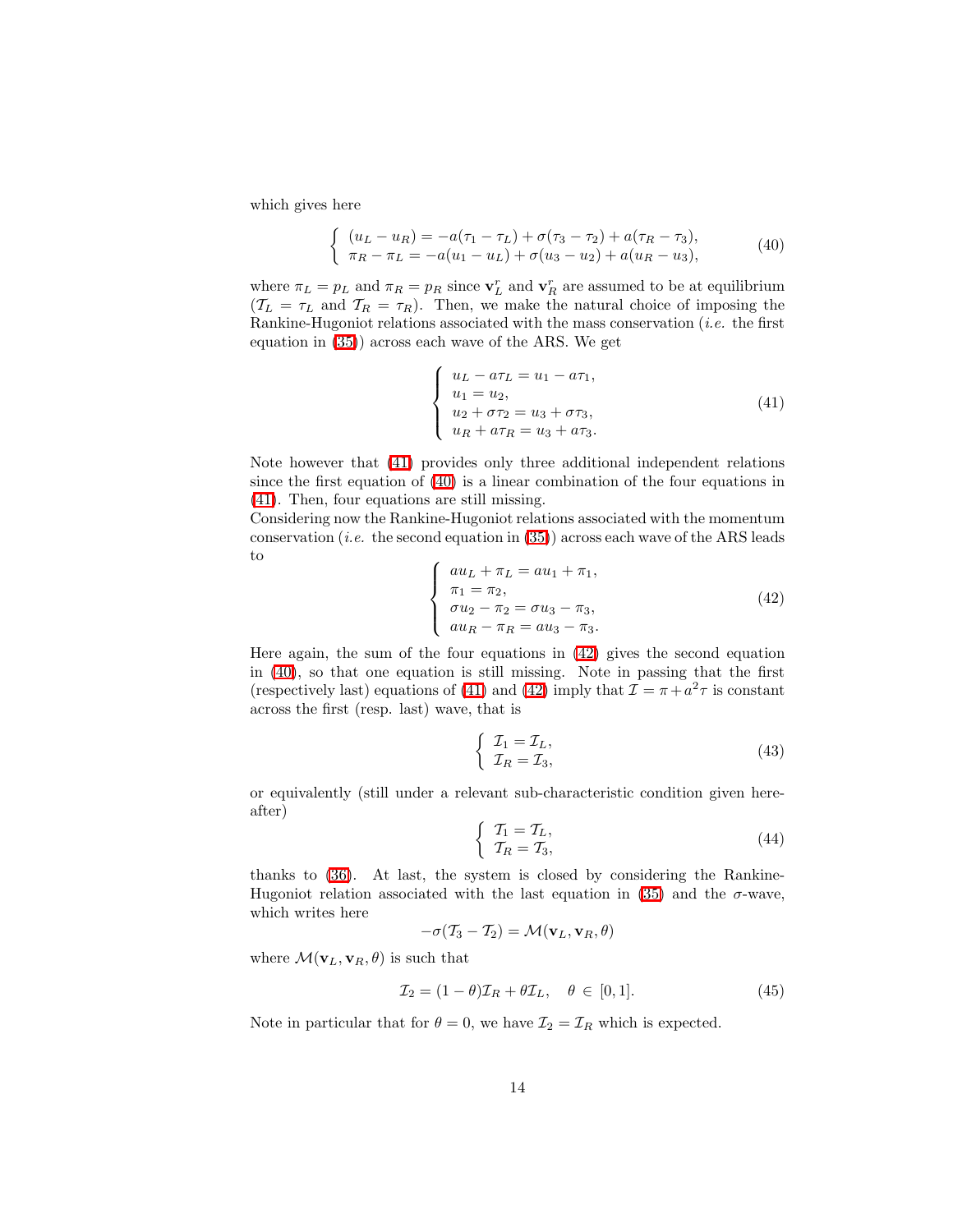Solving [\(41\)](#page-13-0)-[\(42\)](#page-13-2)-[\(45\)](#page-13-3). Thus, one has to solve the nine by nine linear system [\(41\)](#page-13-0)-[\(42\)](#page-13-2)-[\(45\)](#page-13-3) in order to determine the intermediate states of our ARS. Let us first evaluate the jumps of  $\tau$ , u and  $\pi$  across the  $\sigma$ -wave. The last equation of [\(43\)](#page-13-4) together with [\(45\)](#page-13-3) first gives

$$
\pi_3 - \pi_2 = \theta(\mathcal{I}_R - \mathcal{I}_L) - a^2(\tau_3 - \tau_2)
$$

with, thanks to mass and momentum conservation across the  $\sigma$ -wave,

$$
\sigma(\tau_3 - \tau_2) = -(u_3 - u_2) = -\frac{\pi_3 - \pi_2}{\sigma}.
$$

Then we get

$$
\pi_3 - \pi_2 = \theta(\mathcal{I}_R - \mathcal{I}_L) + \frac{a^2}{\sigma^2}(\pi_3 - \pi_2),
$$

<span id="page-14-0"></span>and straightforwardly

$$
\begin{cases}\n\pi_3 - \pi_2 = -\frac{\sigma^2 \theta (T_R - T_L)}{a^2 - \sigma^2} = -\sigma^2 \theta (\tau_R - \tau_L), \\
u_3 - u_2 = -\frac{\sigma \theta (T_R - T_L)}{a^2 - \sigma^2} = -\sigma \theta (\tau_R - \tau_L), \\
\tau_3 - \tau_2 = \frac{\theta (T_R - T_L)}{a^2 - \sigma^2} = \theta (\tau_R - \tau_L),\n\end{cases} (46)
$$

since  $\mathcal{I}_R - \mathcal{I}_L = (a^2 - \sigma^2)(\tau_R - \tau_L)$  (recall that  $\mathcal{I}_R - \mathcal{I}_L = (p_R - p_L) + a^2(\tau_R - \tau_L)$  $(\tau_L)$ and  $p_R - p_L = -\sigma^2(\tau_R - \tau_L)$ . As expected, we clearly recover that the jumps of  $\tau$ , u and  $\pi$  are trivial when  $\theta$  goes to zero and the classical Suliciu relaxation solver is recovered. Let us then evaluate the pressure and velocity associated with  $\mathbf{v}_2$  and  $\mathbf{v}_3$ . Since the pressure and velocity are constant across the 0-wave, the first and last equations of [\(42\)](#page-13-2) give

$$
\begin{cases}\nau_L + \pi_L = au_2 + \pi_2, \\
au_R - \pi_R = au_3 - \pi_3,\n\end{cases}
$$

or equivalently, using [\(46\)](#page-14-0),

$$
\begin{cases}\n\pi_3 + \pi_2 = 2\pi_* - \frac{a\sigma\theta(\mathcal{I}_R - \mathcal{I}_L)}{a^2 - \sigma^2} = 2\pi_* - a\sigma\theta(\tau_R - \tau_L), \\
u_3 + u_2 = 2u_* - \frac{\sigma^2\theta(\mathcal{I}_R - \mathcal{I}_L)}{a(a^2 - \sigma^2)} = 2u_* - \frac{\sigma^2\theta}{a}(\tau_R - \tau_L),\n\end{cases} (47)
$$

<span id="page-14-1"></span>where we have set

$$
\begin{cases}\n u_* = \frac{1}{2}(u_L + u_R) - \frac{1}{2a}(\pi_R - \pi_L), \\
 \pi_* = \frac{1}{2}(\pi_L + \pi_R) - \frac{a}{2}(u_R - u_L).\n\end{cases}
$$

Observe that these values correspond to the intermediate values of the velocity and pressure in the classical Suliciu relaxation Approximate Riemann Solver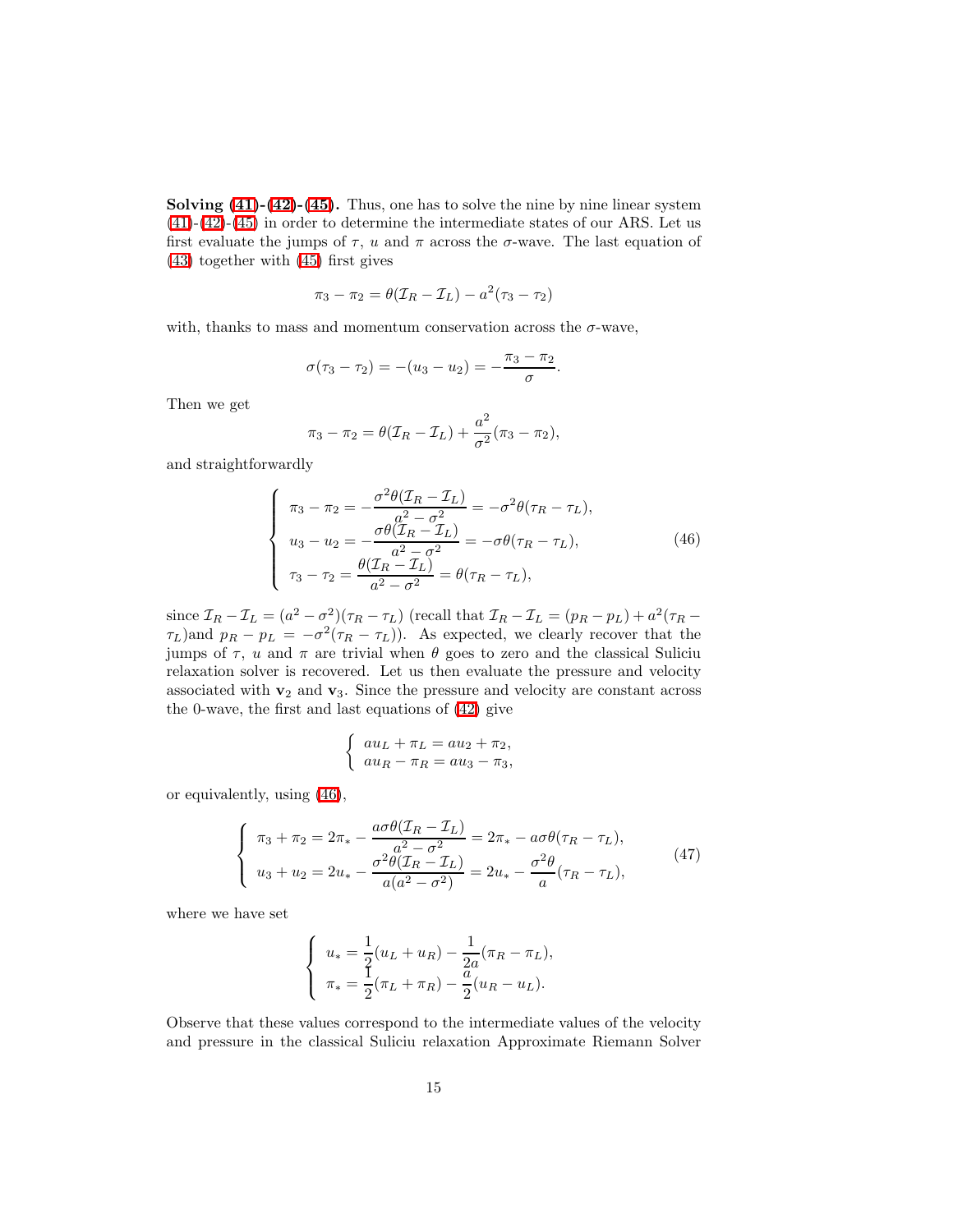proposed in section [2.3.2.](#page-7-2) Combining [\(46\)](#page-14-0) and [\(47\)](#page-14-1) easily gives

$$
\begin{cases}\n\pi_2 = \pi_* - \frac{\sigma \theta(\mathcal{I}_R - \mathcal{I}_L)}{2(a + \sigma)} = \pi_* - \frac{\sigma \theta}{2}(a - \sigma)(\tau_R - \tau_L), \\
\pi_3 = \pi_* - \frac{\sigma \theta(\mathcal{I}_R - \mathcal{I}_L)}{2(a - \sigma)} = \pi_* - \frac{\sigma \theta}{2}(a + \sigma)(\tau_R - \tau_L), \\
u_2 = u_* + \frac{\sigma \theta(\mathcal{I}_R - \mathcal{I}_L)}{2a(a + \sigma)} = u_* + \frac{\sigma \theta}{2a}(a - \sigma)(\tau_R - \tau_L), \\
u_3 = u_* - \frac{\sigma \theta(\mathcal{I}_R - \mathcal{I}_L)}{2a(a - \sigma)} = u_* - \frac{\sigma \theta}{2a}(a + \sigma)(\tau_R - \tau_L),\n\end{cases} (48)
$$

while the specific volumes follow from the mass conservation across the  $a$ -wave :

$$
\begin{cases}\n\tau_3 = \tau_R + \frac{1}{a}(u_R - u_3), \\
\tau_2 = \tau_3 - \frac{\theta(\mathcal{I}_R - \mathcal{I}_L)}{a^2 - \sigma^2} = \tau_3 - \theta(\tau_R - \tau_L).\n\end{cases} (49)
$$

In particular, we note that when  $\theta$  equals zero we recover the intermediate values associated with the classical Suliciu relaxation approach. On the other hand, the mass conservation across the −a-wave allows to determine the specific volume of  $v_1$  by

$$
\tau_1 = \tau_L + \frac{1}{a}(u_1 - u_L),
$$

which completes the calculation of the three intermediate states since

$$
\begin{cases} u_1 = u_2, \\ \pi_1 = \pi_2. \end{cases}
$$

### 3.3 The general case

The case  $\sigma < 0$  can be treated following exactly the same way but considering the wave pattern given on Figure [5.](#page-15-0)



<span id="page-15-0"></span>Figure 5: Typical wave structure of the generalized Suliciu relaxation ARS in the case  $\sigma < 0$ .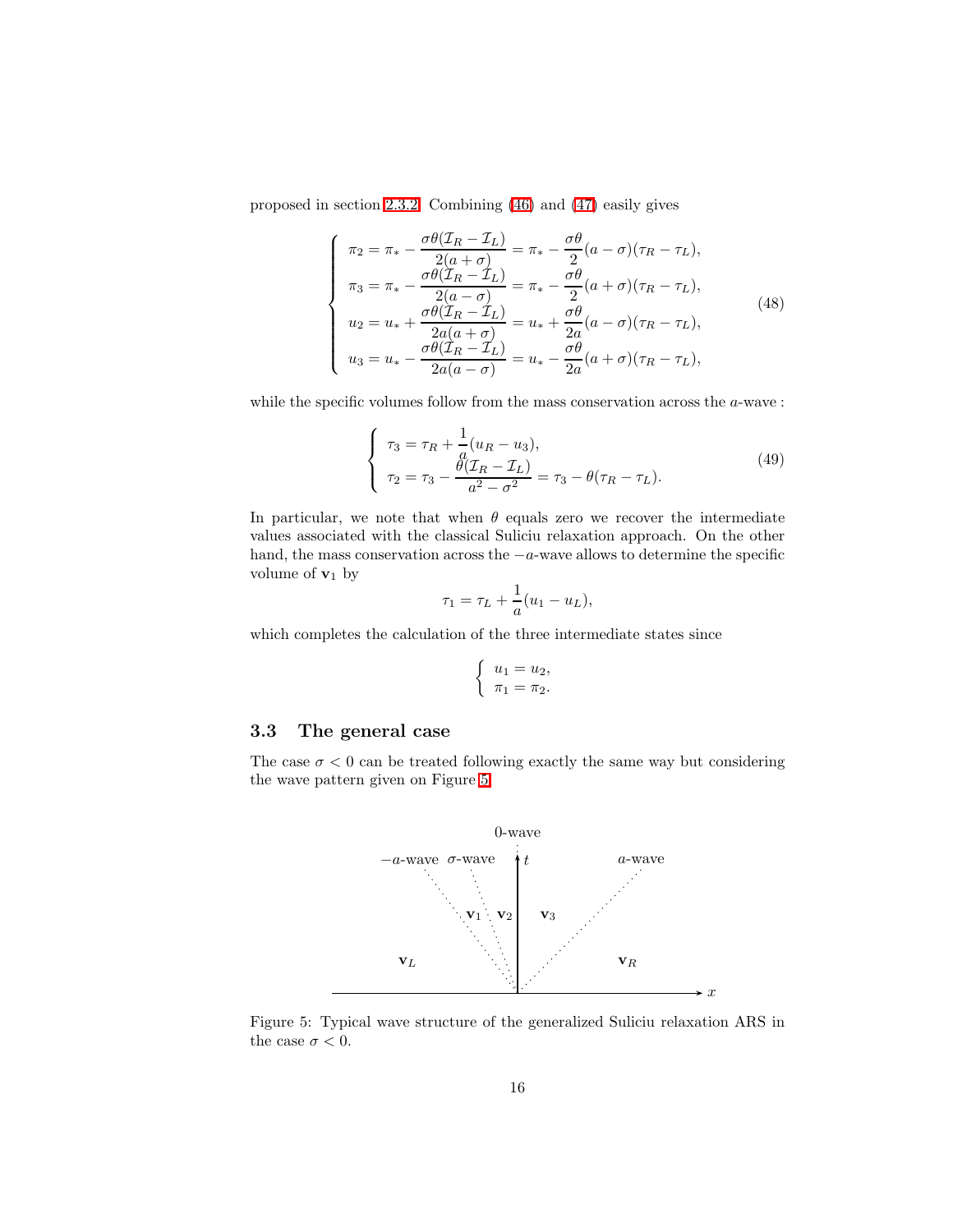Actually, we can take advantage of the underlying Galilean symmetry to infer the required formulae from the ones derived in the setting of a positive wave speed  $\sigma > 0$ . Galilean symmetry is achieved when reversing the x-axis and exchanging the sign of all velocities. Namely being given a pair of states  $(\mathbf{v}_L^r, \mathbf{v}_R^r)$  with associated wave speed  $\sigma < 0$ , we first define  $\hat{\mathbf{v}}_L^r$  (respectively  $\hat{\mathbf{v}}_R^r$ ) from  $\mathbf{v}_L^r$  (resp.  $\mathbf{v}_R^r$ ) with velocity  $\hat{u}_L = -u_L$  (resp.  $\hat{u}_R = -u_R$ ), all the other data being kept unchanged. We then solve the generalized Riemann solution which we denote  $\hat{\omega}(x, t; \hat{\mathbf{v}}_R^r, \hat{\mathbf{v}}_L^r, -\sigma)$  when changing the speed sign of the additional wave  $\hat{\sigma} = -\sigma$ . Let us stress that by Galilean symmetry, the role of the modified left and right states and the sign of the additional wave speed  $\hat{\sigma} = -\sigma > 0$  have been reversed. The self-similar solution coming with the original pair  $(\mathbf{v}_L^r, \mathbf{v}_R^r)$ , denoted by  $\omega(x, t; \mathbf{v}_L^r, \mathbf{v}_R^r, +\sigma)$ , is then recovered when reversing the x-axis and the sign of all the velocities in the formulae defining  $\hat{\omega}(x, t; \hat{\mathbf{v}}_R^r, \hat{\mathbf{v}}_L^r, -\sigma)$ , the other quantities being kept unchanged, except  $\tau_2$  and  $\mathcal{I}_2(\theta)$ .

In order to gather the definitions of the intermediate states in the same formalism in both cases  $\sigma$  < 0 and  $\sigma$  > 0, we propose to use the subscript  $\bot$ (respectively  $_{+}$ ) for the left (resp. right) state of the  $\sigma$ -wave, instead of  $_{2}$  in the case  $\sigma > 0$  and <sub>1</sub> in the case  $\sigma < 0$  (resp. <sub>3</sub> in the case  $\sigma > 0$  and <sub>2</sub> in the case  $\sigma$  < 0). It is then easily shown that we have the following definitions for the components of the intermediate states, the calculations being left to the reader :

$$
\begin{cases}\nu_{-} = u_{*} + \frac{\sigma \theta (T_{R} - T_{L})}{2a(a + \sigma)} = u_{*} + \frac{\sigma \theta}{2a}(a - \sigma)(\tau_{R} - \tau_{L}),\nu_{+} = u_{*} - \frac{\sigma \theta (T_{R} - T_{L})}{2a(a - \sigma)} = u_{*} - \frac{\sigma \theta}{2a}(a + \sigma)(\tau_{R} - \tau_{L}),\tau_{1} = \tau_{L} + \frac{1}{q}(u_{-} - u_{L}),\tau_{3} = \tau_{R} + \frac{1}{q}(u_{R} - u_{+}),\tau_{2} = \begin{cases}\tau_{1} + \frac{\sigma \theta (T_{R} - T_{L})}{\sigma(a^{2} - \sigma^{2})} = \tau_{1} + \theta(\tau_{R} - \tau_{L}), & \sigma < 0,\tau_{3} - \frac{\sigma \theta (T_{R} - T_{L})}{\sigma(a^{2} - \sigma^{2})} = \tau_{3} - \theta(\tau_{R} - \tau_{L}), & \sigma > 0,\tau_{-} = \pi_{*} - \frac{\sigma \theta (T_{R} - T_{L})}{2(a + \sigma)} = \pi_{*} - \frac{\sigma \theta}{2}(a - \sigma)(\tau_{R} - \tau_{L}),\tau_{+} = \pi_{*} - \frac{\sigma \theta (T_{R} - T_{L})}{2(a - \sigma)} = \pi_{*} - \frac{\sigma \theta}{2}(a + \sigma)(\tau_{R} - \tau_{L}),\end{cases}
$$
\n(50)

<span id="page-16-1"></span><span id="page-16-0"></span>with

$$
\begin{cases}\n\mathcal{I}_1 = \mathcal{I}_L, \\
\mathcal{I}_2(\theta) = \begin{cases}\n(1 - \theta)\mathcal{I}_L + \theta\mathcal{I}_R = \mathcal{I}_L + \theta(\mathcal{I}_R - \mathcal{I}_L), & \sigma < 0, \\
(1 - \theta)\mathcal{I}_R + \theta\mathcal{I}_L = \mathcal{I}_R - \theta(\mathcal{I}_R - \mathcal{I}_L), & \sigma > 0,\n\end{cases}\n\tag{51}
$$
\n
$$
\mathcal{I}_3 = \mathcal{I}_R.
$$

Observe that we have expressed the values of the relaxation pressure  $\pi$  everywhere within the fan instead of the underlying values of the relaxation specific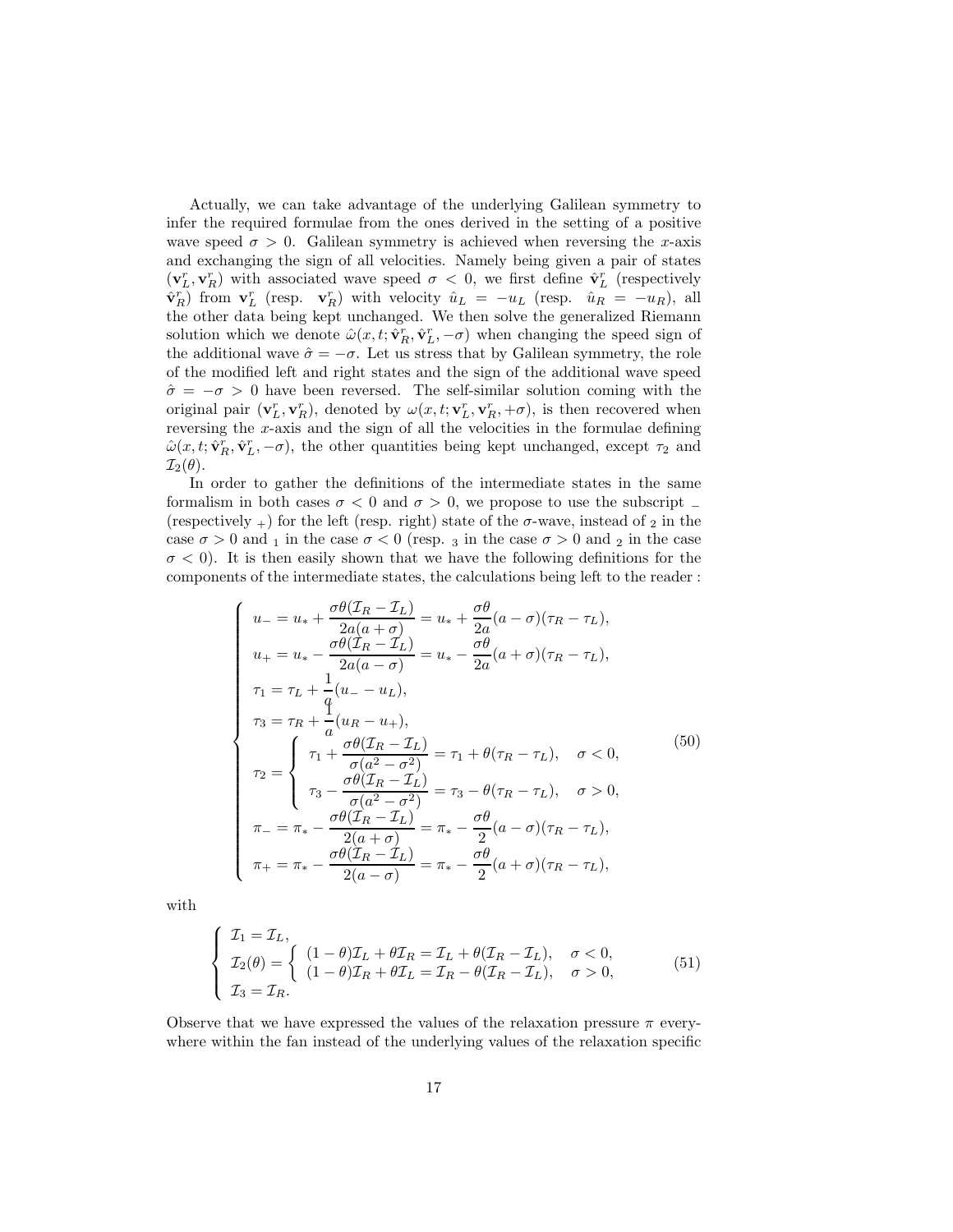volume T. In fact, only the values of  $(\tau, u, \pi)$  enter the definition of the forthcoming numerical flux function. Notice that all these values linearly depend on the real parameter  $\theta$ , and are thus readily defined as soon as  $\theta$  is conveniently prescribed. As will be seen in the forthcoming sections, the non linear function  $\mathcal{T}_2(\theta)$  is in fact implicitly defined according to [\(36\)](#page-11-2) so as to yield some explicit bound for  $\theta$  from a non linear entropy analysis.

### 3.4 Basic properties

<span id="page-17-1"></span>We conclude this section by establishing some basic properties that will be useful in the forthcoming developments.

<span id="page-17-0"></span>Lemma 3.1. *Under the sub-characteristic condition*

$$
a^2 > \max_{\tau \in [\tau_L, \tau_R]} -p'(\tau) \tag{52}
$$

*we have* (i)  $\sigma(\mathcal{I}_R - \mathcal{I}_L) \geq 0$  (and then  $\sigma\theta(\mathcal{I}_R - \mathcal{I}_L) \geq 0$ ), (*ii*)  $\tau_1 \geq \tau_{L*} > 0$ , (*iii*)  $\tau_3 \geq \tau_{R*} > 0$ ,  $(iv) \tau_2 \leq \tau_{L*}$  *if*  $\sigma < 0$ *,*  $(v)$   $\tau_2 \leq \tau_{R*}$  *if*  $\sigma > 0$ *, where*  $\tau_{L*}$  *and*  $\tau_{R*}$  *are defined in* [\(29\)](#page-9-2)*. In addition and provided that*  $\theta$  *satisfies* 

$$
\sigma\theta(\mathcal{I}_R - \mathcal{I}_L) \le \frac{a^2 |\sigma| (a + |\sigma|)}{a + |\sigma|/2} (1 - \alpha) \tau_{L*} \quad \text{if} \quad \sigma < 0,
$$
\n
$$
\sigma\theta(\mathcal{I}_R - \mathcal{I}_L) \le \frac{a^2 |\sigma| (a + |\sigma|)}{a + |\sigma|/2} (1 - \alpha) \tau_{R*} \quad \text{if} \quad \sigma > 0,
$$
\n
$$
(53)
$$

<span id="page-17-2"></span>*we have for all*  $\alpha \in (0,1)$ (*vi*)  $\tau_2 \geq \alpha \tau_{L*}$  *if*  $\sigma < 0$ *,* (*vii*)  $\tau_2 \geq \alpha \tau_{R*}$  *if*  $\sigma > 0$ .

**Proof.** Let us first recall that  $\theta \in [0, 1]$  and  $\sigma$  is defined by [\(39\)](#page-12-1). (i) We clearly have by definition of  $\mathcal{I} = \mathcal{I}(\tau)$ 

$$
\sigma(\mathcal{I}_R - \mathcal{I}_L) = \sigma\Big(p(\tau_R) - p(\tau_L) + a^2(\tau_R - \tau_L)\Big) = \sigma(\tau_R - \tau_L)(a^2 + p'(\xi))
$$

for some  $\xi$  in the interval  $[\tau_L, \tau_R]$ . Which clearly gives the conclusion under the condition [\(52\)](#page-17-0) and since  $\sigma(\tau_R - \tau_L) \ge 0$  by [\(39\)](#page-12-1).  $(ii)$  We have by  $(50)$ 

$$
\tau_1 = \tau_L + \frac{u_* - u_L}{a} + \frac{\sigma \theta (\mathcal{I}_R - \mathcal{I}_L)}{2a^2(a + \sigma)},
$$

that is by [\(29\)](#page-9-2)

$$
\tau_1 = \tau_{L*} + \frac{\sigma \theta (\mathcal{I}_R - \mathcal{I}_L)}{2a^2(a+\sigma)}.
$$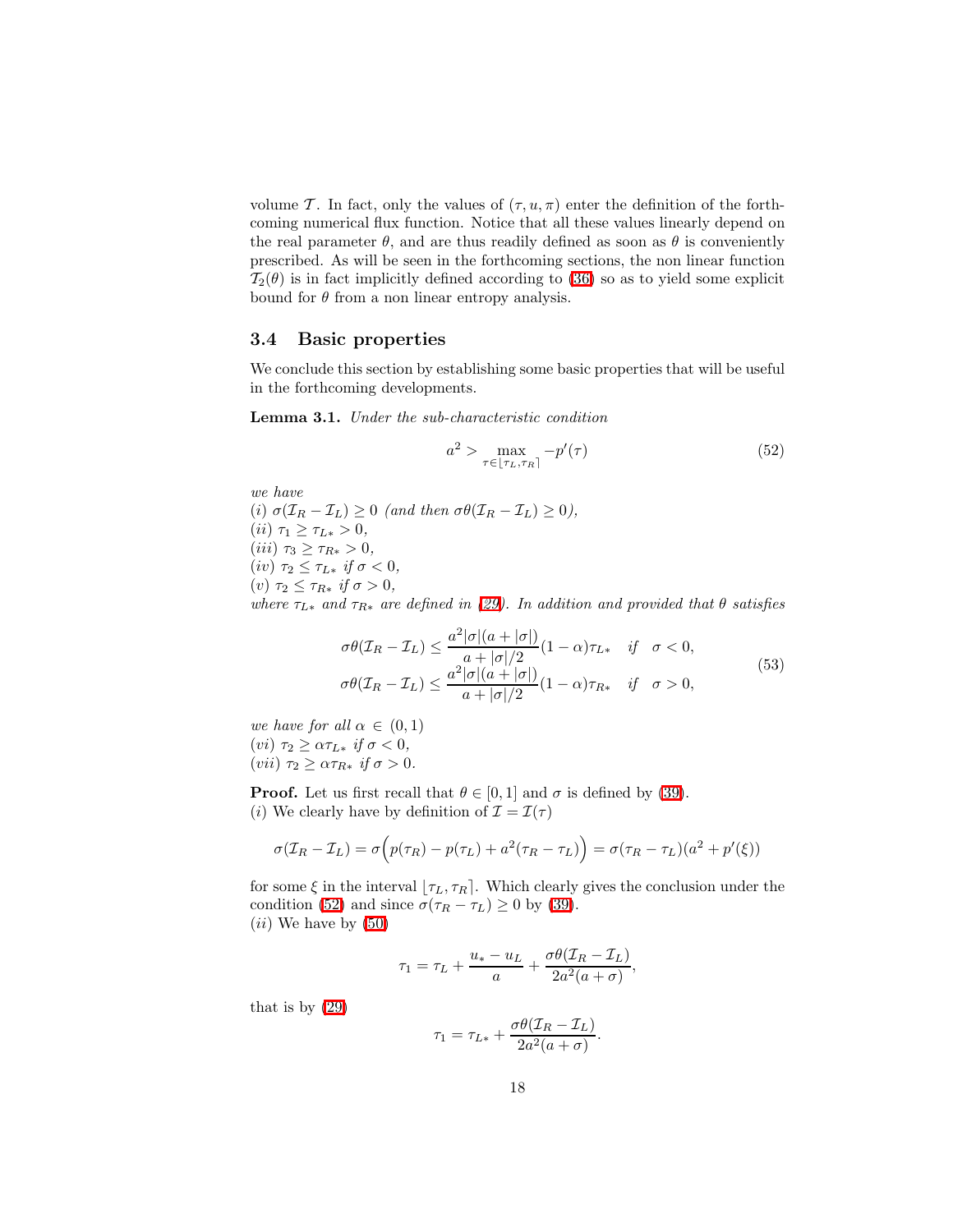Under the condition [\(52\)](#page-17-0), we clearly have  $(a + \sigma) > 0$  so that  $\tau_1 \geq \tau_{L*}$  by (*i*).  $(iii)$  We have by  $(50)$ 

$$
\tau_3 = \tau_R + \frac{u_R - u_*}{a} + \frac{\sigma \theta (I_R - I_L)}{2a^2(a - \sigma)},
$$

that is by [\(29\)](#page-9-2)

$$
\tau_3 = \tau_{R*} + \frac{\sigma \theta (\mathcal{I}_R - \mathcal{I}_L)}{2a^2(a-\sigma)}.
$$

Under the condition [\(52\)](#page-17-0), we clearly have  $(a - \sigma) > 0$  so that  $\tau_3 \geq \tau_{R*}$  by (*i*).  $(iv)$  We have by  $(50)$ 

$$
\tau_2 = \tau_1 + \frac{\sigma \theta (\mathcal{I}_R - \mathcal{I}_L)}{\sigma (a^2 - \sigma^2)},
$$

that is

$$
\tau_2 = \tau_{L*} + \frac{\sigma\theta(\mathcal{I}_R - \mathcal{I}_L)}{2a^2(a+\sigma)} + \frac{\sigma\theta(\mathcal{I}_R - \mathcal{I}_L)}{\sigma(a^2 - \sigma^2)},
$$

or equivalently

$$
\tau_2 = \tau_{L*} + \frac{\sigma \theta (T_R - T_L)(2a^2 + \sigma a - \sigma^2)}{2a^2 \sigma (a^2 - \sigma^2)}
$$

Under the condition [\(52\)](#page-17-0), we clearly have  $(2a^2 + \sigma a - \sigma^2) = 2(a+\sigma)(a-\sigma/2) > 0$ and then  $\tau_2 \leq \tau_{L*}$  since here  $\sigma < 0$ .  $(v)$  We have by  $(50)$ 

$$
\tau_2 = \tau_3 - \frac{\sigma \theta (\mathcal{I}_R - \mathcal{I}_L)}{\sigma (a^2 - \sigma^2)},
$$

that is

$$
\tau_2 = \tau_{R*} + \frac{\sigma \theta (\mathcal{I}_R - \mathcal{I}_L)}{2a^2(a-\sigma)} - \frac{\sigma \theta (\mathcal{I}_R - \mathcal{I}_L)}{\sigma (a^2 - \sigma^2)},
$$

or equivalently

$$
\tau_2 = \tau_{R*} + \frac{\sigma \theta (\mathcal{I}_R - \mathcal{I}_L)(-2a^2 + \sigma a + \sigma^2)}{2a^2 \sigma (a^2 - \sigma^2)}.
$$

Under the condition [\(52\)](#page-17-0) and since we have assumed  $\sigma > 0$ , we clearly have  $(-2a^2 + \sigma a - \sigma^2) = -2a(a - \sigma)(a + \sigma/2) < 0$  and then  $\tau_2 \le \tau_{R^*}.$ (*vi*) Let us assume  $\sigma < 0$ . We have

$$
\tau_2 = \tau_{L*} + \frac{\sigma \theta (\mathcal{I}_R - \mathcal{I}_L)(2a^2 + \sigma a - \sigma^2)}{2a^2 \sigma (a^2 - \sigma^2)}
$$

so that

$$
\tau_2 \geq \alpha \tau_{L*} \iff \sigma \theta (I_R - I_L)(2a^2 + \sigma a - \sigma^2) \leq 2a^2 |\sigma| (a^2 - \sigma^2)(1 - \alpha) \tau_{L*}
$$

which gives as expected

$$
\tau_2 \geq \alpha \tau_{L*} \quad \Longleftrightarrow \quad \sigma \theta(\mathcal{I}_R - \mathcal{I}_L) \leq \frac{a^2 |\sigma|(a + |\sigma|)}{a + |\sigma|/2} (1 - \alpha) \tau_{L*}.
$$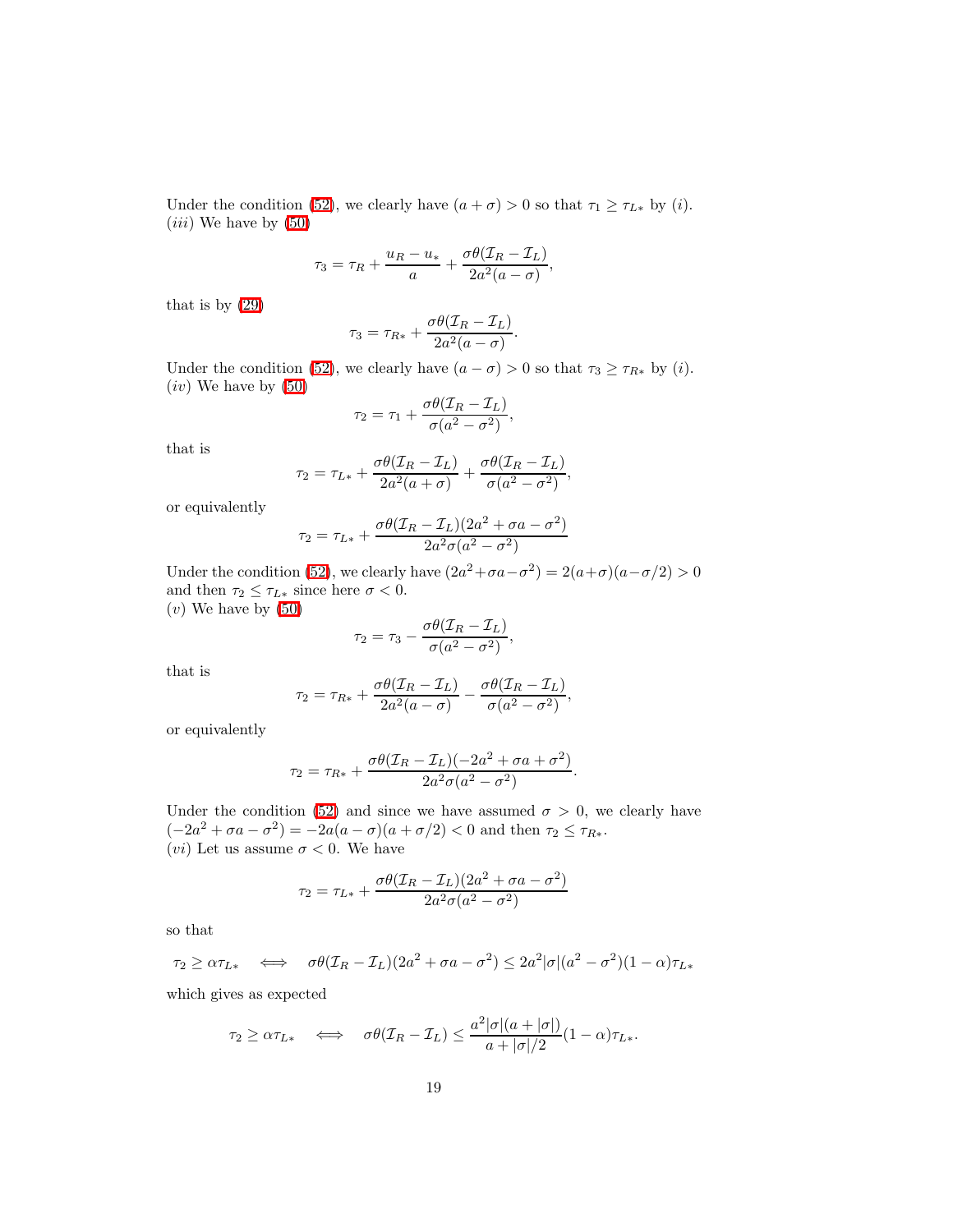(*vii*) Let us now assume  $\sigma > 0$ . We have

$$
\tau_2 = \tau_{R*} + \frac{\sigma \theta (\mathcal{I}_R - \mathcal{I}_L)(-2a^2 + \sigma a + \sigma^2)}{2a^2 \sigma (a^2 - \sigma^2)}
$$

so that

$$
\tau_2 \ge \alpha \tau_{R*} \quad \Longleftrightarrow \quad \sigma \theta (\mathcal{I}_R - \mathcal{I}_L)(2a^2 - \sigma a - \sigma^2) \le 2a^2 \sigma (a^2 - \sigma^2)(1 - \alpha) \tau_{R*}
$$

that is

$$
\tau_2 \geq \alpha \tau_{R*} \quad \Longleftrightarrow \quad \sigma \theta(\mathcal{I}_R - \mathcal{I}_L) \leq \frac{a^2 \sigma(a+\sigma)}{a+\sigma/2} (1-\alpha) \tau_{R*}
$$

<span id="page-19-0"></span>which is the expected inequality.

# 4 Properties of the generalized Suliciu Relaxation ARS

Aim of this section is to define the free parameter  $\theta$  and establish the main properties of the proposed ARS in terms of non linear stability (entropy inequality), continuity and accuracy.

### 4.1 Entropy inequality

Our objective in this section is to prove under a relevant choice of  $\theta$  that the proposed ARS satisfies a discrete entropy inequality. Due to Galilean symmetry, we focus ourselves and without restriction to the situation of a positive velocity  $\sigma > 0$ . According to [\(20\)](#page-6-0), we have to prove that

<span id="page-19-1"></span>
$$
\mathcal{F}(\mathbf{v}_R) - \mathcal{F}(\mathbf{v}_L) \le -a(\mathcal{U}(\mathbf{v}_1) - \mathcal{U}(\mathbf{v}_L)) + \sigma(\mathcal{U}(\mathbf{v}_3) - \mathcal{U}(\mathbf{v}_2)) + a(\mathcal{U}(\mathbf{v}_R) - \mathcal{U}(\mathbf{v}_3)),
$$
\n(54)

where  $U$  and  $\mathcal F$  are definied by [\(5\)](#page-1-3). Let us introduce the so-called relaxation entropy-entropy flux pair  $(\Sigma, \mathcal{F}^r)$  defined by

$$
\Sigma(\mathbf{v}^r) = \frac{u^2}{2} + e(\mathcal{T}) + \frac{\pi^2 - p^2(\mathcal{T})}{2a^2}, \quad \mathcal{F}^r(\mathbf{v}^r) = \pi u.
$$
 (55)

<span id="page-19-3"></span><span id="page-19-2"></span>We then propose to prove the validity of [\(54\)](#page-19-1) by showing the following set of equalities and inequalities,

$$
\begin{cases}\n\mathcal{F}(\mathbf{v}_R) - \mathcal{F}^r(\mathbf{v}_3^r) = a(\mathcal{U}(\mathbf{v}_R) - \Sigma(\mathbf{v}_3^r)), \\
0 \leq (a - \sigma)(\Sigma(\mathbf{v}_3^r) - \mathcal{U}(\mathbf{v}_3)), \\
\mathcal{F}^r(\mathbf{v}_3^r) - \mathcal{F}^r(\mathbf{v}_2^r) \leq \sigma(\Sigma(\mathbf{v}_3^r) - \Sigma(\mathbf{v}_2^r)), \\
0 \leq \sigma(\Sigma(\mathbf{v}_3^r) - \mathcal{U}(\mathbf{v}_2)), \\
\mathcal{F}^r(\mathbf{v}_2^r) - \mathcal{F}^r(\mathbf{v}_1^r) = 0, \\
0 \leq \sigma(\Sigma(\mathbf{v}_1^r) - \mathcal{U}(\mathbf{v}_1)), \\
\mathcal{F}^r(\mathbf{v}_1^r) - \mathcal{F}(\mathbf{v}_L) = -a(\Sigma(\mathbf{v}_1^r) - \mathcal{U}(\mathbf{v}_L)), \\
0 \leq (a + \sigma)(\Sigma(\mathbf{v}_1^r) - \mathcal{U}(\mathbf{v}_1)),\n\end{cases}
$$
\n(56)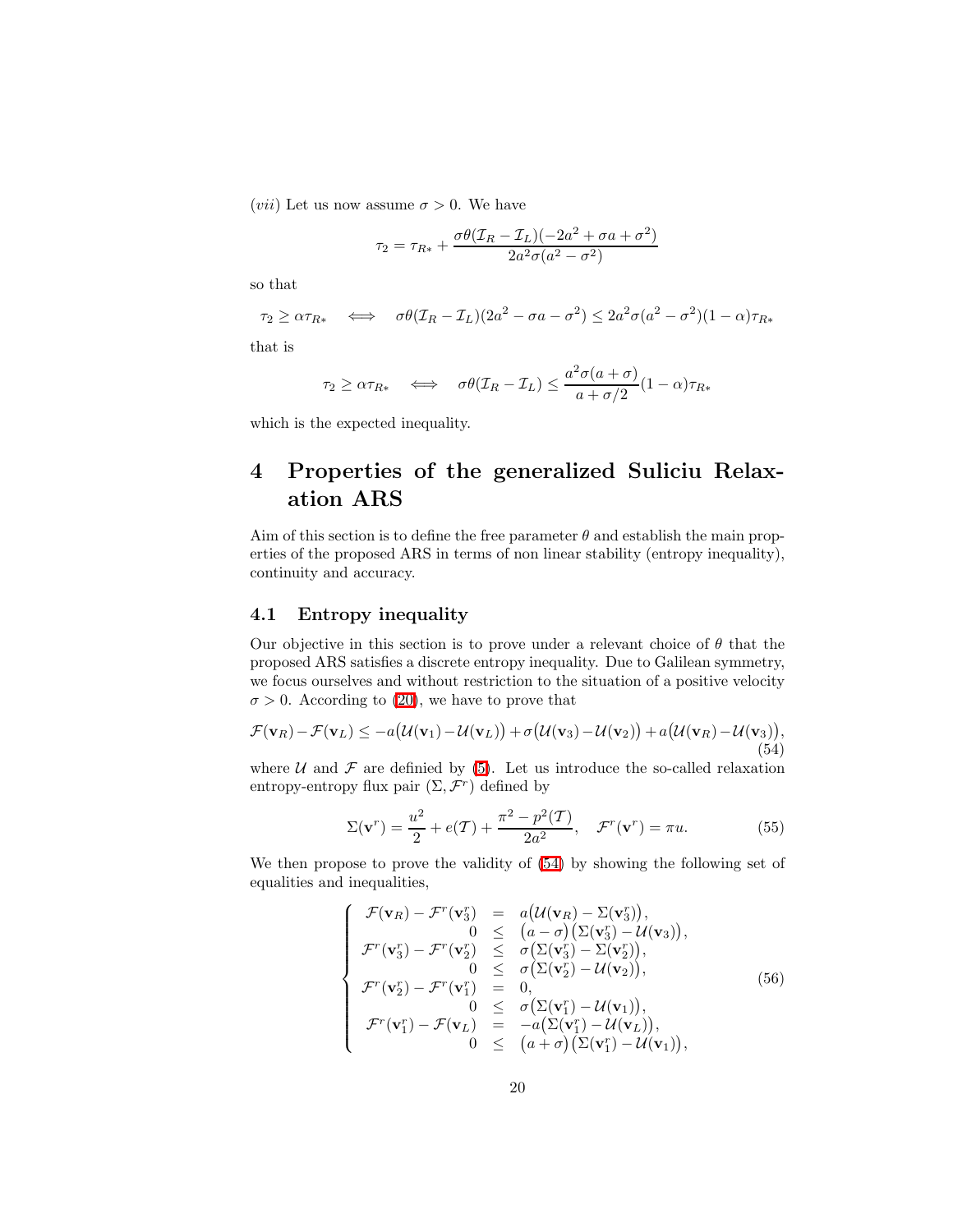which by direct summation clearly resumes to a set of sufficient conditions. Let us first focus on the three equalities, which equivalently write as follows

$$
\begin{cases}\n\mathcal{F}^r(\mathbf{v}_R^r) - \mathcal{F}^r(\mathbf{v}_3^r) &= a(\Sigma(\mathbf{v}_R^r) - \Sigma(\mathbf{v}_3^r)), \\
\mathcal{F}^r(\mathbf{v}_2^r) &= \mathcal{F}^r(\mathbf{v}_1^r), \\
\mathcal{F}^r(\mathbf{v}_1^r) - \mathcal{F}^r(\mathbf{v}_L) &= -a(\Sigma(\mathbf{v}_1^r) - \Sigma(\mathbf{v}_L^r)),\n\end{cases}
$$

since the left and right states  ${\bf v}_L^r$  and  ${\bf v}_R^r$  are at equilibrium, that is  $\pi_k =$  $p(\mathcal{T}_k) = p(\tau_k)$ ,  $k = L, R$ . The second equality clearly holds since  $\pi_2 = \pi_1$  and  $u_2 = u_1$ . Thanks to the definitions [\(55\)](#page-19-2) and the continuity properties [\(44\)](#page-13-5), the first and third ones write

$$
\begin{cases}\n\pi_R u_R - \pi_3 u_3 = a \left( \frac{1}{2} u_R^2 + \frac{1}{2a^2} \pi_R^2 - \frac{1}{2} u_3^2 - \frac{1}{2a^2} \pi_3^2 \right), \\
\pi_1 u_1 - \pi_L u_L = -a \left( \frac{1}{2} u_1^2 + \frac{1}{2a^2} \pi_1^2 - \frac{1}{2} u_L^2 - \frac{1}{2a^2} \pi_L^2 \right),\n\end{cases}
$$

or equivalently

$$
\begin{cases}\n\frac{(\pi_R - \pi_3)(u_R + u_3)}{2} + \frac{(u_R - u_3)(\pi_R + \pi_3)}{2} \\
a\frac{(u_R - u_3)(u_R + u_3)}{2} + \frac{(\pi_R - \pi_3)(\pi_R + \pi_3)}{2a}, \\
\frac{(\pi_1 - \pi_L)(u_1 + u_L)}{2} + \frac{(u_1 - u_L)(\pi_1 + \pi_L)}{2} \\
-a\frac{(u_1 - u_L)(u_1 + u_L)}{2} - \frac{(\pi_1 - \pi_L)(\pi_1 + \pi_L)}{2a},\n\end{cases}
$$

which is valid thanks to the first and last equations of [\(42\)](#page-13-2). Let us now consider the first, third, fifth and last inequalities of [\(56\)](#page-19-3). Since  $-a < 0 < \sigma < a$ , they are equivalent to

$$
\left\{\begin{array}{ll}\mathcal{U}(\mathbf{v}_3) & \leq & \Sigma(\mathbf{v}_3^r),\\ \mathcal{U}(\mathbf{v}_2) & \leq & \Sigma(\mathbf{v}_2^r),\\ \mathcal{U}(\mathbf{v}_1) & \leq & \Sigma(\mathbf{v}_1^r),\end{array}\right.
$$

and by definition of  $\mathcal U$  and  $\Sigma$  to

$$
\left\{\n\begin{array}{lcl}\n2a^2(e(\tau_3)-e(T_3)) & \leq & \pi_3^2-p^2(T_3), \\
2a^2(e(\tau_2)-e(T_2)) & \leq & \pi_2^2-p^2(T_2), \\
2a^2(e(\tau_1)-e(T_1)) & \leq & \pi_1^2-p^2(T_1).\n\end{array}\n\right.
$$

Using that  $\pi = p(\mathcal{T}) + a^2(\mathcal{T} - \tau)$ , it equivalently recasts as

$$
\left\{\n\begin{array}{lcl}\n2(e(\tau_3)-e(\mathcal{T}_3)) & \leq & a^2(\mathcal{T}_3-\tau_3)^2+2p(\mathcal{T}_3)(\mathcal{T}_3-\tau_3), \\
2(e(\tau_2)-e(\mathcal{T}_2)) & \leq & a^2(\mathcal{T}_2-\tau_2)^2+2p(\mathcal{T}_2)(\mathcal{T}_2-\tau_2), \\
2(e(\tau_1)-e(\mathcal{T}_1)) & \leq & a^2(\mathcal{T}_1-\tau_1)^2+2p(\mathcal{T}_1)(\mathcal{T}_1-\tau_1),\n\end{array}\n\right.
$$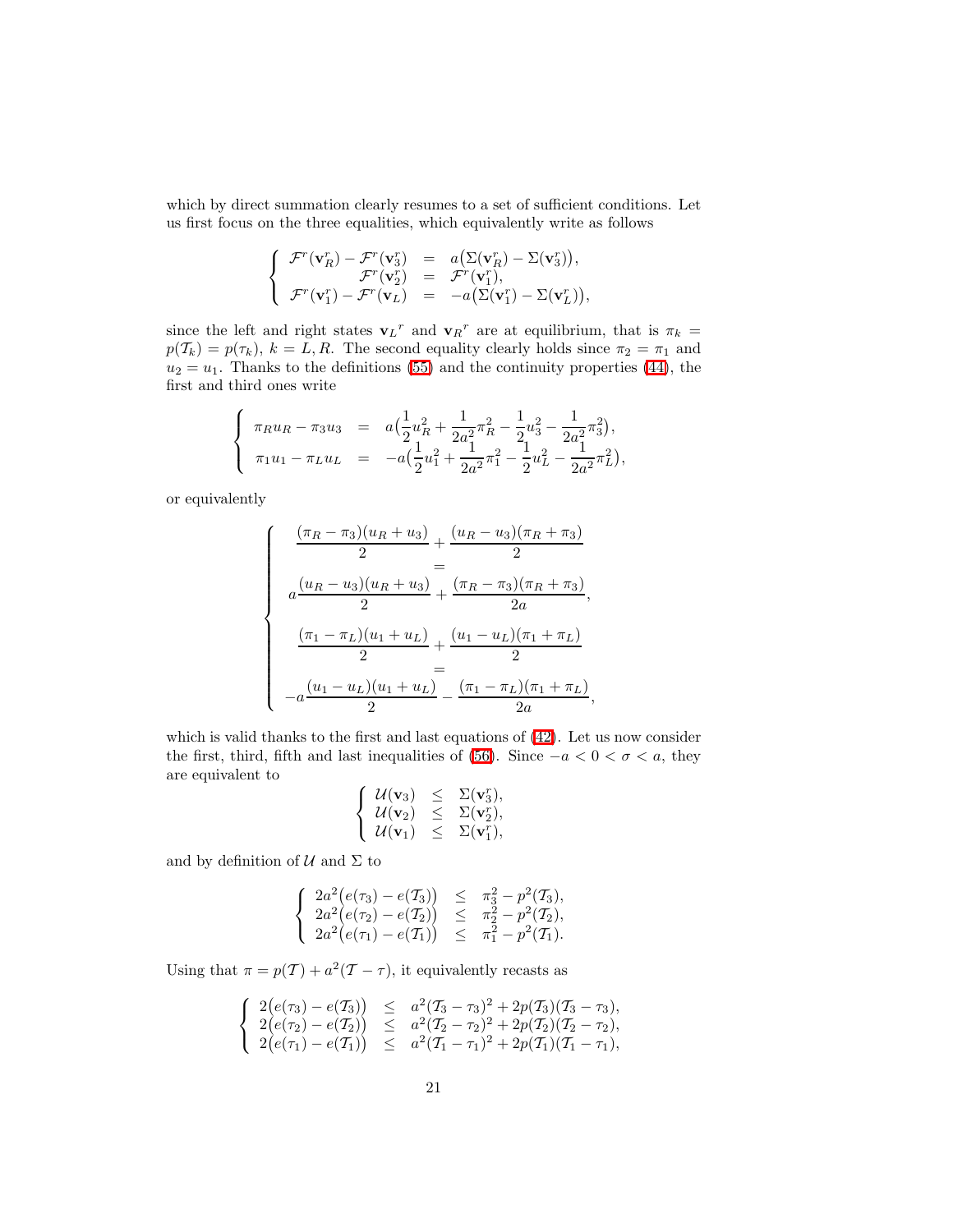so that second-order Taylor expansions around  $\mathcal T$  easily give

$$
\begin{cases}\n-p'(\xi_3) \leq a^2, \\
-p'(\xi_2) \leq a^2, \\
-p'(\xi_1) \leq a^2,\n\end{cases}
$$

for some  $\xi_i$  within the intervals  $(\min(\tau_i, \mathcal{T}_i), \max(\tau_i, \mathcal{T}_i))$ . Provided that a is such that the sub-characteristic like condition

$$
a^2 > \min_{\tau \in (\tau_m, \tau_M)} -p'(\tau) \tag{57}
$$

<span id="page-21-1"></span><span id="page-21-0"></span>with, since  $\mathcal{T}_L = \mathcal{T}_1 = \tau_L$  and  $\mathcal{T}_3 = \mathcal{T}_R = \tau_R$ ,

$$
\begin{cases}\n\tau_m = \min(\tau_L, \tau_1, \tau_2, \tau_3, \tau_R, T_2), \\
\tau_M = \max(\tau_L, \tau_1, \tau_2, \tau_3, \tau_R, T_2),\n\end{cases}
$$
\n(58)

the first, third, fifth and last inequalities of [\(56\)](#page-19-3) then hold true. It then remains to consider the validity of the second inequality of [\(56\)](#page-19-3). Let us denote  $\mathcal{E}(\theta)$  the entropy dissipation rate across the  $\sigma$ -wave defined by

$$
\mathcal{E}(\theta) = -\sigma \big(\Sigma(\mathbf{v}_3^r) - \Sigma(\mathbf{v}_2^r)\big) + \big(\mathcal{F}^r(\mathbf{v}_3^r) - \mathcal{F}^r(\mathbf{v}_2^r)\big).
$$

One has to prove that  $\mathcal{E}(\theta) \leq 0$ , at least for a relevant choice of  $\theta$  which is still a free parameter at this stage. Using the definition of  $\Sigma$  and  $\mathcal{F}^r$ , we clearly have

$$
\mathcal{E}(\theta) = -\sigma \Big( \big( e(\mathcal{T}_3) - \frac{p^2(\mathcal{T}_3)}{2a^2} \big) - \big( e(\mathcal{T}_2) - \frac{p^2(\mathcal{T}_2)}{2a^2} \big) \Big) \n- \sigma \big( \frac{u_3^2}{2} - \frac{u_2^2}{2} \big) + (\pi_3 u_3 - \pi_2 u_2) \n- \sigma \big( \frac{\pi_3^2}{2a^2} - \frac{\pi_2^2}{2a^2} \big),
$$

which also writes

$$
\mathcal{E}(\theta) = -\sigma\Big( \big( e(\mathcal{T}_3) - \frac{p^2(\mathcal{T}_3)}{2a^2} \big) - \big( e(\mathcal{T}_2) - \frac{p^2(\mathcal{T}_2)}{2a^2} \big) \Big) - \frac{\sigma^2 - a^2}{2\sigma a^2} (\pi_3^2 - \pi_2^2)
$$

since the Rankine-Hugoniot relation  $\sigma(u_3 - u_2) = \pi_3 - \pi_2$  yields

$$
-\sigma(\frac{u_3^2}{2}-\frac{u_2^2}{2})+(\pi_3u_3-\pi_2u_2)=\frac{\pi_3^2-\pi_2^2}{2\sigma},
$$

in view of the following Leibniz formula

$$
\pi_3 u_3 - \pi_2 u_2 = \frac{\pi_3 + \pi_2}{2} (u_3 - u_2) + \frac{u_3 + u_2}{2} (\pi_3 - \pi_2).
$$

Using [\(50\)](#page-16-0) we also have

$$
-\frac{\sigma^2 - a^2}{2\sigma a^2}(\pi_3^2 - \pi_2^2) = -\frac{\sigma^2 - a^2}{2\sigma a^2}(\pi_3 - \pi_2)(\pi_3 + \pi_2)
$$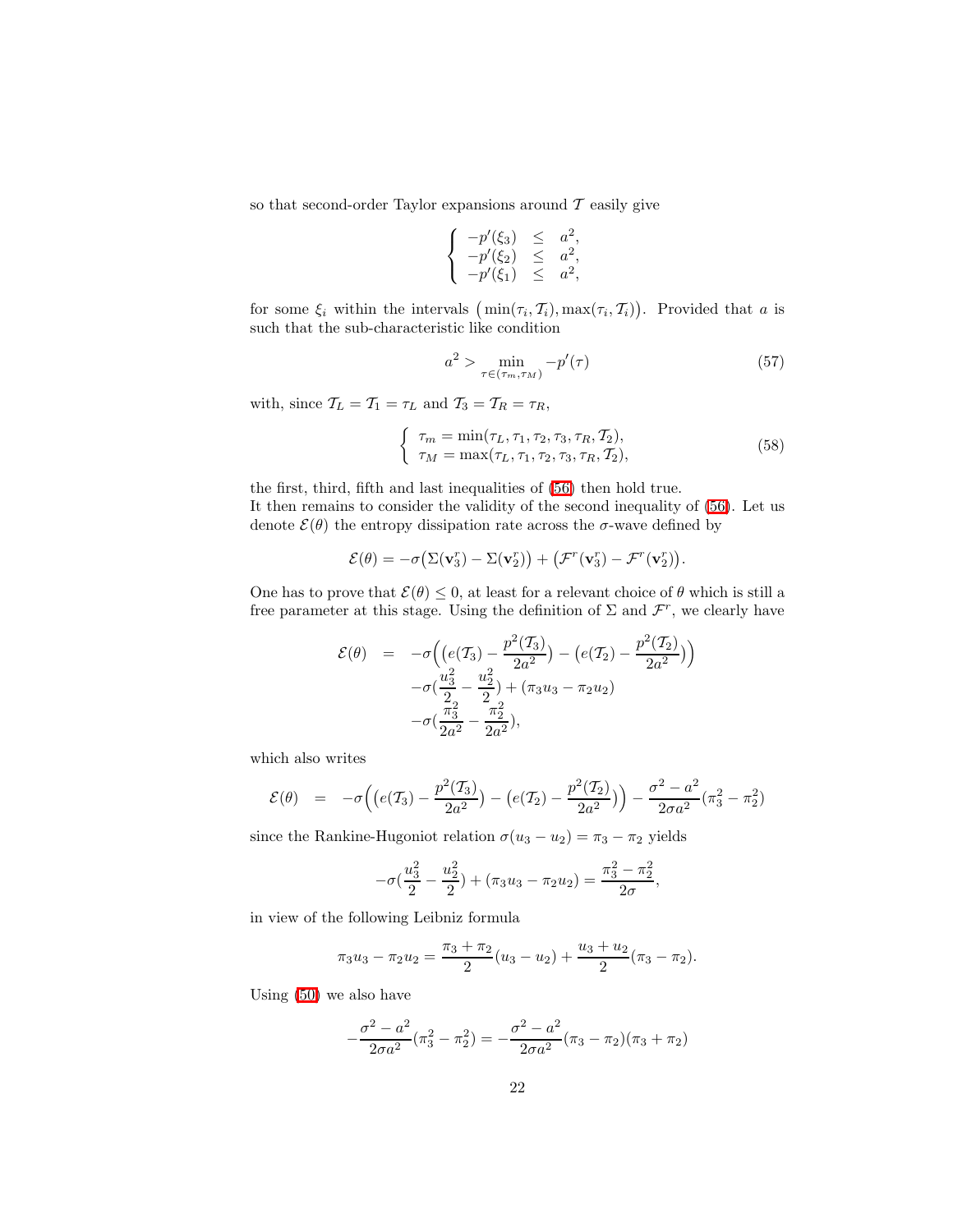with

$$
\begin{cases}\n\pi_3 + \pi_2 = 2\pi_* - a\sigma\theta(\tau_R - \tau_L), \\
\pi_3 - \pi_2 = -\sigma^2\theta(\tau_R - \tau_L),\n\end{cases}
$$

<span id="page-22-0"></span>so that we eventually get, recalling that  $\mathcal{T}_3 = \tau_R$ :

$$
\mathcal{E}(\theta) = -\sigma \Big( \big( e(\tau_R) - \frac{p^2(\tau_R)}{2a^2} \big) - \big( e(\mathcal{T}_2(\theta)) - \frac{p^2(\mathcal{T}_2(\theta))}{2a^2} \big) \Big) + \frac{\sigma^2}{2a(a^2 - \sigma^2)} (\mathcal{T}_R - \mathcal{T}_L)^2 \theta \big( \theta - \frac{2(a^2 - \sigma^2)}{a\sigma} \frac{\pi_*}{\mathcal{T}_R - \mathcal{T}_L} \big). \tag{59}
$$

Let us comment on the non linearities in  $\theta$  that are involved in the entropy jump condition [\(59\)](#page-22-0). First observe that the second contribution just resumes to a nice convex quadratic term with respect to  $\theta$  (since again  $a^2 > \sigma^2 > 0$ ). Then the remaining non linearity in  $\theta$  is obviously related to  $\mathcal{T}_2(\theta)$ . We propose to perform a sharp upper-bound of  $\mathcal{E}(\theta)$  that will result in quadratic estimate in θ. By sharp, it is meant that it systematically coincides for the choice θ = 1 to the equality [\(59\)](#page-22-0)

$$
\mathcal{E}(1) = -\sigma \Big( \big( e(\tau_R) - \frac{p^2(\tau_R)}{2a^2} \big) - \big( e(\tau_L) - \frac{p^2(\tau_L)}{2a^2} \big) \Big) + \frac{\sigma^2}{2a(a^2 - \sigma^2)} (\mathcal{I}_R - \mathcal{I}_L)^2 \big( 1 - \frac{2(a^2 - \sigma^2)}{a\sigma} \frac{\pi_*}{\mathcal{I}_R - \mathcal{I}_L} \big). \tag{60}
$$

This will allow to exactly capture isolated entropy shock solutions. In order to provide such a relevant upper bound for  $\mathcal{E}(\theta)$ , let us first prove the following lemma.

Lemma 4.1. *Under the sub-characteristic condition [\(57\)](#page-21-0)-[\(58\)](#page-21-1), the mapping*

$$
\mathcal{I} \in [\min(\mathcal{I}_2, \mathcal{I}_3), \max(\mathcal{I}_2, \mathcal{I}_3)] \to f(\mathcal{I}) := \big(e - \frac{p^2}{2a^2}\big)\big(\mathcal{T}(\mathcal{I})\big)
$$

with  $\mathcal{I}_2 = p(\mathcal{I}_2) + a^2 \mathcal{I}_2$  and  $\mathcal{I}_3 = p(\mathcal{I}_3) + a^2 \mathcal{I}_3$  *is well-defined and strictly convex.* 

**Proof.** It is first clear that the function  $\mathcal{I} \in [\min(\mathcal{I}_2, \mathcal{I}_3), \max(\mathcal{I}_2, \mathcal{I}_3)] \to \mathcal{T}(\mathcal{I})$ is well-defined by the relation

$$
p(\mathcal{T}(\mathcal{I})) + a^2 \mathcal{T}(\mathcal{I}) = \mathcal{I}
$$

under the sub-characteristic condition [\(57\)](#page-21-0)-[\(58\)](#page-21-1). We then have

$$
\frac{d}{d\mathcal{I}}\big(e-\frac{p^2}{2a^2}\big)\big(\mathcal{T}(\mathcal{I})\big)=-\frac{p}{a^2}(a^2+p'(\mathcal{T}(\mathcal{I})))\frac{d\mathcal{T}}{d\mathcal{I}}(\mathcal{I})=-\frac{p(\mathcal{T}(\mathcal{I}))}{a^2},
$$

and then

$$
\frac{d^2}{dT^2}\big(e - \frac{p^2}{2a^2}\big)\big(\mathcal{T}(\mathcal{I})\big) = -\frac{p'\big(\mathcal{T}(\mathcal{I})\big)}{a^2}\frac{d\mathcal{T}}{d\mathcal{I}}(\mathcal{I}) > 0
$$

under the sub-characteristic condition [\(57\)](#page-21-0)-[\(58\)](#page-21-1) since

$$
\frac{dT}{d\mathcal{I}}(\mathcal{I}) = \frac{1}{a^2 + p'(\mathcal{T}(\mathcal{I}))}.
$$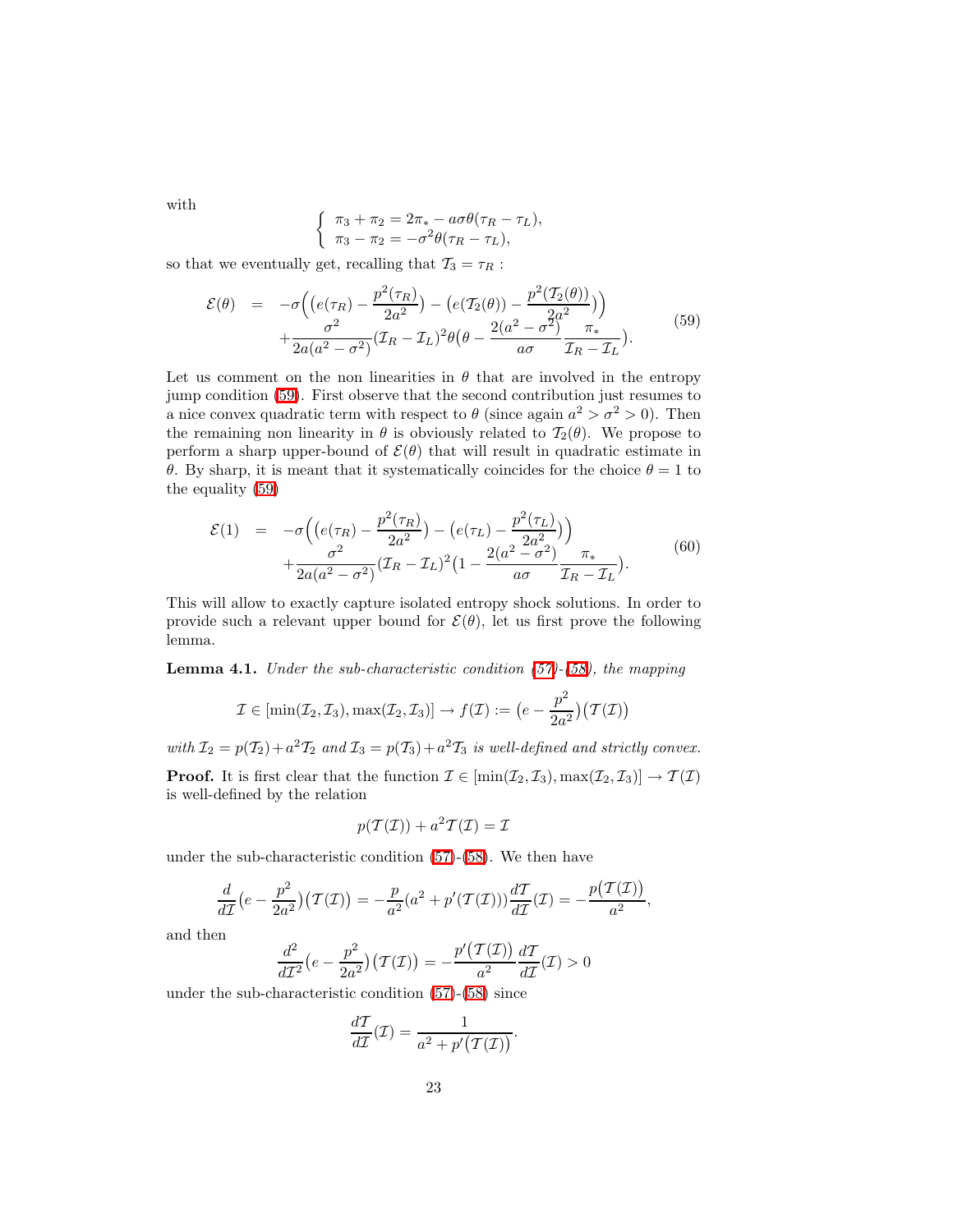This concludes the proof.

As an immediate consequence, we have

<span id="page-23-0"></span>
$$
\mathcal{E}(\theta) \leq \tag{61}
$$

$$
\theta\Big(-\sigma\big((e-\frac{p^2}{2a^2})_R-(e-\frac{p^2}{2a^2})_L\big)+\frac{\sigma^2}{2a(a^2-\sigma^2)}(\mathcal{I}_R-\mathcal{I}_L)^2\big(\theta-\frac{2(a^2-\sigma^2)}{a\sigma}\frac{\pi_*}{\mathcal{I}_R-\mathcal{I}_L}\big)\Big).
$$

Indeed, recall that in the case  $\sigma > 0$  we have  $\mathcal{T}_3 = \mathcal{T}_R$  and  $\mathcal{T}_2(\theta) = \mathcal{T}_2(\mathcal{I}_2(\theta))$ with

$$
\mathcal{I}_2(\theta) = (1 - \theta)\mathcal{I}_R + \theta\mathcal{I}_L,
$$

so that

$$
f(\mathcal{I}_R) - f(\mathcal{I}_2(\theta)) = f(\mathcal{I}_R) - f((1 - \theta)\mathcal{I}_R + \theta\mathcal{I}_L) \ge \theta\big(f(\mathcal{I}_R) - f(\mathcal{I}_L)\big)
$$

clearly holds true by convexity of  $f$ .

<span id="page-23-1"></span>We propose the following condensed form for [\(61\)](#page-23-0),

$$
\mathcal{E}(\theta) \le \sigma (\mathcal{I}_R - \mathcal{I}_L) \theta \Big( \frac{\sigma (\mathcal{I}_R - \mathcal{I}_L) \theta}{2a(a^2 - \sigma^2)} + \mathcal{A}(\mathbf{v}_L, \mathbf{v}_R) \Big), \tag{62}
$$

with the following clear definition for  $\mathcal{A}(\mathbf{v}_L, \mathbf{v}_R)$ :

$$
\mathcal{A}(\mathbf{v}_L, \mathbf{v}_R) = -\frac{((e - \frac{p^2}{2a^2})_R - (e - \frac{p^2}{2a^2})_L)}{(\mathcal{I}_R - \mathcal{I}_L)} - \frac{\pi_*}{a^2}.
$$

**Remark 4.2.** *Observe that the choice*  $\theta = 1$  *reduces to the expected equality :* 

$$
\mathcal{E}(1) = \sigma(\mathcal{I}_R - \mathcal{I}_L) \left( \frac{\sigma(\mathcal{I}_R - \mathcal{I}_L)}{2a(a^2 - \sigma^2)} + \mathcal{A}(\mathbf{v}_L, \mathbf{v}_R) \right).
$$
(63)

*The proposed upper-bound is thus sharp with respect to our purpose, while just resuming to a factored second order polynomial in*  $\theta$  *in the general situation.* 

### 4.1.1 Definition of  $\theta$

Aim of this short section is to precisely define  $\theta \in [0,1]$ . From the calculations above, one has to satisfy [\(62\)](#page-23-1). Let us recall that  $\sigma(\mathcal{I}_R - \mathcal{I}_L) \ge 0$  by Lemma [3.1.](#page-17-1) A first natural definition is then given by

$$
\sigma(\mathcal{I}_R - \mathcal{I}_L)\theta = \max\left(0, \min\left(\sigma(\mathcal{I}_R - \mathcal{I}_L), -2a(a^2 - \sigma^2)\mathcal{A}(\mathbf{v}_L, \mathbf{v}_R)\right)\right). \tag{64}
$$

<span id="page-23-2"></span>But asking in addition for [\(53\)](#page-17-2), we are led to propose

$$
\sigma(\mathcal{I}_R - \mathcal{I}_L)\theta = \max\left(0,\tag{65}\right)
$$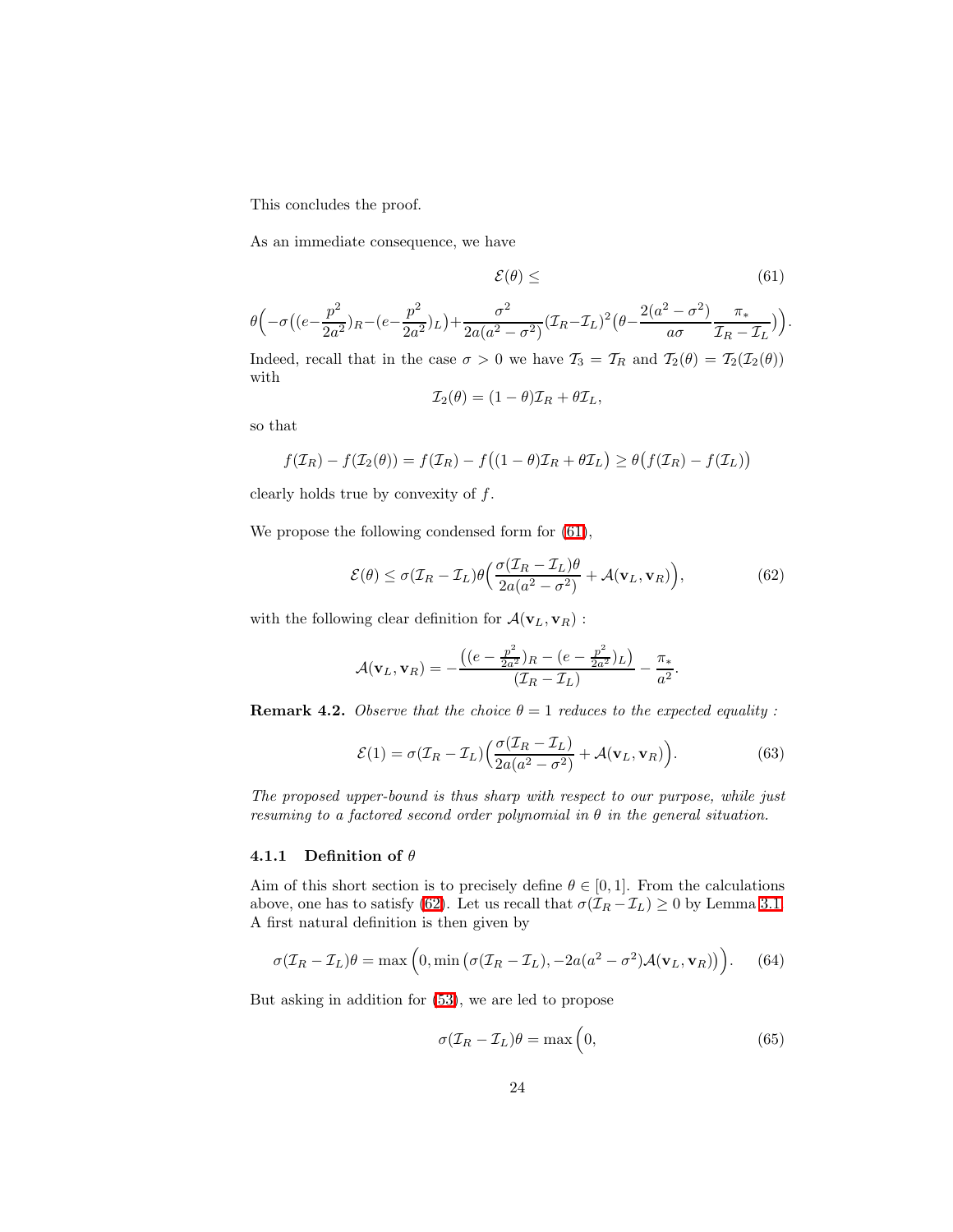$$
\min\left(\sigma(\mathcal{I}_R-\mathcal{I}_L),-2a(a^2-\sigma^2)\mathcal{A}(\mathbf{v}_L,\mathbf{v}_R),\frac{a^2|\sigma|(a+|\sigma|)}{a+|\sigma|/2}(1-\alpha)\tau_*\right)
$$

with

$$
\tau_* = \begin{cases} \tau_{L*} & \text{if } \sigma < 0, \\ \tau_{R*} & \text{if } \sigma > 0. \end{cases}
$$

The precise value of  $\alpha \in (0,1)$  will be optimized in the next sections. Note that it is not necessary to define  $\theta$  dividing by  $\sigma(\mathcal{I}_R - \mathcal{I}_L)$  (which equals zero when  $\tau_L = \tau_R$ ) since first,  $\theta$  is always multiplied by  $(\mathcal{I}_R - \mathcal{I}_L)$  in formulas [\(50\)](#page-16-0) and [\(51\)](#page-16-1) that define the ARS, and second by  $\sigma \neq 0$ .

### 4.2 Lipschitz-continuity

This section aims at proving that the proposed ARS is Lipschitz-continuous with respect to the initial states  $v_L$  and  $v_R$ . It is clear from formulas [\(50\)](#page-16-0) and [\(51\)](#page-16-1) that the only difficulty may come from the approximate speed of propagation  $\sigma$  which is not continuous in the asymptotic regime  $\tau_L \to \tau_R$  as already stated in section [3.1.](#page-11-3) However, we are going to prove that the only quantities  $\sigma \theta({\cal I}_R - {\cal I}_L)$  $(a \pm \sigma)$ and  $\frac{\theta(\mathcal{I}_R - \mathcal{I}_L)}{(a^2 - \sigma^2)} = \frac{\sigma\theta(\mathcal{I}_R - \mathcal{I}_L)}{\sigma(a^2 - \sigma^2)}$  $\frac{\sigma(\omega_R - \omega_L)}{\sigma(a^2 - \sigma^2)}$  involved in [\(50\)](#page-16-0) and [\(51\)](#page-16-1) are ac-

tually Lipschitz-continuous in this regime.

With this in mind, let us first prove that  $\sigma(\mathcal{I}_R - \mathcal{I}_L)\theta$  equals  $\sigma(\mathcal{I}_R - \mathcal{I}_L)$  in the asymptotic regime  $\tau_R \to \tau_L$ . Note first that we clearly have

$$
\lim_{\tau_R \to \tau_L} -2a(a^2 - \sigma^2) \mathcal{A}(\mathbf{v}_L, \mathbf{v}_R) =
$$

$$
-2a(a^2 + p'(\tau_L)) \left( \frac{(e - \frac{p^2}{2a^2})'(\tau_L)}{\mathcal{I}'(\tau_L)} - \frac{p(\tau_L)}{a^2} + \frac{1}{2a}(u_R - u_L) \right)
$$

that is, since  $\mathcal{I}(\tau) = p(\tau) + a^2 \tau$  and  $e'(\tau) = -p(\tau)$ ,

$$
\lim_{\tau_R \to \tau_L} -2a(a^2 - \sigma^2) \mathcal{A}(\mathbf{v}_L, \mathbf{v}_R) =
$$

$$
(a^2 + p'(\tau_L)) (4p(\tau_L) - (u_R - u_L)).
$$

On the other hand,

$$
\lim_{\tau_R \to \tau_L} \frac{a^2 |\sigma|(a+|\sigma|)}{a+|\sigma|/2} (1-\alpha)\tau_* =
$$

$$
\frac{a^2 \sqrt{-p'(\tau_L)} (a + \sqrt{-p'(\tau_L)})}{a + \sqrt{-p'(\tau_L)}/2} (1-\alpha)\tau_*
$$

with

$$
\tau_* = \begin{cases} \tau_L + \frac{u_R - u_L}{2a} & \text{if } \sigma < 0, \\ \tau_L + \frac{u_R - u_L}{2a} & \text{if } \sigma > 0. \end{cases}
$$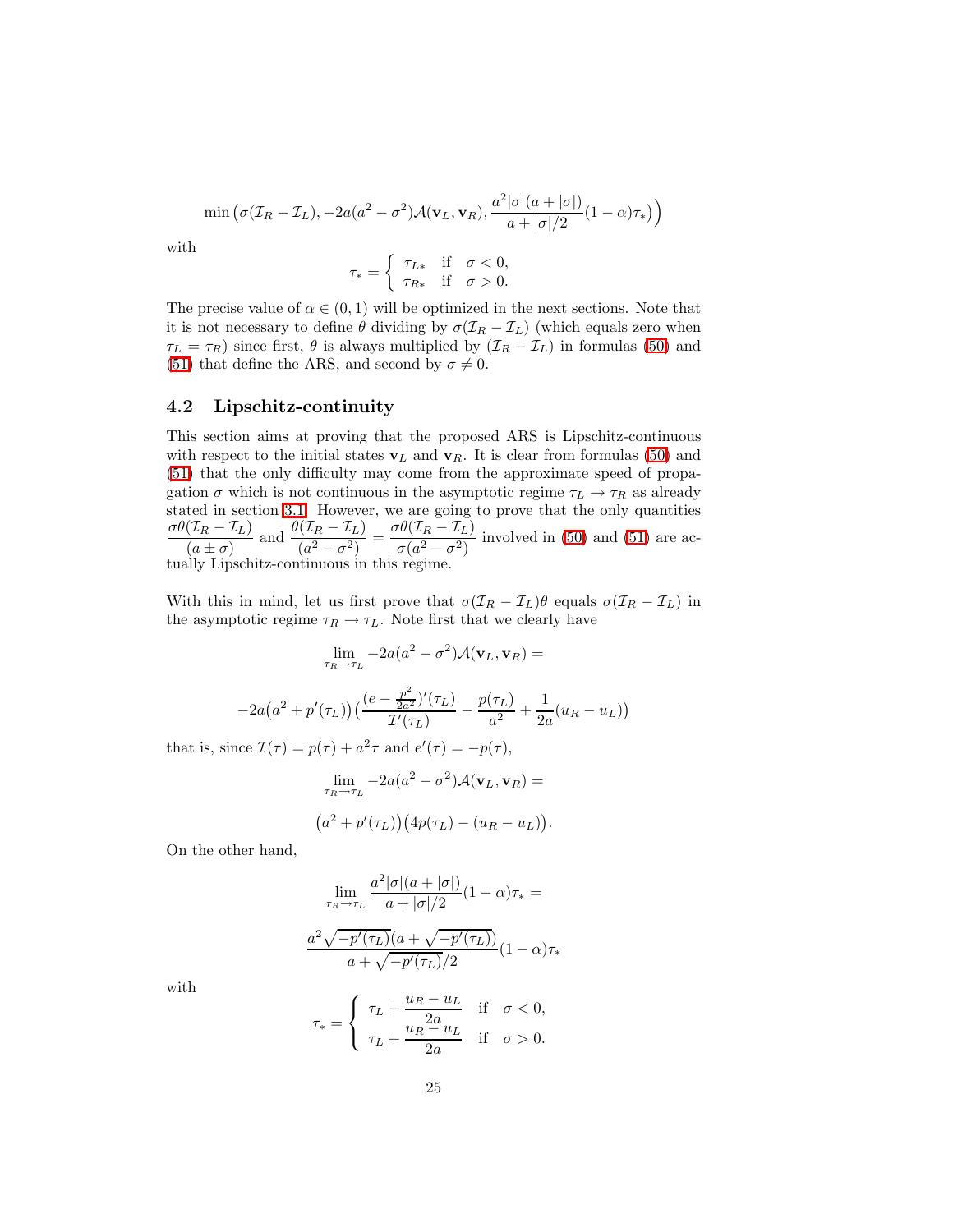Let us then observe that by definition of  $\sigma$  and  $\mathcal{I}$ ,

$$
\sigma(\mathcal{I}_R - \mathcal{I}_L) = \pm \sqrt{-\frac{p_R - p_L}{\tau_R - \tau_L}} \big( p_R - p_L + a^2 (\tau_R - \tau_L) \big)
$$

which clearly gives

$$
\lim_{\tau_R \to \tau_L} \sigma(\mathcal{I}_R - \mathcal{I}_L) = 0.
$$

As an immediate consequence,  $\sigma(\mathcal{I}_R - \mathcal{I}_L)\theta = \sigma(\mathcal{I}_R - \mathcal{I}_L) = 0$  in the asymptotic regime  $\tau_R \to \tau_L$  by definition [\(65\)](#page-23-2).

It is now easy to prove that in the limit  $\tau_R \to \tau_L$ ,

$$
\frac{\sigma\theta(\mathcal{I}_R - \mathcal{I}_L)}{(a \pm \sigma)} = \frac{\sigma(\mathcal{I}_R - \mathcal{I}_L)}{(a \pm \sigma)}
$$

is Lipschitz-continuous, since

$$
\frac{\sigma}{(a \pm \sigma)} \frac{(\mathcal{I}_R - \mathcal{I}_L)}{\tau_R - \tau_L}
$$

is clearly bounded. Indeed,

$$
\lim_{\tau_R \to \tau_L} \frac{\sigma}{(a \pm \sigma)} \frac{(\mathcal{I}_R - \mathcal{I}_L)}{\tau_R - \tau_L} = \frac{\epsilon \sqrt{-p'(\tau_L)} (a^2 + p'(\tau_L))}{a \pm \epsilon \sqrt{-p'(\tau_L)}}
$$

with  $\epsilon = \pm 1$ .

In the same way, we have in the limit  $\tau_R \to \tau_L$ 

$$
\frac{\theta(\mathcal{I}_R - \mathcal{I}_L)}{a^2 - \sigma^2} = \frac{\sigma\theta(\mathcal{I}_R - \mathcal{I}_L)}{\sigma(a^2 - \sigma^2)} = \frac{\sigma(\mathcal{I}_R - \mathcal{I}_L)}{\sigma(a^2 - \sigma^2)} = \frac{(\mathcal{I}_R - \mathcal{I}_L)}{(a^2 - \sigma^2)},
$$

which is Lipschitz-continuous since

$$
\frac{1}{(a^2 - \sigma^2)} \frac{(\mathcal{I}_R - \mathcal{I}_L)}{\tau_R - \tau_L}
$$

is clearly bounded. Indeed

$$
\lim_{\tau_R \to \tau_L} \frac{1}{(a^2 - \sigma^2)} \frac{(\mathcal{I}_R - \mathcal{I}_L)}{\tau_R - \tau_L} = \frac{1}{(a^2 + p'(\tau_L))} (a^2 + p'(\tau_L)) = 1.
$$

### 4.3 The case of an isolated entropy shock solution

<span id="page-25-0"></span>Let us assume that the initial states  $\mathbf{v}_L$  and  $\mathbf{v}_R$  are such that they can be joined by an admissible entropy shock solution propagating with velocity s, assuming  $s > 0$  without restriction from Galilean symmetry. This means that we have the validity of the following Rankine-Hugoniot relations

$$
\begin{cases}\n-s(\tau_R - \tau_L) - (u_R - u_L) = 0, \\
-s(u_R - u_L) + (p_R - p_L) = 0,\n\end{cases}
$$
\n(66)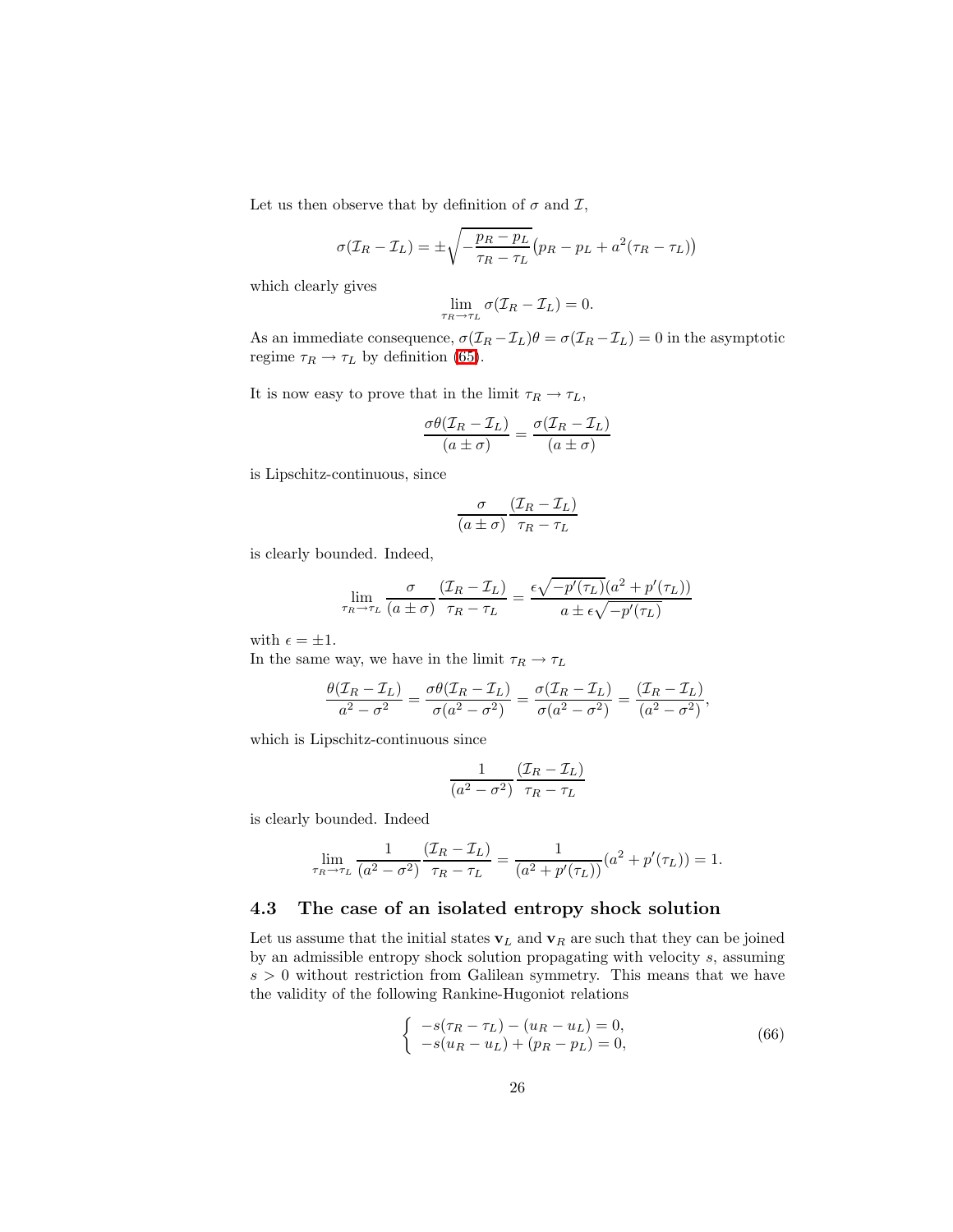<span id="page-26-1"></span>together with the validity of the following entropy inequality

$$
-s(\mathcal{U}_R - \mathcal{U}_L) + (\mathcal{F}_R - \mathcal{F}_L) \le 0,\tag{67}
$$

<span id="page-26-3"></span>or equivalently by well-known consideration :

$$
-s\Big((e_R - e_L) - \frac{p_L + p_R}{2}(\tau_R - \tau_L)\Big) \le 0.
$$
\n(68)

Note that in this case  $\sigma$  defined by [\(39\)](#page-12-1) exactly coincides with the exact speed of propagation s and satisfies in particular

$$
s^2 = \sigma^2 = -\frac{p_R - p_L}{\tau_R - \tau_L}.\tag{69}
$$

<span id="page-26-2"></span><span id="page-26-0"></span>Our purpose is to prove that

$$
\mathbf{v}_1 = \mathbf{v}_2 = \mathbf{v}_L \quad \text{and} \quad \mathbf{v}_3 = \mathbf{v}_R. \tag{70}
$$

This will be done into two steps. We will first prove that such initial states lead by definition [\(65\)](#page-23-2) to the choice

$$
\sigma(\mathcal{I}_R - \mathcal{I}_L)\theta = \sigma(\mathcal{I}_R - \mathcal{I}_L),
$$

<span id="page-26-4"></span>or equivalently  $\theta = 1$ , and second that this choice gives [\(70\)](#page-26-0). Let us first state some basic relations easily obtained from [\(66\)](#page-25-0) and [\(67\)](#page-26-1).

Lemma 4.3. *Let us assume that [\(66\)](#page-25-0) and [\(67\)](#page-26-1) hold true. Then we have*

$$
\begin{cases}\n\sigma(\mathcal{I}_R - \mathcal{I}_L) = \sigma(a^2 - \sigma^2)(\tau_R - \tau_L), \\
(a^2 - \sigma^2)(\tau_R - \tau_L) = a^2(\tau_{R*} - \tau_{L*}), \\
u_* = \frac{1}{2a} \left( (a - \sigma)u_R + (a + \sigma)u_L \right), \\
\pi_* = \frac{1}{2}(p_L + p_R) + \frac{\sigma a}{2}(\tau_R - \tau_L).\n\end{cases}
$$

Let us now prove that  $\sigma(\mathcal{I}_R - \mathcal{I}_L)\theta = \sigma(\mathcal{I}_R - \mathcal{I}_L)$ .

**Lemma 4.4.** Let us assume that [\(66\)](#page-25-0) and [\(67\)](#page-26-1) hold true. Assume that  $\alpha$  is *such that*

$$
\left\{ \begin{array}{ll} \alpha \leq \frac{\tau_{R*}}{\tau_{L*}} & \text{if} \quad \sigma < 0, \\ \alpha \leq \frac{\tau_{L*}}{\tau_{R*}} & \text{if} \quad \sigma > 0. \end{array} \right.
$$

*Then, by definition [\(65\)](#page-23-2) we have*

$$
\sigma(\mathcal{I}_R - \mathcal{I}_L)\theta = \sigma(\mathcal{I}_R - \mathcal{I}_L).
$$

Proof. Let us first prove that

$$
\sigma(\mathcal{I}_R - \mathcal{I}_L) \leq -2a(a^2 - \sigma^2)\mathcal{A}(\mathbf{v}_L, \mathbf{v}_R),
$$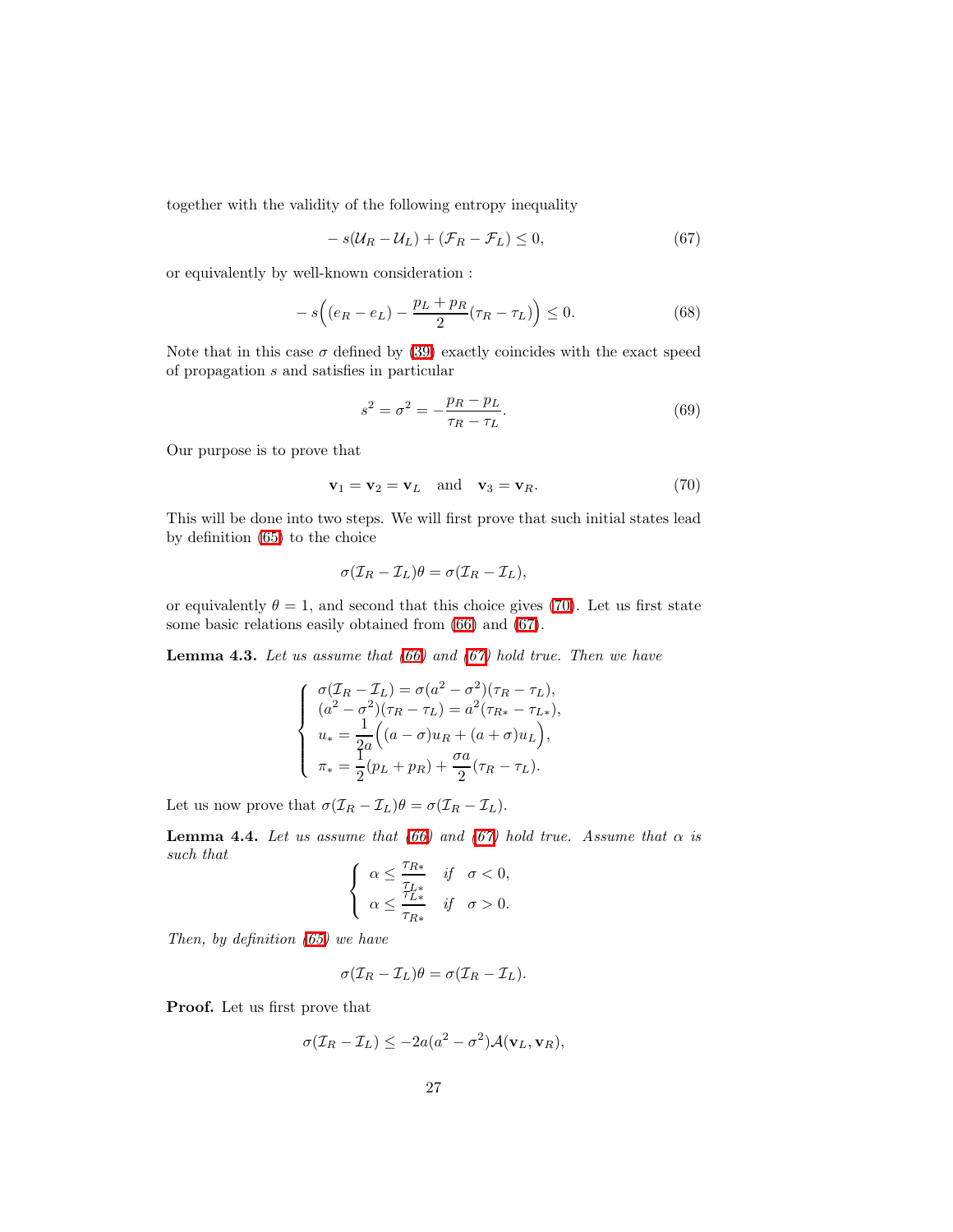that is, since again  $\mathcal{I}_R - \mathcal{I}_L = (a^2 - \sigma^2)(\tau_r - \tau_L)$ 

$$
\sigma(\tau_R - \tau_L) \leq -2a\mathcal{A}(\mathbf{v}_L, \mathbf{v}_R).
$$

By definition of  $\mathcal{A}(\mathbf{v}_L, \mathbf{v}_R)$  and  $\pi_*,$  this is equivalent to

$$
\sigma(\tau_R - \tau_L) \le \frac{2a\left((e - \frac{p^2}{2a^2})_R - (e - \frac{p^2}{2a^2})_L\right)}{(a^2 - \sigma^2)(\tau_R - \tau_L)} + \frac{p_L + p_R}{a} - (u_R - u_L),
$$

and by the first equation in [\(66\)](#page-25-0) (recall that  $s = \sigma$ ) to

$$
0 \le \frac{2a\left((e - \frac{p^2}{2a^2})_R - (e - \frac{p^2}{2a^2})_L\right)}{(a^2 - \sigma^2)(\tau_R - \tau_L)} + \frac{p_L + p_R}{a}.
$$

Recalling that shock solutions with  $\sigma > 0$  comes with the property  $\tau_R > \tau_L$ , we multiply the above inequality by  $\sigma(a^2 - \sigma^2)(\tau_R - \tau_L) > 0$  and use [\(69\)](#page-26-2) to infer the equivalent form

$$
-\sigma\Big((e_R - e_L) - \frac{p_L + p_R}{2}(\tau_R - \tau_L)\Big) \le 0,
$$

which is nothing but [\(68\)](#page-26-3). It remains to prove that

$$
\sigma(\mathcal{I}_R - \mathcal{I}_L) = \sigma(a^2 - \sigma^2)(\tau_R - \tau_L) \le \frac{a^2 |\sigma|(a + |\sigma|)}{a + |\sigma|/2} (1 - \alpha)\tau_*,
$$

with

$$
\tau_* = \left\{ \begin{array}{ll} \tau_{L*} & \text{if} \quad \sigma < 0, \\ \tau_{R*} & \text{if} \quad \sigma > 0, \end{array} \right.
$$

that is to say

$$
\sigma(a-|\sigma|)(a+|\sigma|)(\tau_R-\tau_L) \leq \frac{a^2|\sigma|(a+|\sigma|)}{a+|\sigma|/2}(1-\alpha)\tau_*,
$$

or again

$$
\sigma(a-|\sigma|)(\tau_R-\tau_L) \leq \frac{a^2|\sigma|}{a+|\sigma|/2}(1-\alpha)\tau_*.
$$

A sufficient condition is

$$
\sigma(a-|\sigma|)(a+|\sigma|)(\tau_R-\tau_L)\leq a^2|\sigma|(1-\alpha)\tau_*.
$$

that is

$$
\sigma(a^2 - \sigma^2)(\tau_R - \tau_L) \le a^2 |\sigma|(1 - \alpha)\tau_*,
$$

or by Lemma [4.3](#page-26-4)

$$
\sigma a^2(\tau_{R*} - \tau_{L*}) \le a^2 |\sigma|(1-\alpha)\tau_*,
$$

that is

$$
\sigma(\tau_{R*} - \tau_{L*}) \leq |\sigma|(1-\alpha)\tau_*.
$$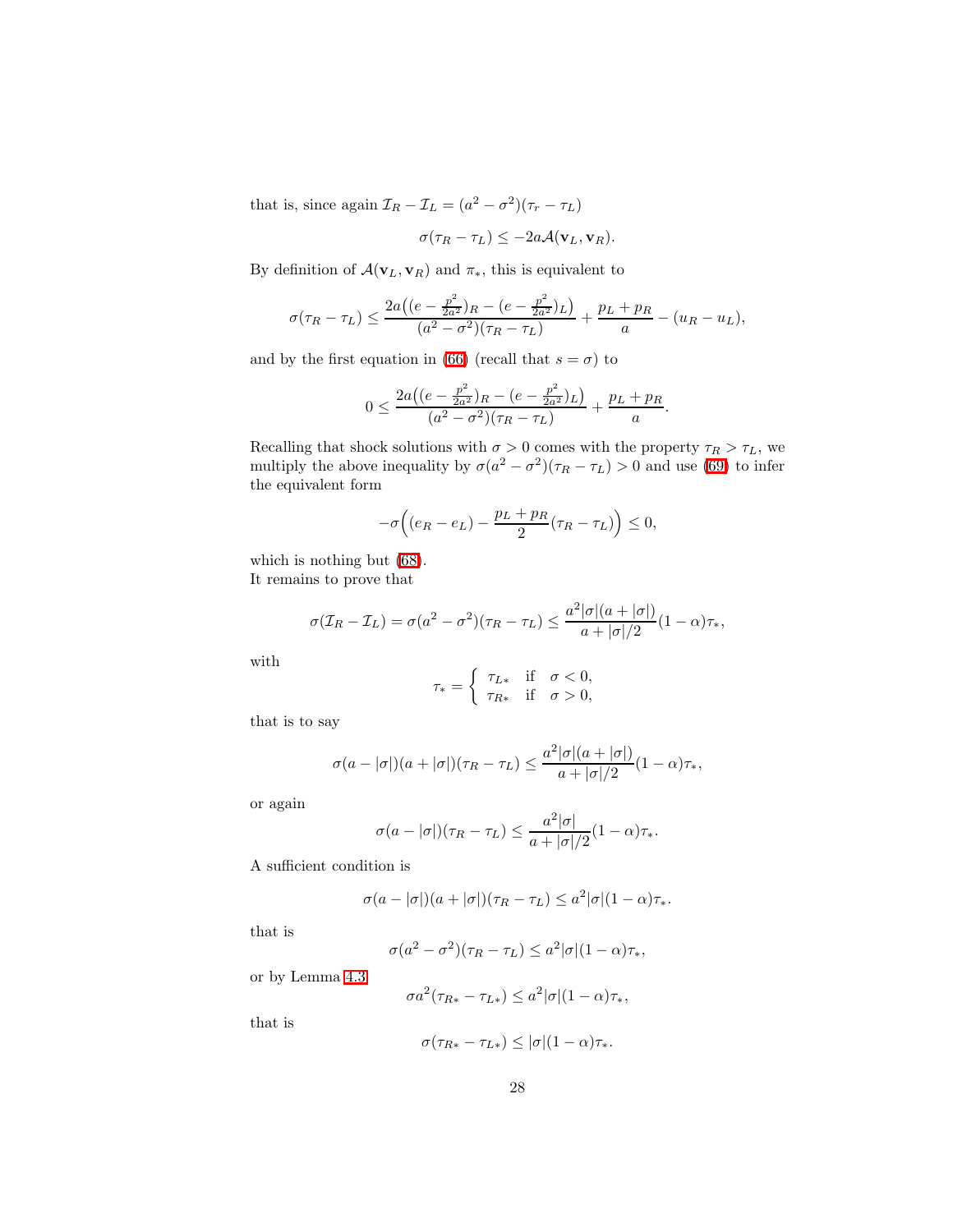If  $\sigma > 0$  (which gives  $\tau_R > \tau_L$  and by Lemma [4.3](#page-26-4)  $\tau_{R*} > \tau_{L*}$ ), we get

$$
\alpha \leq \frac{\tau_{L*}}{\tau_{R*}},
$$

while if  $\sigma < 0$  (which gives  $\tau_R < \tau_L$  and by Lemma [4.3](#page-26-4)  $\tau_{R*} < \tau_{L*}$ ), we get

$$
\alpha \le \frac{\tau_{R*}}{\tau_{L*}},
$$

which concludes the proof.

At last and to conclude this section, let us show that  $v_1 = v_2 = v_L$  and  $\mathbf{v}_3 = \mathbf{v}_R$ . It just amounts to replace  $\sigma(\mathcal{I}_R - \mathcal{I}_L)\theta$  by

$$
\sigma(\mathcal{I}_R - \mathcal{I}_L) = (a^2 - \sigma^2)(\tau_R - \tau_L)
$$

as proposed in [\(50\)](#page-16-0). Let us consider for instance the case  $\sigma > 0$  without restriction so that  $\mathbf{v}_- = \mathbf{v}_2$  and  $\mathbf{v}_+ = \mathbf{v}_3$ . Using the definition of  $\pi_*$  established in Lemma [4.3,](#page-26-4) we easily get

$$
\pi_- = \pi_2 = \pi_1 = p_L
$$
 and  $\pi_+ = \pi_3 = p_R$ .

Using next the definition of  $u_*$  established in Lemma [4.3,](#page-26-4) we easily get

$$
u_- = u_2 = u_1 = p_L
$$
 and  $u_+ = u_3 = u_R$ .

As an immediate consequence we have by [\(50\)](#page-16-0)

$$
\tau_1 = \tau_L \quad \text{and} \quad \tau_3 = \tau_R.
$$

At last and still by [\(50\)](#page-16-0) we have (recall that  $\sigma > 0$  for the sake of specificity)

$$
\tau_2 = \tau_3 - (\tau_R - \tau_L) = \tau_R - (\tau_R - \tau_L) = \tau_L.
$$

### 4.4 Summary

The next proposition sums up the properties satisfied by the proposed ARS based on a generalized Suliciu relaxation approach.

Proposition 4.5. *Under the sub-characteristic condition [\(57\)](#page-21-0), the proposed approximate Riemann solver*

*(i) is exact for isolated admissible shock waves,*

*(ii) is entropy satisfying,*

*(iii) is Lipschitz-continuous with respect to the initial states*  $v_L$  *and*  $v_R$ *,* 

 $(iv)$  is  $L<sup>1</sup>$  stable in the sense that the intermediate states belong to the phase *space.*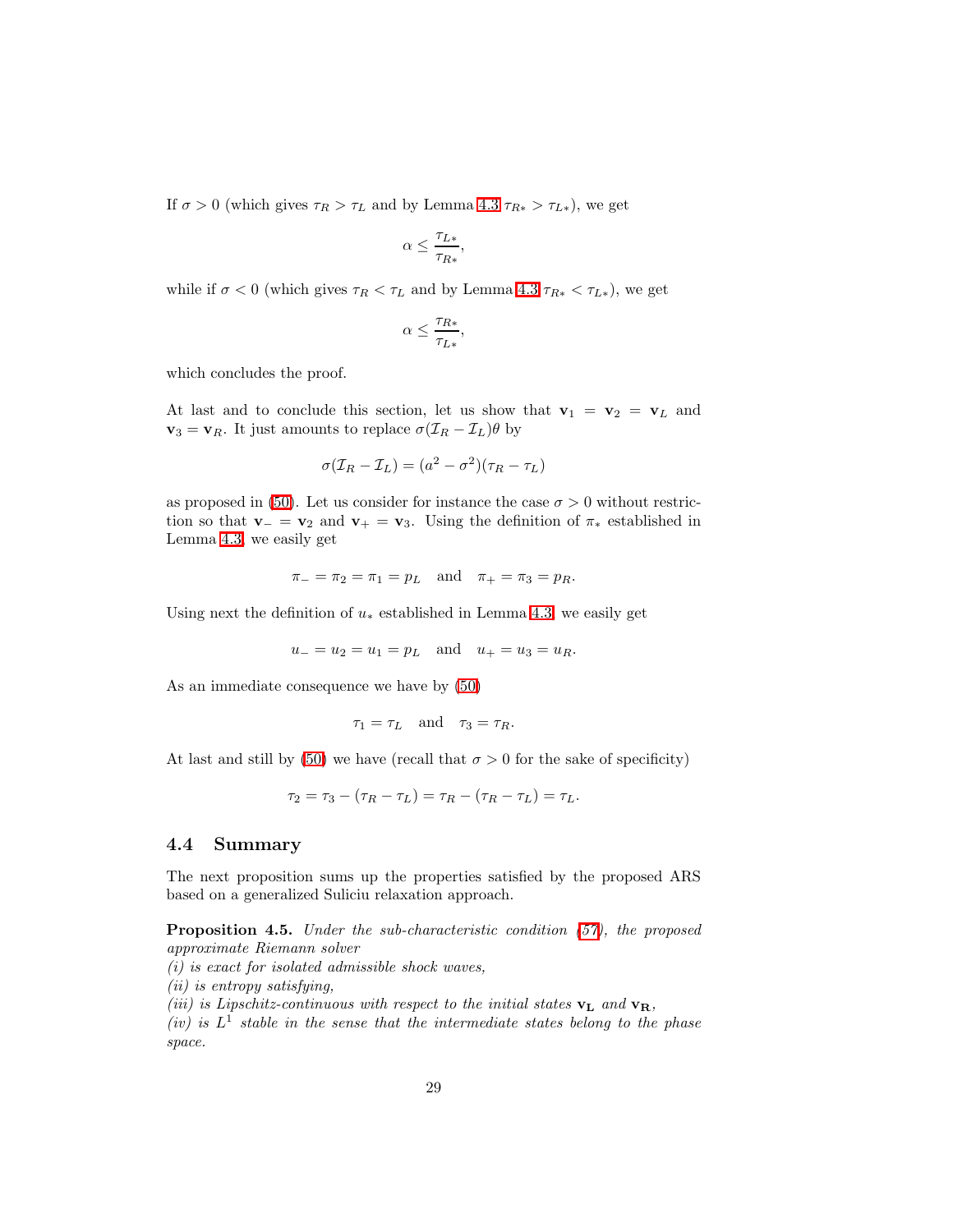About the choice of  $\alpha$  and the sub-characteristic condition [\(57\)](#page-21-0). Assume that  $\alpha$  is chosen as follows :

$$
\left\{ \begin{array}{ll} \alpha = \frac{\tau_{R*}}{\tau_{L*}} & \text{if} \quad \sigma < 0, \\ \alpha = \frac{\tau_{L*}}{\tau_{R*}} & \text{if} \quad \sigma > 0. \end{array} \right.
$$

Then, we have by Lemma [3.1](#page-17-1)

$$
\begin{cases}\n\tau_1 \geq \tau_{L*}, & \text{for all } \sigma, \\
\tau_3 \geq \tau_{R*}, & \text{for all } \sigma, \\
\tau_2 \geq \tau_{R*}, & \text{for all } \sigma < 0, \\
\tau_2 \geq \tau_{L*}, & \text{for all } \sigma > 0,\n\end{cases}
$$

so that the sub-characteristic condition [\(57\)](#page-21-0) simply writes

$$
a^2 > \max_{\tau \in [\tau_L, \tau_{L\ast}, \tau_R, \tau_R]} -p'(\tau). \tag{71}
$$

This is nothing but the usual sub-characteristic condition [\(32\)](#page-9-3) of the classical relaxation approach (without the additional  $\sigma$ -wave).

## <span id="page-29-0"></span>5 Numerical schemes

In this section, we propose two different numerical schemes using the approximate Riemann solver derived in the previous sections. The first one is a classical approximate Godunov-type method as described in subsection [2.2](#page-5-4) with the proposed approximate Riemann solver, and the second one is an original Glimmtype scheme with random sampling strategy, the objective of which is to give sharp shock discontinuities (without numerical diffusion). We first briefly describe this method and show numerical results for both methods.

Let us first recall that the classical Godunov-type method defines the update value of the unknown at the new time step by simply averaging at time  $t = \Delta t$ the solution made of the juxtaposition of the approximate Riemann solutions defined as proposed in the previous sections and set at each cell interfaces. With clear notations, we more precisely have

$$
\mathbf{u}_{j}^{n+1} = \frac{1}{\Delta x} \int_{x_{j-1/2}}^{x_{j+1/2}} \tilde{\mathbf{u}}(x, \Delta t) dt.
$$

This scheme is then conservative and entropy-satisfying from the previous sections.

In the Glimm-type method, we first propose to average at time  $t = \Delta t$  the approximate solution made of the juxtaposition of the proposed Riemann solutions on the modified cells  $[\bar{x}_{j-1/2}, \bar{x}_{j+1/2}]$  defined by

$$
\bar{x}_{j+1/2} = x_{j+1/2} + \sigma_{j+1/2} \Delta t.
$$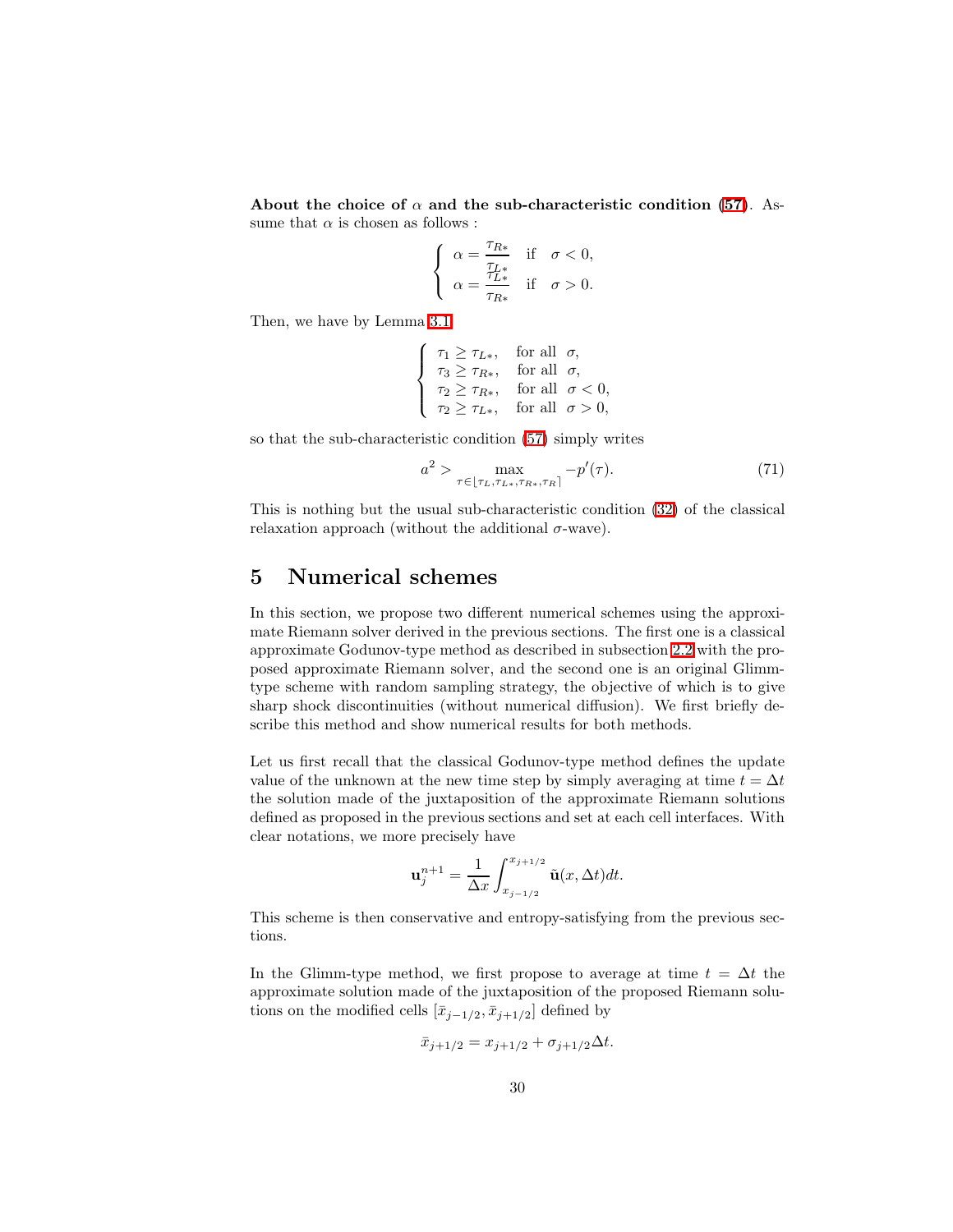More precisely, we propose to set

$$
\overline{\mathbf{u}}_{j}^{n+1} = \frac{1}{\overline{\Delta x}_{j}} \int_{\overline{x}_{j-1/2}}^{\overline{x}_{j+1/2}} \tilde{\mathbf{u}}(x, \Delta t) dt,
$$

with

$$
\overline{\Delta x}_j = \bar{x}_{j+1/2} - \bar{x}_{j-1/2}
$$

as illustrated on the figure below. This way, no spurious intermediate state (and then no numerical diffusion) is created when dealing with isolated admissible shocks since the approximate Riemann solver is exact in this case. In order to recover the initial mesh and define  $\mathbf{u}_{j}^{n+1}$  without introducing numerical diffusion, we then proceed with a random sampling procedure similar to the random choice method [\[11\]](#page-32-7) (see also for similar strategies [\[5\]](#page-32-8), [\[8\]](#page-32-9), [\[9\]](#page-32-10) and the references therein). More precisely, let be given  $(a_n)_n$  a well-distributed random sequence within  $(0, \Delta x)$  (*e.g.* the van der Corput sequence [\[11\]](#page-32-7)), we simply set

$$
\mathbf{u}_{j}^{n+1} = \begin{cases} \overline{\mathbf{u}}_{j-1}^{n+1} & \text{if } a_{n+1} \in (0, \frac{\Delta t}{\Delta x} \sigma_{j-1/2}^{+}) \\ \overline{\mathbf{u}}_{j}^{n+1} & \text{if } a_{n+1} \in [\frac{\Delta t}{\Delta x} \sigma_{j-1/2}^{+}, 1 + \frac{\Delta t}{\Delta x} \sigma_{j+1/2}^{-}) \\ \overline{\mathbf{u}}_{j+1}^{n+1} & \text{if } a_{n+1} \in [1 + \frac{\Delta t}{\Delta x} \sigma_{j+1/2}^{-}, 1) \end{cases}
$$

where  $\sigma_{j+1/2}$  is the speed of propagation of the additional wave coming from  $x_{j+1/2}$  while  $\sigma_{j+1/2}^+ = \max(\sigma_{j+1/2}, 0)$  and  $\sigma_{j+1/2}^- = \min(\sigma_{j+1/2}, 0)$ .



We now propose three numerical illustrations associated with Riemann initial data with left state  $\mathbf{v}_L = (\tau_L, u_L)$  and right state  $\mathbf{v}_R = (\tau_R, u_R)$ . The computational domain is  $(0, 1)$  and the initial discontinuity is located at point  $x = 0$ . The pressure law is  $p(\tau) = \tau^{\gamma}$  with  $\gamma = 2$  and the mesh is made of 100 points. The first test case corresponds to an isolated shock discontinuity with  $\mathbf{v}_L = (1, 0)$ and  $\mathbf{v}_R = (2, -\sqrt{3}/2)$ . The second test case corresponds to a Riemann solution with a rarefaction wave and a shock discontinuity, and is associated with the choice  $\mathbf{v}_L = (0.3, 0)$  and  $\mathbf{v}_R = (0.6, 0)$ . At last, the third test case has two shock discontinuities, one propagating with a negative velocity and one with a positive velocity, and corresponds to  $\mathbf{v}_L = (0.5, 2)$  and  $\mathbf{v}_R = (0.6, 0)$ . The results are given on Figures [6,](#page-31-0) [7](#page-31-1) and [8](#page-31-2) for both methods. As expected, we observe that the Godunov-type method provides good numerical results with usual numerical diffusion, while the Glimm-type method gives sharp discontinuities without numerical diffusion.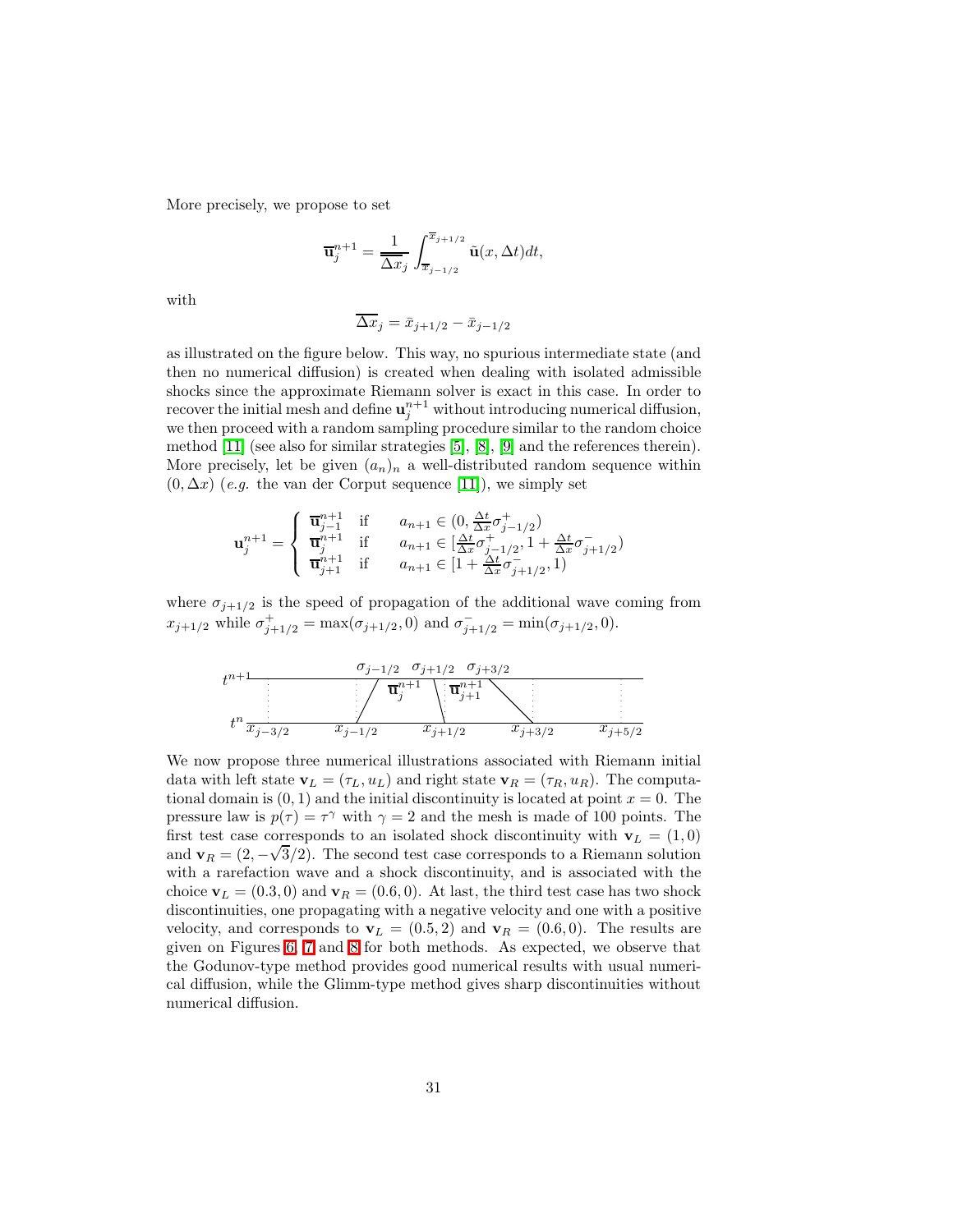

<span id="page-31-0"></span>Figure 6: Test 1 :  $\tau$  (left) and u (right) at time  $t = 0.15$ .



<span id="page-31-1"></span>Figure 7: Test 2 :  $\tau$  (left) and u (right) at time  $t = 0.04$ .



<span id="page-31-2"></span>Figure 8: Test  $3 : \tau$  (left) and u (right) at time  $t = 0.05$ .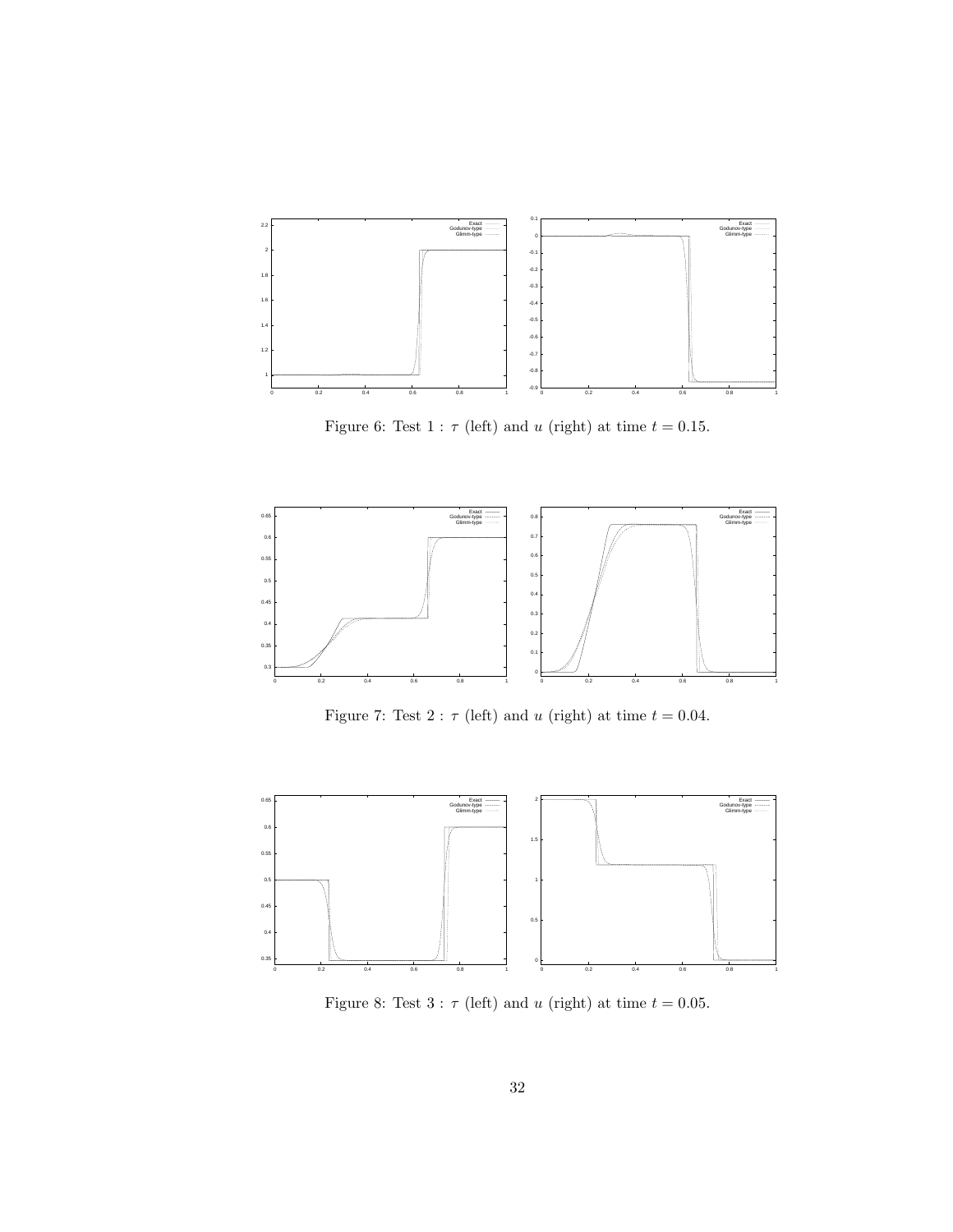### <span id="page-32-4"></span>References

- <span id="page-32-5"></span>[1] F. Bouchut, A reduced stability condition for nonlinear relaxation to conservation laws, J. Hyp. Diff. Eq., vol 1(1), pp 149-170, (2004)
- [2] F. Bouchut, T. Morales, Semi-discrete entropy satisfying approximate Riemann solvers. The case of the Suliciu relaxation approximation, Journal of Scientific Computing, 41(3):483–509, (2009)
- <span id="page-32-3"></span><span id="page-32-0"></span>[3] A. Bressan, Hyperbolic Systems of Conservation Laws: The Onedimensional Cauchy Problem, Oxford University Press, (2000)
- [4] C. Chalons and F. Coquel, Navier-Stokes equations with several independent pressure laws and explicit predictor-corrector schemes, Numerisch Math., vol 101(3), pp 451-478 (2005)
- <span id="page-32-8"></span>[5] Chalons C. and Coquel F., Capturing infinitely sharp discrete shock profiles with the Godunov scheme, Proceedings of the Eleventh International Conference on Hyperbolic Problems. Theory, Numerics, Applications, S. Benzoni-Gavage and D. Serre (Eds), Springer, pp 363-370 (2008)
- [6] C. Chalons, F. Coquel, E. Godlewski, P-A Raviart, N. Seguin. Godunovtype schemes for hyperbolic systems with parameter dependent source. The case of Euler system with friction. Math. Models Methods Appl. Sci., (2010)
- <span id="page-32-6"></span>[7] C. Chalons and J.-F. Coulombel. Relaxation approximation of the Euler equations. Journal of Mathematical Analysis and Applications, 348(2), pp. 872-893, (2008)
- <span id="page-32-9"></span>[8] C. Chalons and P. Goatin, Godunov scheme and sampling technique for computing phase transitions in traffic flow modeling, Interfaces and Free Boundaries, vol 10, no. 2, pp 197-221 (2008)
- <span id="page-32-10"></span>[9] C. Chalons and P. Goatin, Transport-Equilibrium schemes for computing contact discontinuities in traffic flow modeling, Commun. Math. Sci., No 3, pp 533-551 (2007)
- <span id="page-32-1"></span>[10] G.-Q. Chen, C.-D. Levermore and T.-P. Liu, Hyperbolic conservation laws with stiff relaxation terms and entropy, Comm. Pure Appl. Math, vol 48(7), pp 787-830 (1995)
- <span id="page-32-7"></span>[11] P. Collela, Glimm's method for gas dynamics, SIAM J. Sci. Stat. Comput., vol 3, pp 76-110 (1982)
- <span id="page-32-2"></span>[12] F. Coquel, E. Godlewski, A. In, B. Perthame and P. Rascle, Some new Godunov and relaxation methods for two phase flows, Proceedings of an International conference on Godunov methods : Theory and Applications, Kluwer Academic/Plenum Publishers (2001)